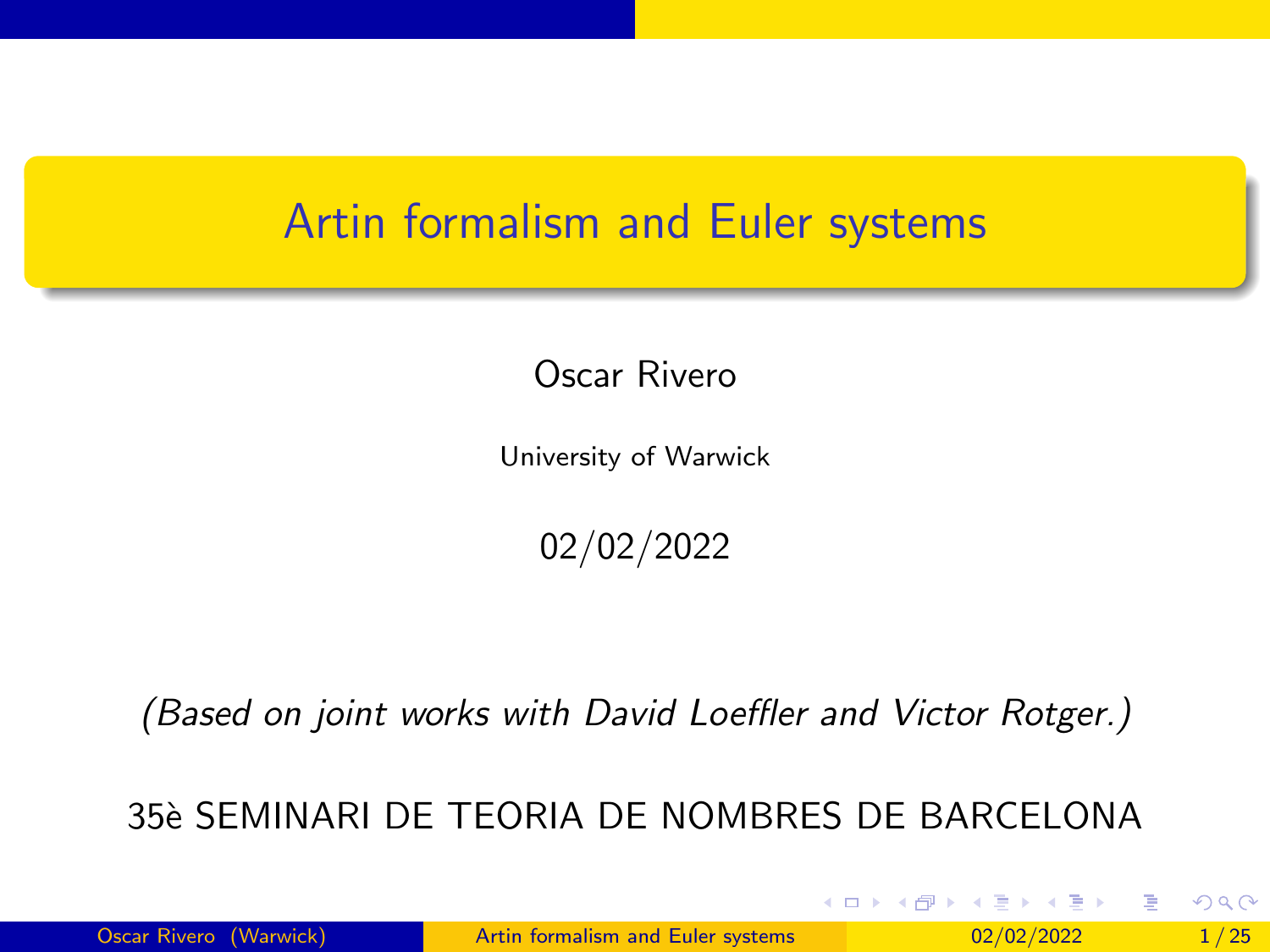### **Motivation**

- $\mathcal K$  number field,  $\varrho\,:\, \mathsf{G}_\mathsf{K}\longrightarrow \mathsf{Aut}(\mathsf{V})\simeq \mathsf{GL}_n(\bar{\mathbb Q}_\rho)$  geometric Galois representation.
- $L(\varrho^*(1), s)$  corresponding L-function.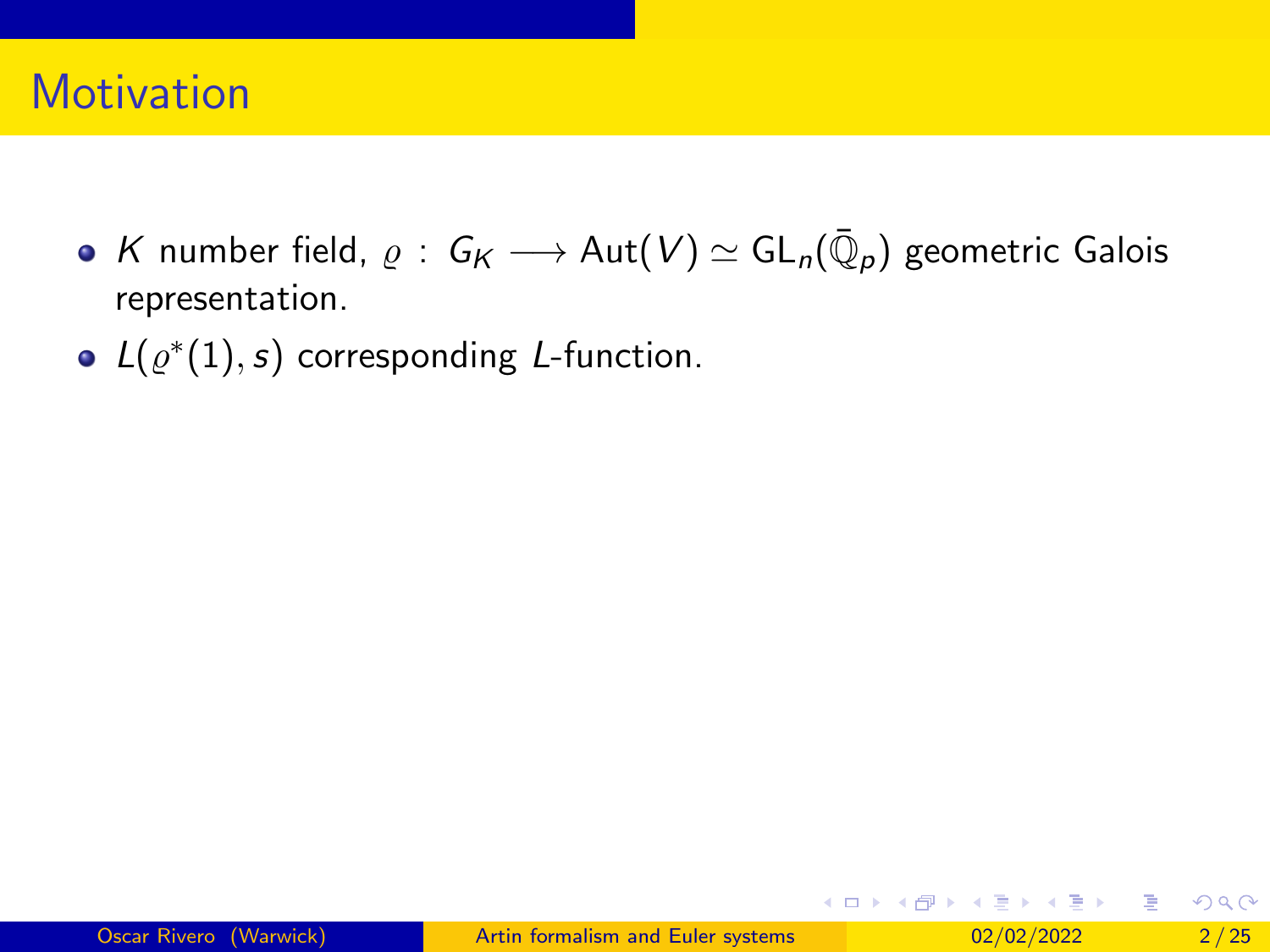## **Motivation**

- $\mathcal K$  number field,  $\varrho\,:\, \mathsf{G}_\mathsf{K}\longrightarrow \mathsf{Aut}(\mathsf{V})\simeq \mathsf{GL}_n(\bar{\mathbb Q}_\rho)$  geometric Galois representation.
- $L(\varrho^*(1), s)$  corresponding L-function.
- Bloch–Kato conjecture:

$$
\operatorname{ord}_{s=0} L(\varrho^*(1),s)=\dim H^1_f(K,\varrho)-\dim H^0(K,\varrho).
$$

(relation with other well-known problems in number theory, like the Birch and Swinnerton-Dyer conjecture).

 $A \equiv \begin{pmatrix} 1 & 0 & 0 \\ 0 & 1 & 0 \\ 0 & 0 & 0 \end{pmatrix} \in A \Rightarrow A \equiv \begin{pmatrix} 1 & 0 & 0 \\ 0 & 1 & 0 \\ 0 & 0 & 0 \end{pmatrix} \in A$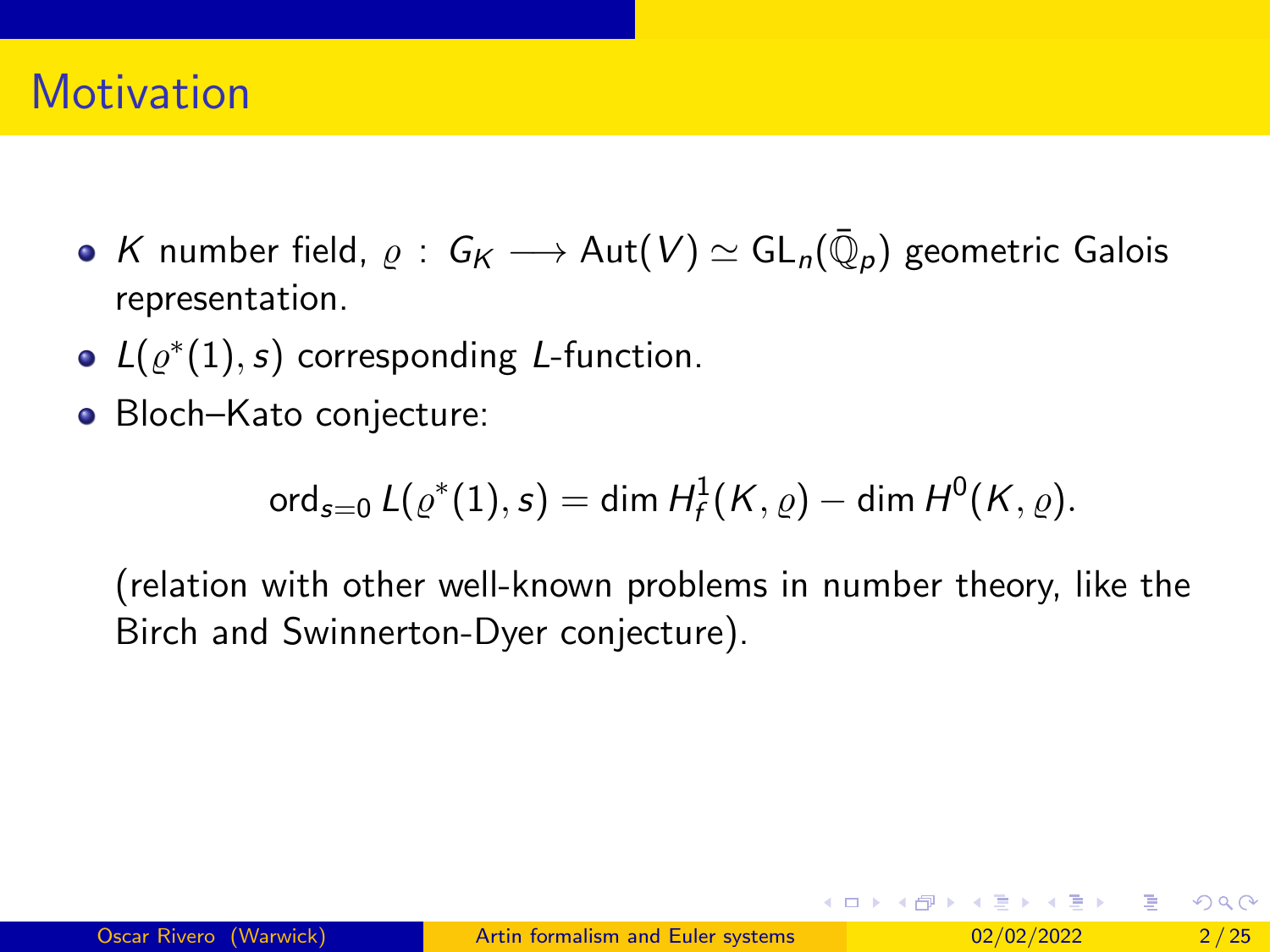## **Motivation**

- $\mathcal K$  number field,  $\varrho\,:\, \mathsf{G}_\mathsf{K}\longrightarrow \mathsf{Aut}(\mathsf{V})\simeq \mathsf{GL}_n(\bar{\mathbb Q}_\rho)$  geometric Galois representation.
- $L(\varrho^*(1), s)$  corresponding L-function.
- Bloch–Kato conjecture:

$$
\operatorname{ord}_{s=0} L(\varrho^*(1),s)=\dim H^1_f(K,\varrho)-\dim H^0(K,\varrho).
$$

(relation with other well-known problems in number theory, like the Birch and Swinnerton-Dyer conjecture).

 $\bullet$  Iwasawa main conjecture: relation between the p-adic L-function and a Selmer group ("equality between an algebraic and an analytic p-adic L-function").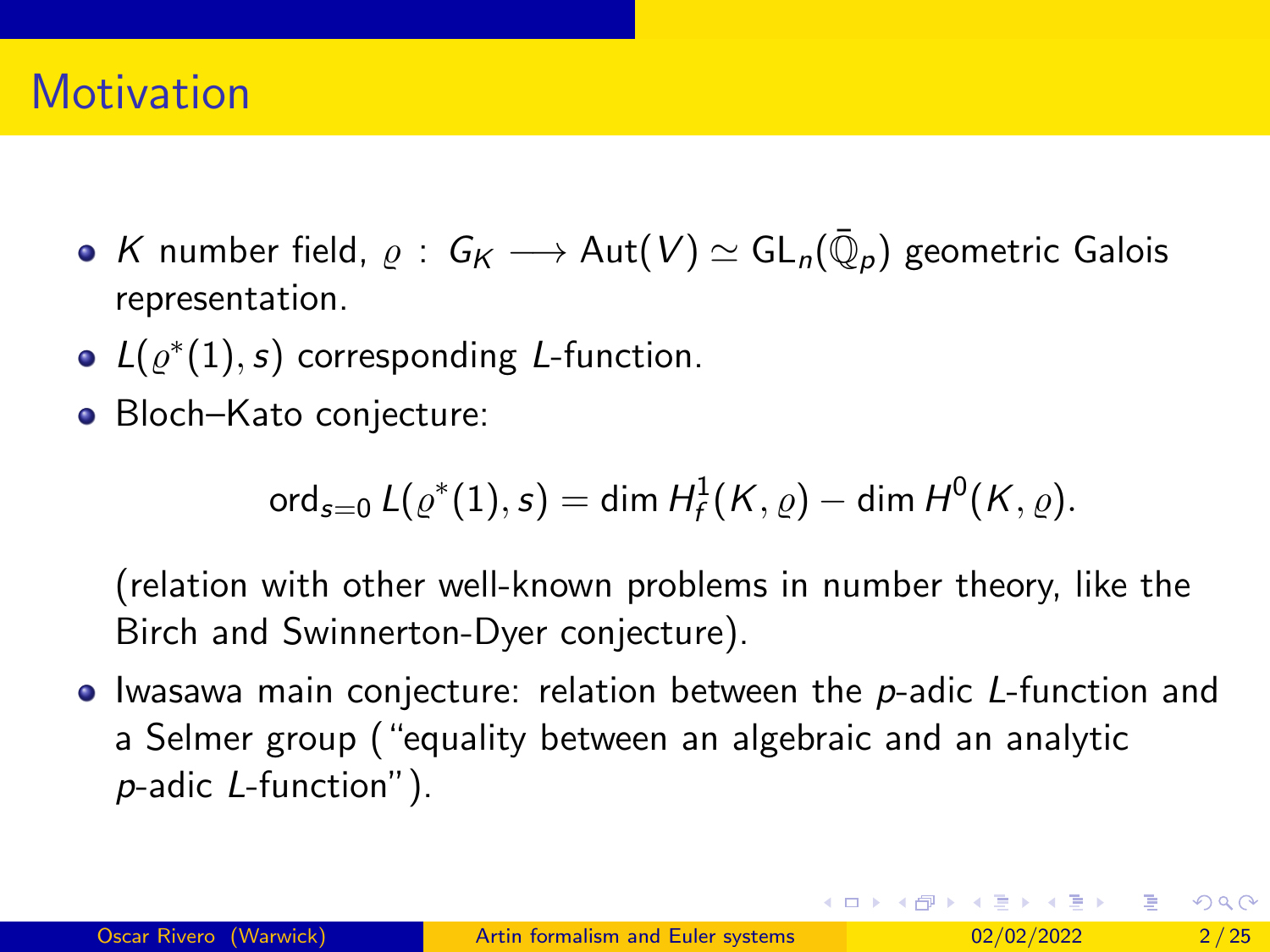#### The Bloch–Kato conjecture: examples

- $\bullet V = \mathbb{Q}_p(1)$ . Consider the different terms:
	- ord $_{s=0}$   $L(V^*(1), s) = \text{ord}_{s=0} \zeta_{\mathcal{K}}(s) = r_1 + r_2 1.$
	- dim  $H_f^1(K, V) = \dim_{\mathbb{Q}_p} (\mathcal{O}_K^{\times} \otimes \mathbb{Q}_p) = r_1 + r_2 1$  [Dirichlet's unit theorem].

$$
\bullet \ \dim H^0(K,V)=0.
$$

イロト イ押 トイヨ トイヨ トーヨ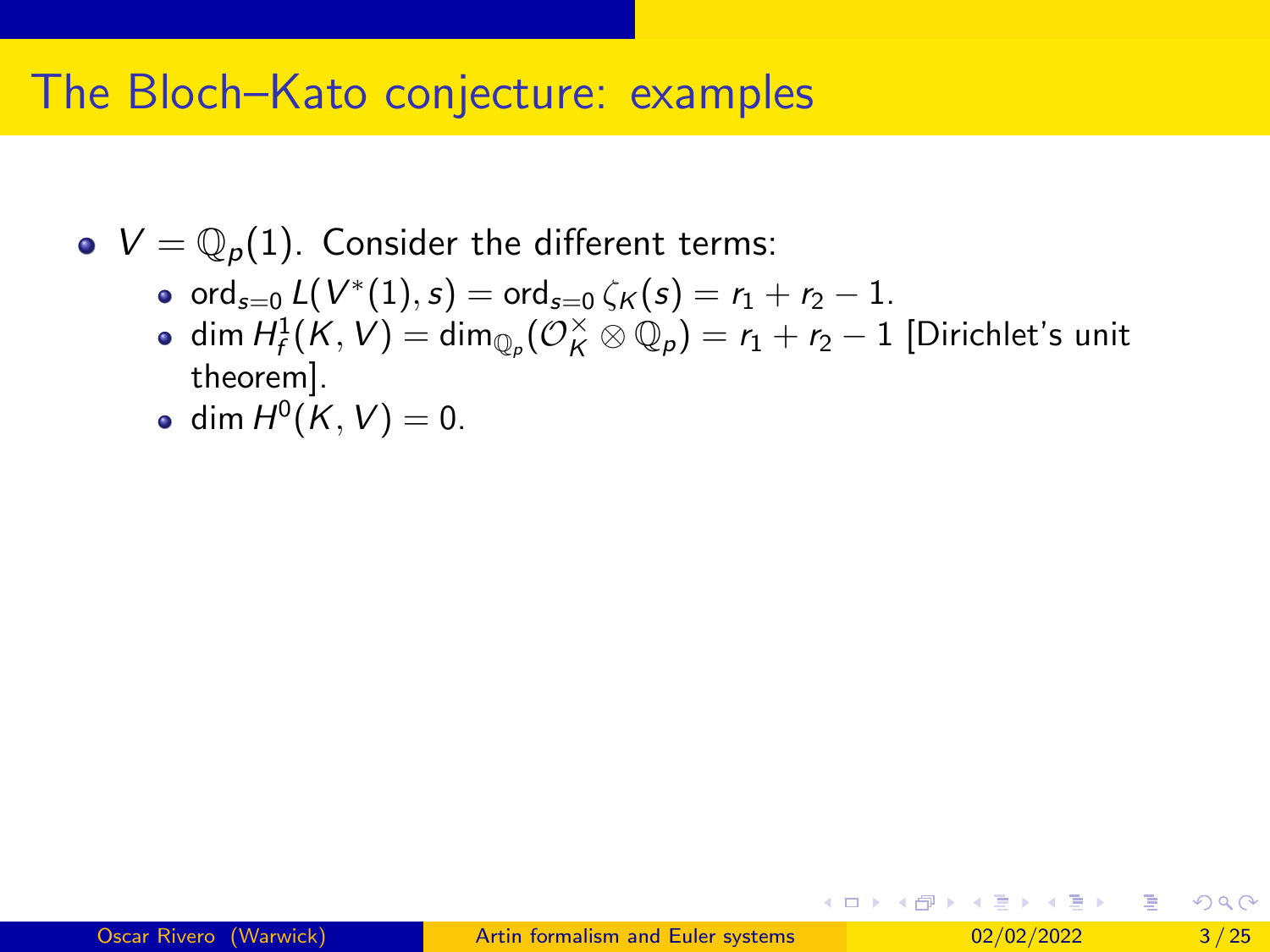## The Bloch–Kato conjecture: examples

- $\bullet V = \mathbb{Q}_p(1)$ . Consider the different terms:
	- ord $_{s=0}$   $L(V^*(1), s) = \text{ord}_{s=0} \zeta_{\mathcal{K}}(s) = r_1 + r_2 1.$
	- dim  $H_f^1(K, V) = \dim_{\mathbb{Q}_p} (\mathcal{O}_K^{\times} \otimes \mathbb{Q}_p) = r_1 + r_2 1$  [Dirichlet's unit theorem].
	- $\dim H^0(K, V) = 0.$
- $V = V_p(E)$ .
	- $\operatorname{ord}_{s=0} L(\varrho^*(1), s) = \operatorname{ord}_{s=1} L(E/K, s).$
	- The image under Kummer's aplication lies in the Bloch–Kato Selmer group

$$
E(K)\otimes \mathbb{Q}_p\hookrightarrow H^1_f(K,V),
$$

with equality if and only if the  $p$ -part of Sha is finite.

dim  $H^0(K, \mathbb{Q}_p(1)) = 0$ .

We recover the Birch and Swinnerton-Dyer conjecture.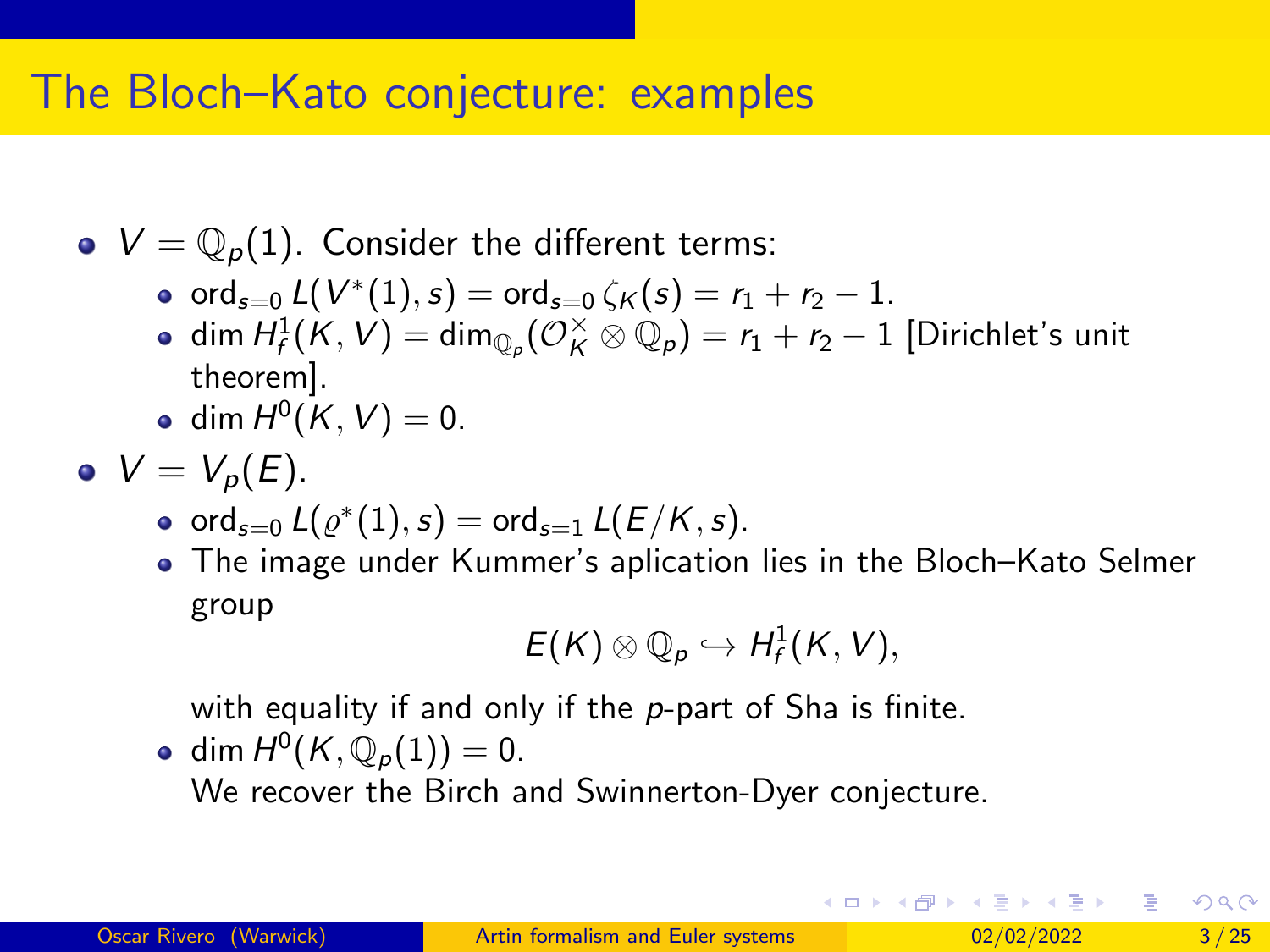### Euler systems

- $\bullet$  V  $G_{\mathbb{O}}$ -representation.
- $\bullet$   $\top \subset V$  stable lattice under the Galois action.
- $\bullet$   $\Sigma$  finite set of primes containing p and the primes where V ramifies.

**A BAY** э

**K ロ ト K 伺 ト K ミ ト**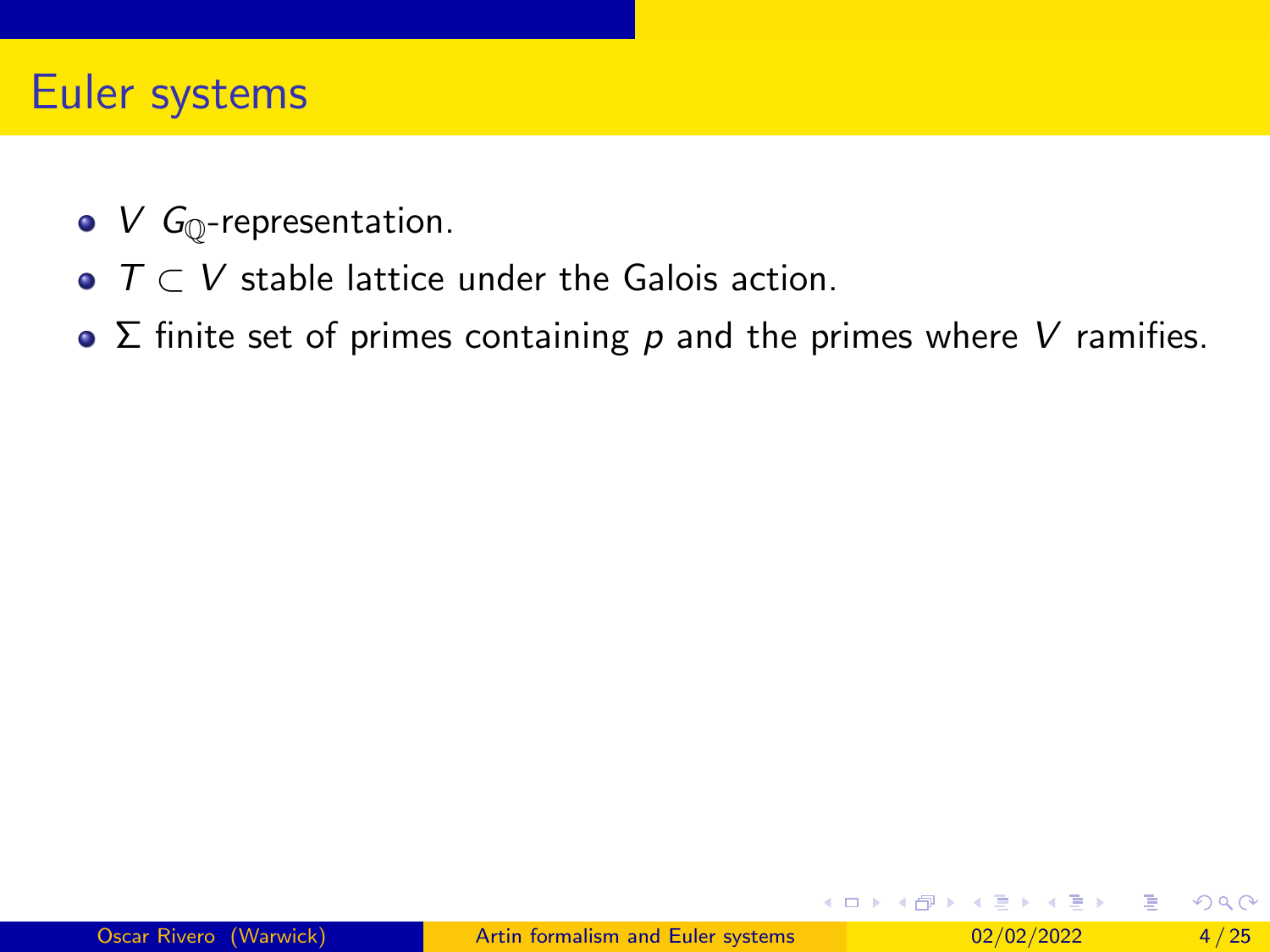### Euler systems

- $\bullet$  V  $G_{\mathbb{O}}$ -representation.
- $\bullet$   $\top$   $\subset$   $V$  stable lattice under the Galois action.
- $\bullet$   $\Sigma$  finite set of primes containing p and the primes where V ramifies.

#### Definition

An Euler system for  $(T, \Sigma)$  is a collection  $c = (c_m)_{m \geq 1}$ , with  $\mathsf{c}_m\in H^1(\mathbb{Q}(\mu_m),\,\mathcal{T})$ , and such that for  $m\geq 1$  and  $\ell$  prime

$$
N_{\mathbb{Q}(\mu_{m\ell})/\mathbb{Q}(\mu_m)}(c_{m\ell}) = \begin{cases} c_m & \text{if } \ell \in \Sigma \text{ or } \ell \mid m \\ P_{\ell}(V^*(1), \sigma_{\ell}^{-1}) \cdot c_m & \text{elsewhere,} \end{cases}
$$

with  $\sigma_{\ell}$  the image of Frob $_{\ell}$  in Gal $(\mathbb{Q}(\mu_m)/\mathbb{Q})$ .

Main application: bound Selmer groups.

イロト イ母 トイヨ トイヨ トー

 $QQQ$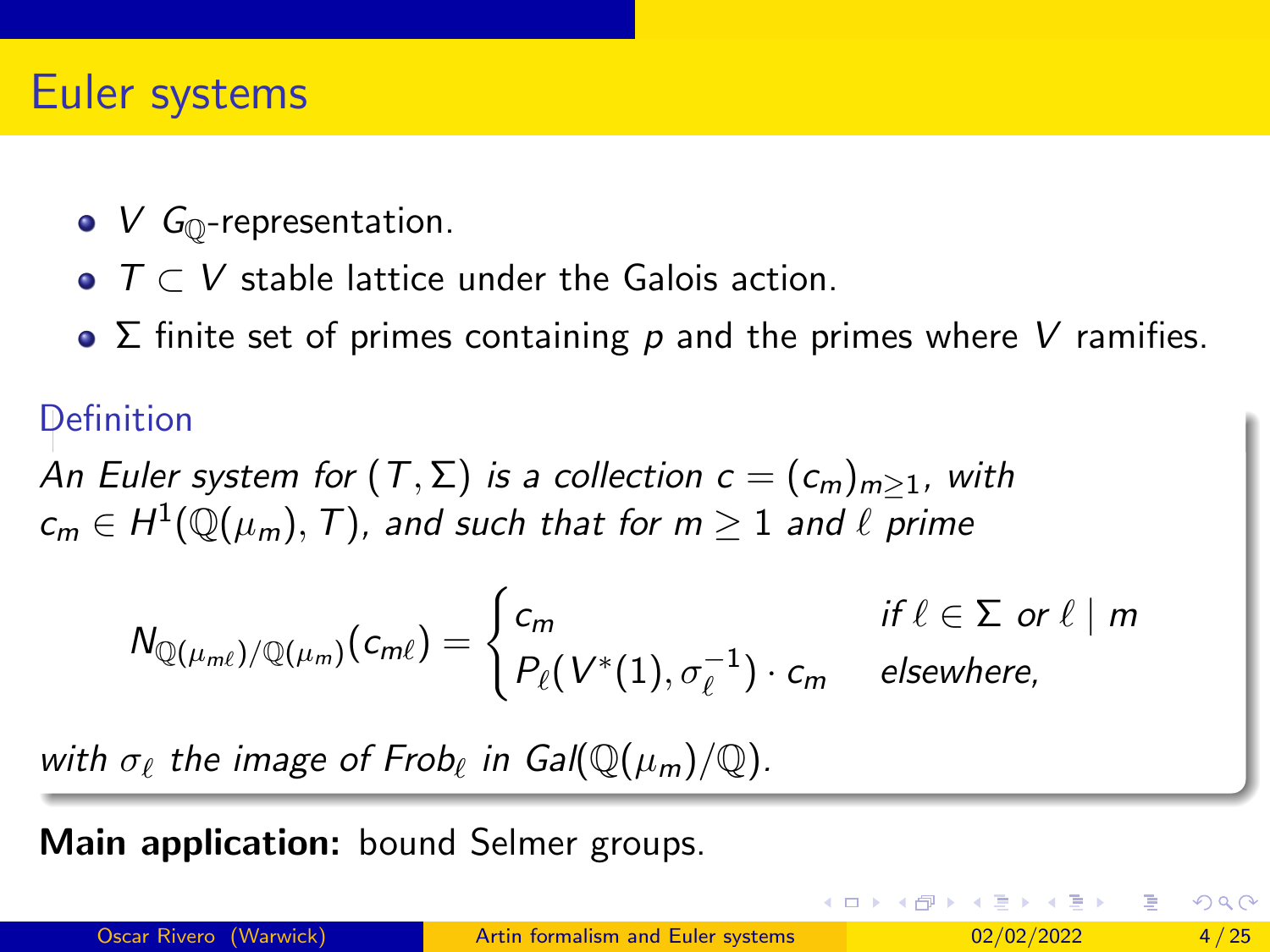#### The easiest case: cyclotomic units

- $V = \mathbb{Q}_p(1)$ .
- Kummer application

$$
\kappa_{p} \,:\, K^{\times} \longrightarrow H^{1}(K, \mathbb{Z}_{p}(1)).
$$

• For  $L/K$  finite, the corestriction map corresponds to the norm.

イロト イ押 トイヨ トイヨ トー

э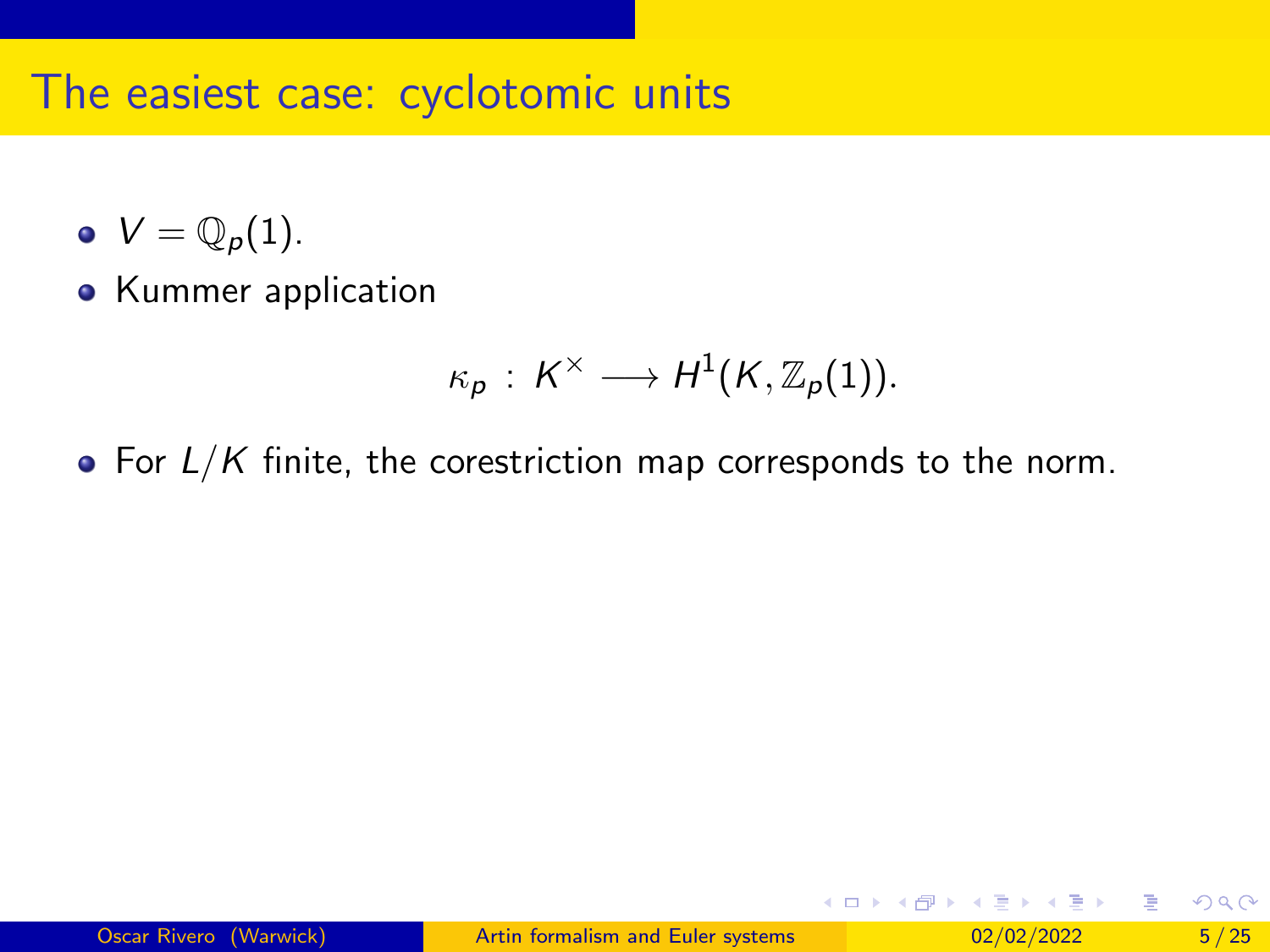#### The easiest case: cyclotomic units

- $V = \mathbb{Q}_n(1)$ .
- Kummer application

$$
\kappa_p: K^\times \longrightarrow H^1(K,\mathbb{Z}_p(1)).
$$

- For  $L/K$  finite, the corestriction map corresponds to the norm.
- Fix an embedding  $\iota : \bar{\mathbb{Q}} \hookrightarrow \mathbb{C}$ . Set  $\zeta_m = \iota^{-1}(e^{2\pi i/m})$ .
- Let  $u_m = 1 \zeta_m$ . Define

$$
v_m = \begin{cases} u_m & \text{if } p \mid m \\ N_{\mathbb{Q}(\mu_{mp})/\mathbb{Q}(\mu_m)}(u_{pm}) & \text{if } p \nmid m. \end{cases}
$$

• The classes  $\kappa_p(v_m)$  form an Euler system for  $(\mathbb{Z}_p(1), \{p\})$ .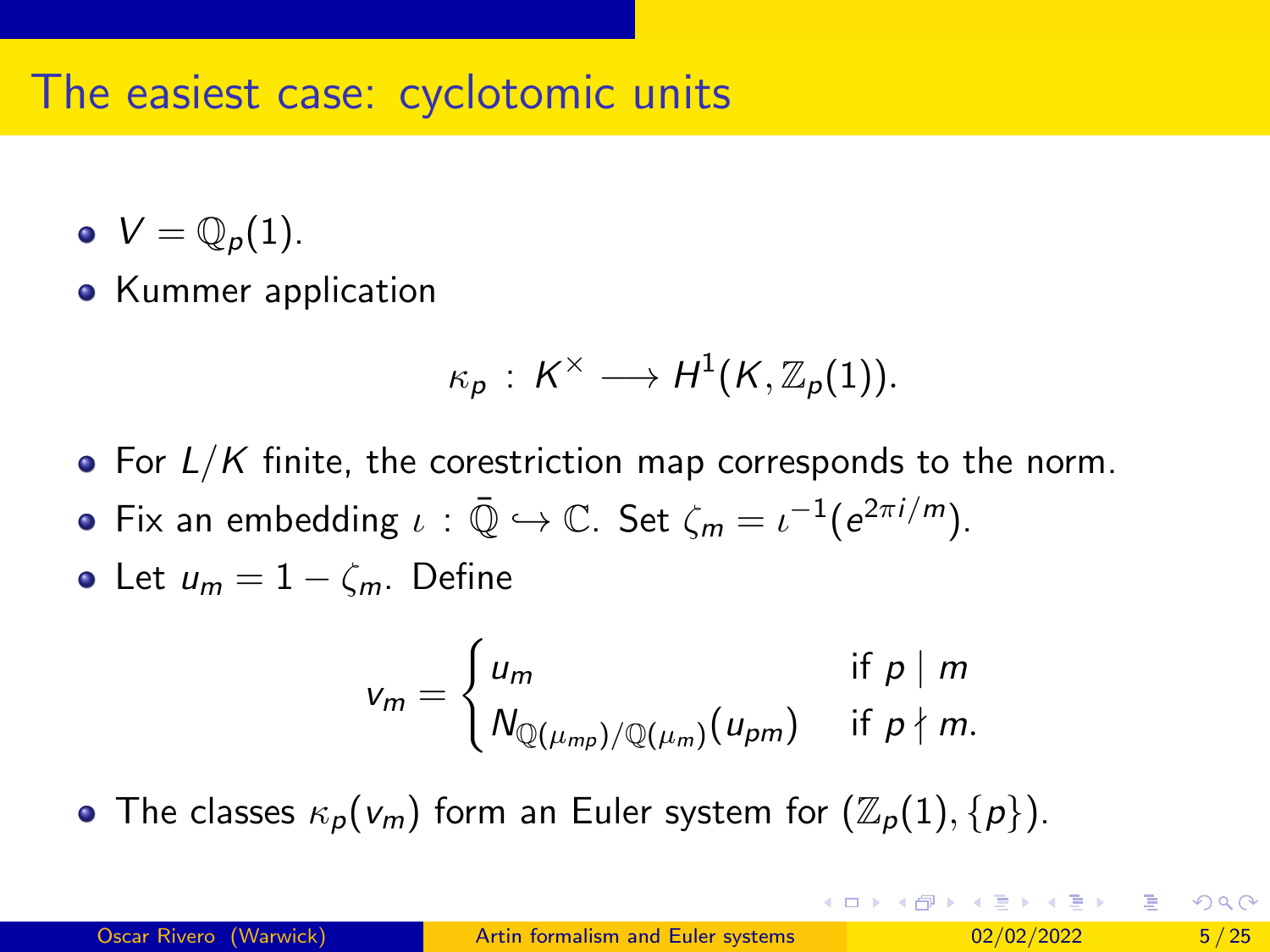# Which Euler systems do we know?

Some examples (non-exhaustive list).

**1 Circular units.**  $V = \mathbb{Z}_p(\chi)(1)$ , where  $\chi$  is an even Dirichlet character.

イロト イ押 トイヨ トイヨ トーヨ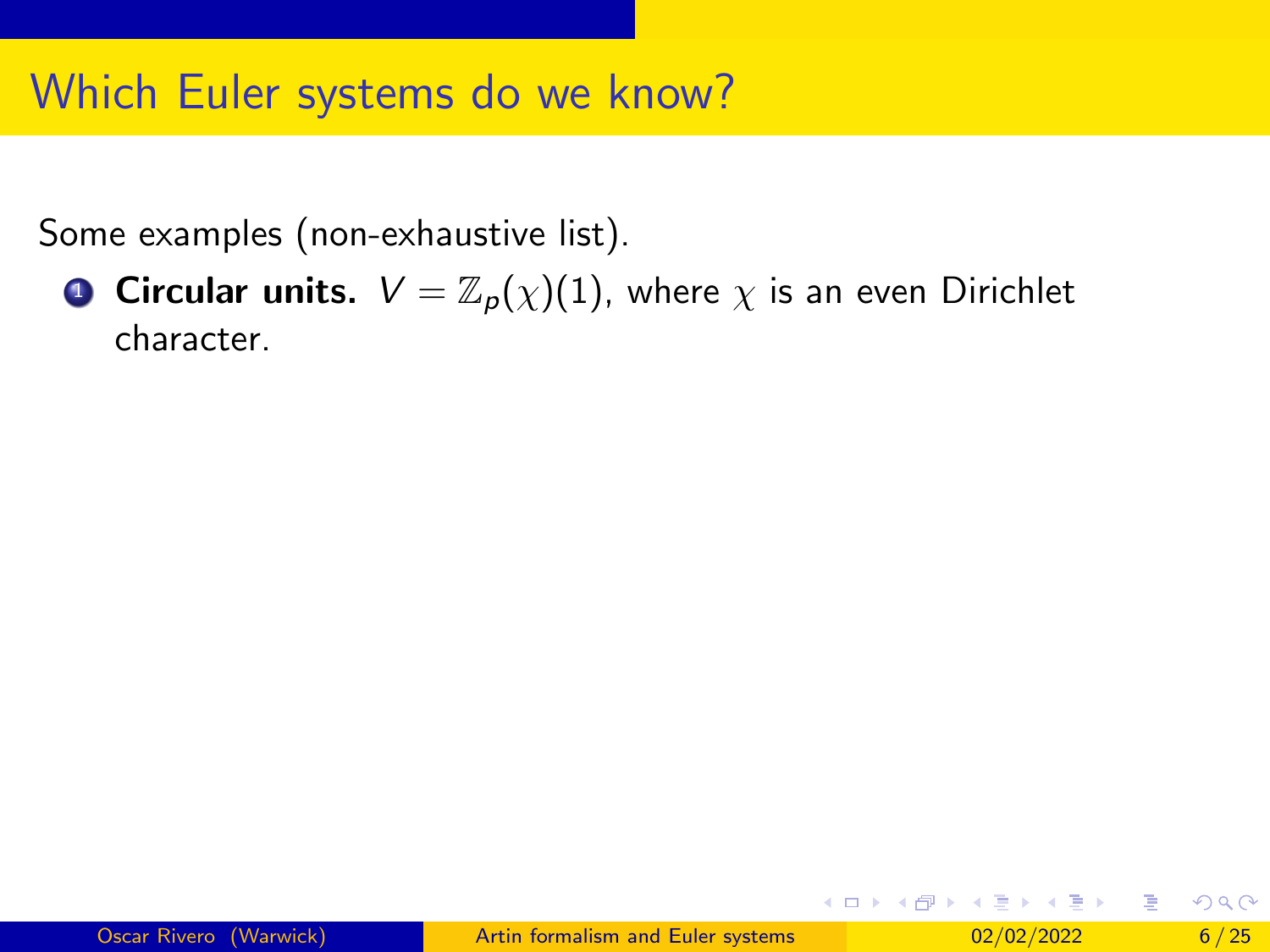# Which Euler systems do we know?

Some examples (non-exhaustive list).

- **Circular units.**  $V = \mathbb{Z}_p(\chi)(1)$ , where  $\chi$  is an even Dirichlet character.
- Kato classes.  $V = V_p(f)$ , where  $V_p(f)$  Galois representation attached to a modular form.
- **3 Beilinson–Flach classes.**  $V = V_p(f) \otimes V_p(g)$ , convolution of two modular forms.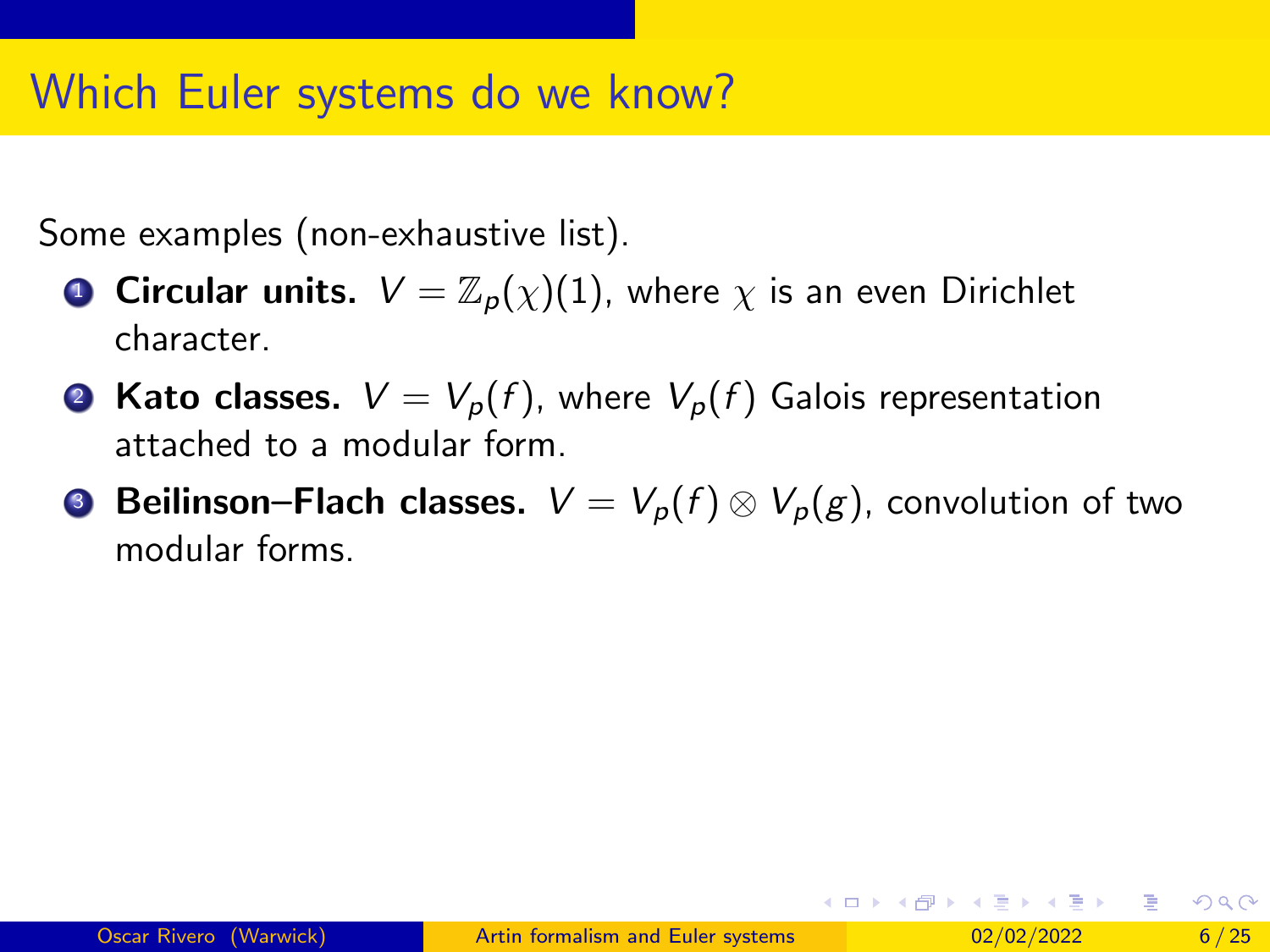# Which Euler systems do we know?

Some examples (non-exhaustive list).

- **Circular units.**  $V = \mathbb{Z}_p(\chi)(1)$ , where  $\chi$  is an even Dirichlet character.
- **2 Kato classes.**  $V = V_p(f)$ , where  $V_p(f)$  Galois representation attached to a modular form.
- **Beilinson–Flach classes.**  $V = V_p(f) \otimes V_p(g)$ , convolution of two modular forms.
- **4 Heegner points.** Anticyclotomic classes coming from a geometric construction.

In most of the cases, tools are based on the manipulation of modular units over modular curves. The case of diagonal cycles just uses geometric cycles.

K ロ ▶ K 個 ▶ K 로 ▶ K 로 ▶ 『로 『 YO Q @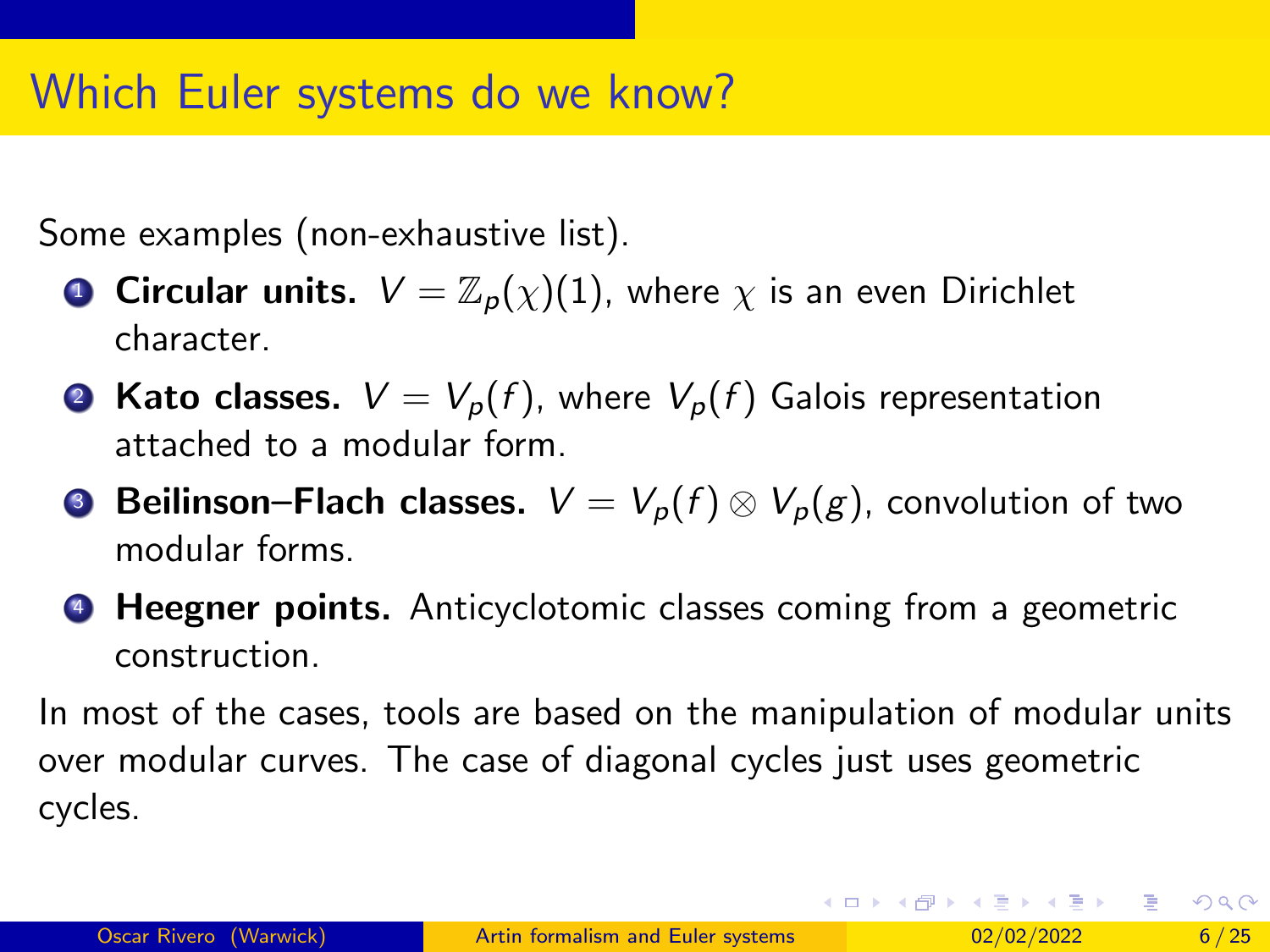- BSD over totally real fields?
- Kato's techniques do not generalize: lack of modular units.
- Works of Barrera–Cauchi–Molina–Rotger. Use the geometry of diagonal cycles and use deformation arguments with weight one modular forms.
- Analogues of Kato or Belinson–Flach classes?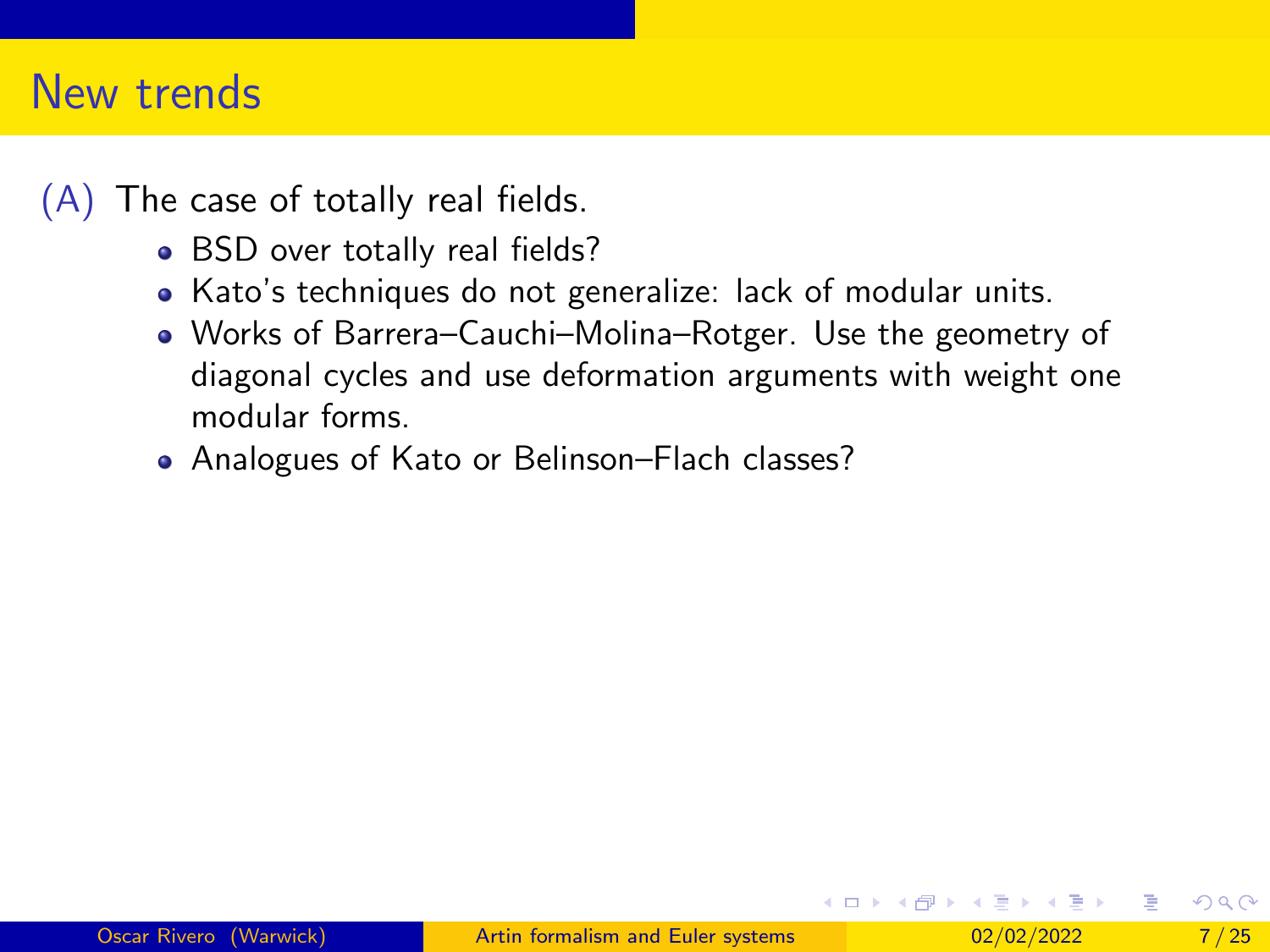- BSD over totally real fields?
- Kato's techniques do not generalize: lack of modular units.
- Works of Barrera–Cauchi–Molina–Rotger. Use the geometry of diagonal cycles and use deformation arguments with weight one modular forms.
- Analogues of Kato or Belinson–Flach classes?
- (B) The case of abelian surfaces.
	- Loeffler and Zerbes proved some cases of BSD for abelian surfaces under mild assumptions.
	- Use of Euler systems for symplectic groups (Lemma–Flach classes).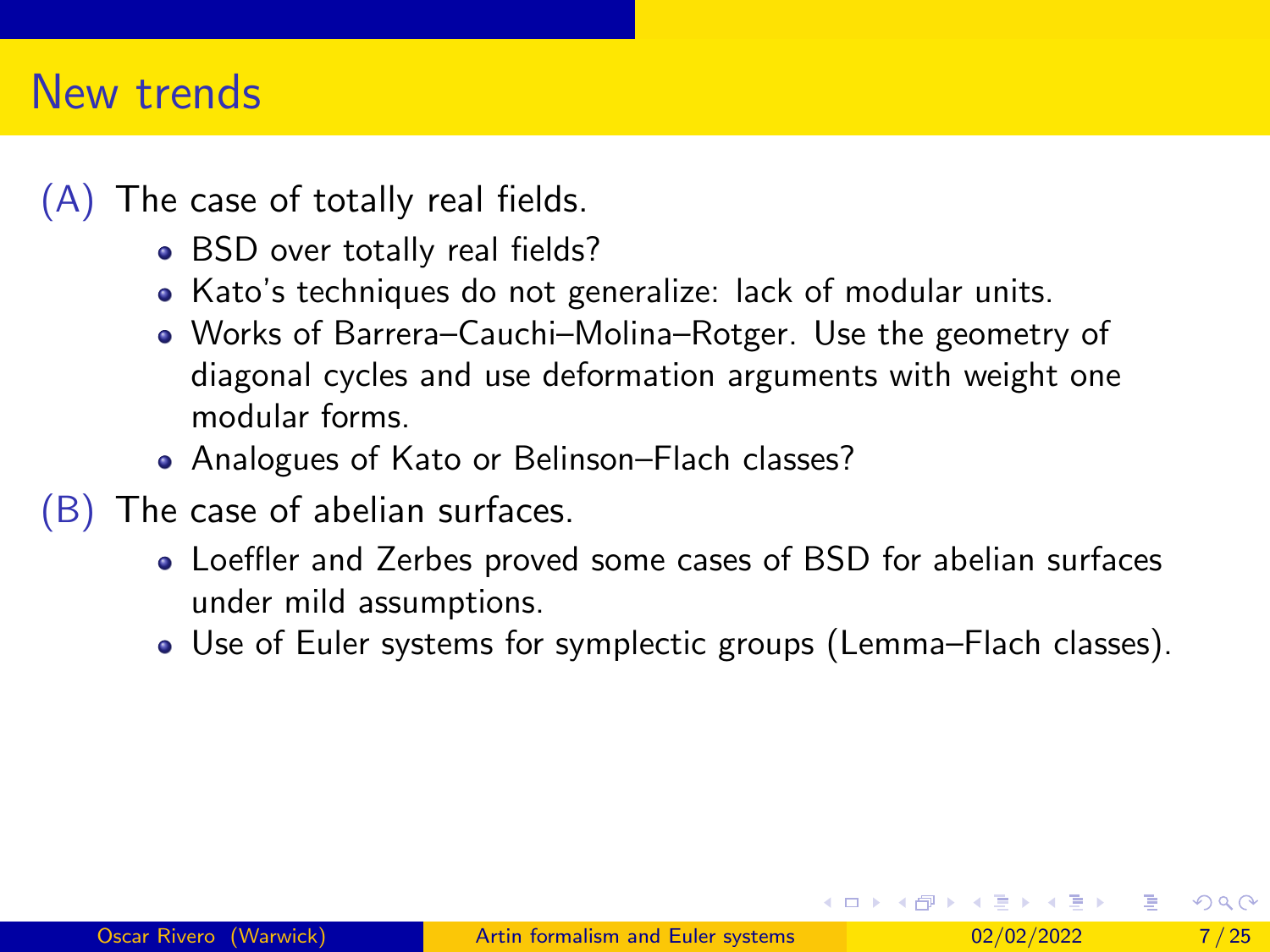- BSD over totally real fields?
- Kato's techniques do not generalize: lack of modular units.
- Works of Barrera–Cauchi–Molina–Rotger. Use the geometry of diagonal cycles and use deformation arguments with weight one modular forms.
- Analogues of Kato or Belinson–Flach classes?
- (B) The case of abelian surfaces.
	- Loeffler and Zerbes proved some cases of BSD for abelian surfaces under mild assumptions.
	- Use of Euler systems for symplectic groups (Lemma–Flach classes).
- (C) Euler systems for unitary groups (Loeffler–Skinner–Zerbes).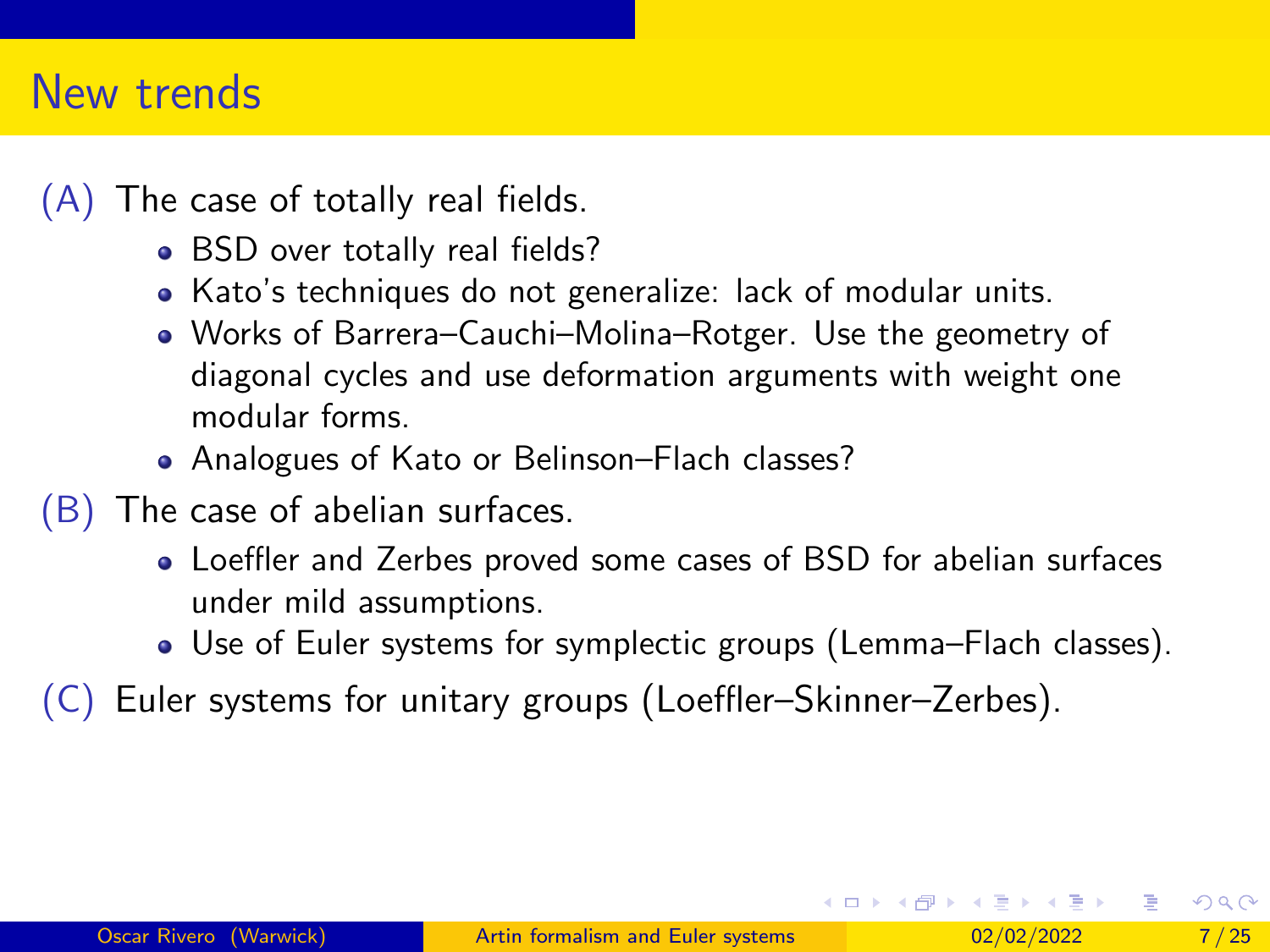- BSD over totally real fields?
- Kato's techniques do not generalize: lack of modular units.
- Works of Barrera–Cauchi–Molina–Rotger. Use the geometry of diagonal cycles and use deformation arguments with weight one modular forms.
- Analogues of Kato or Belinson–Flach classes?
- (B) The case of abelian surfaces.
	- Loeffler and Zerbes proved some cases of BSD for abelian surfaces under mild assumptions.
	- Use of Euler systems for symplectic groups (Lemma–Flach classes).
- (C) Euler systems for unitary groups (Loeffler–Skinner–Zerbes).
- (D) Anticyclotomic Euler systems (general theory of Jetchev–Nekovar–Skinner, constructions of Graham–Shah and Alonso–Castellà–R.).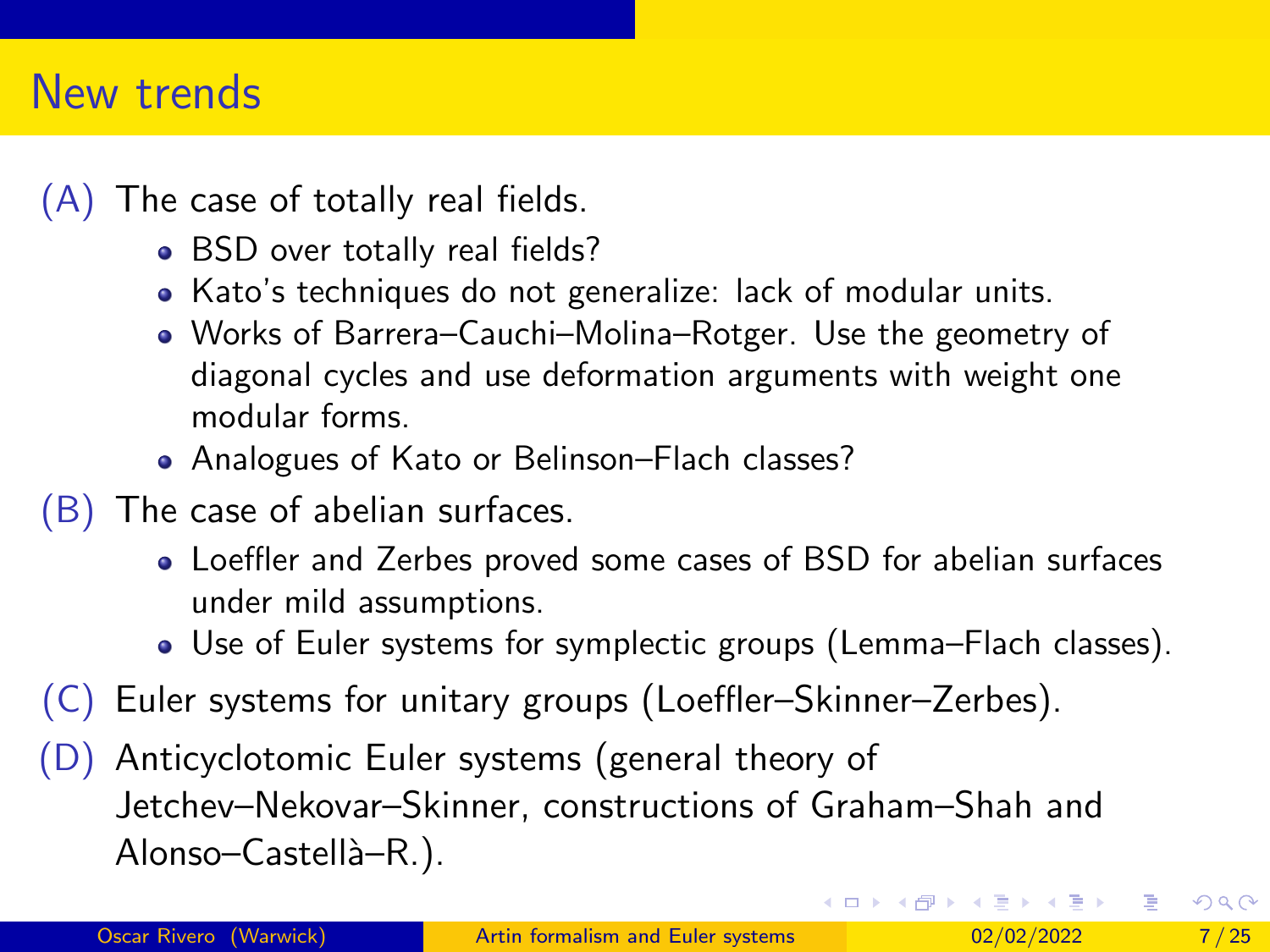• A tale in two trilogies: six author's paper where they discuss six instances of Euler systems\*.

医重新 人 э

**K ロ ▶ K 何 ▶ K**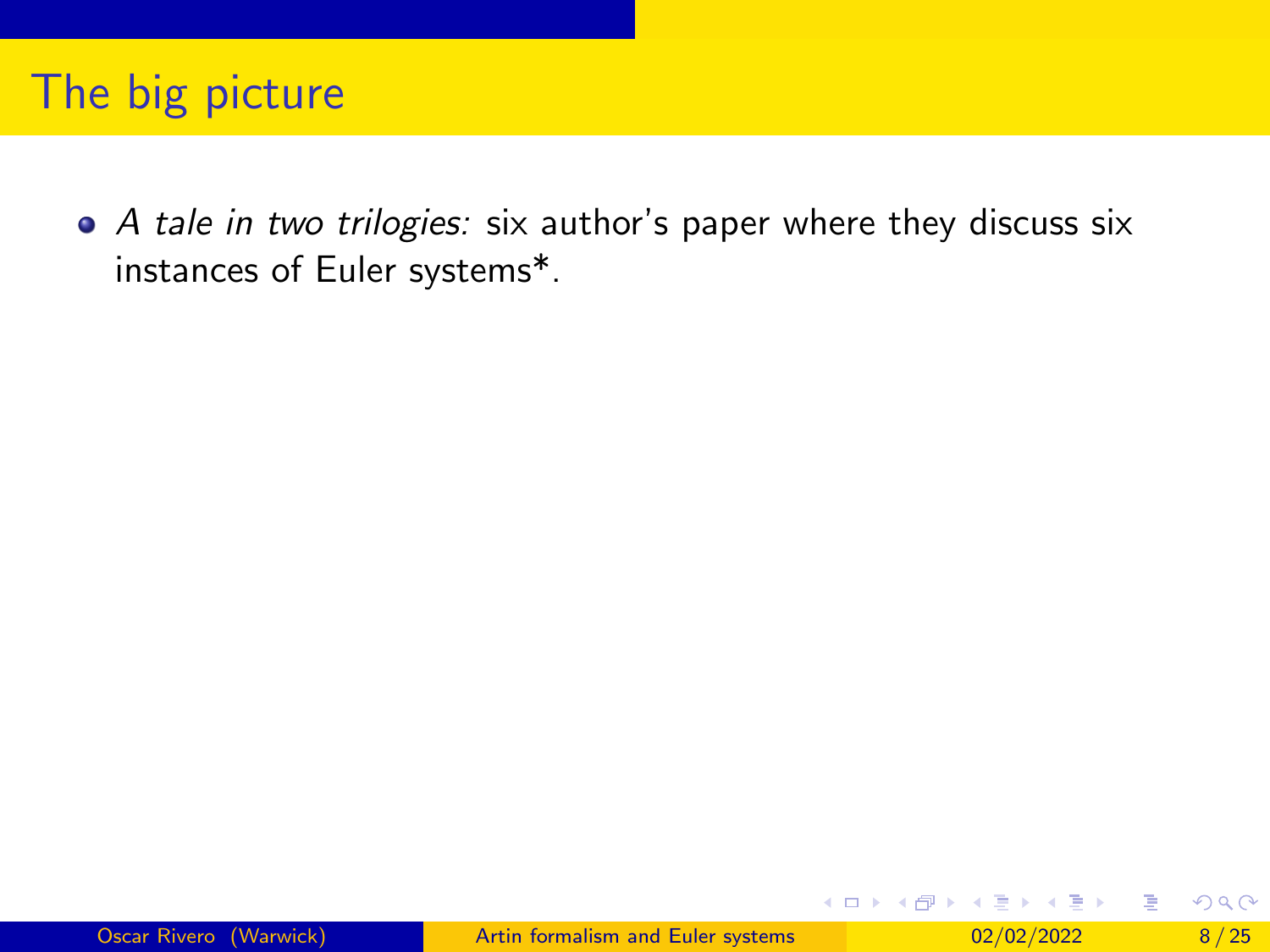- A tale in two trilogies: six author's paper where they discuss six instances of Euler systems\*.
- Triple  $(f, g, h)$  of modular forms of weights  $(k, \ell, m)$ , with  $2t = k - \ell - m \ge 0$ . f cuspidal. Rankin–Selberg p-adic L-functions interpolate p-adically

$$
\langle f, g \times \delta_m^t h \rangle
$$

when  $(f, g, h)$  varies in families.

イロト イ母 トイヨ トイヨ トー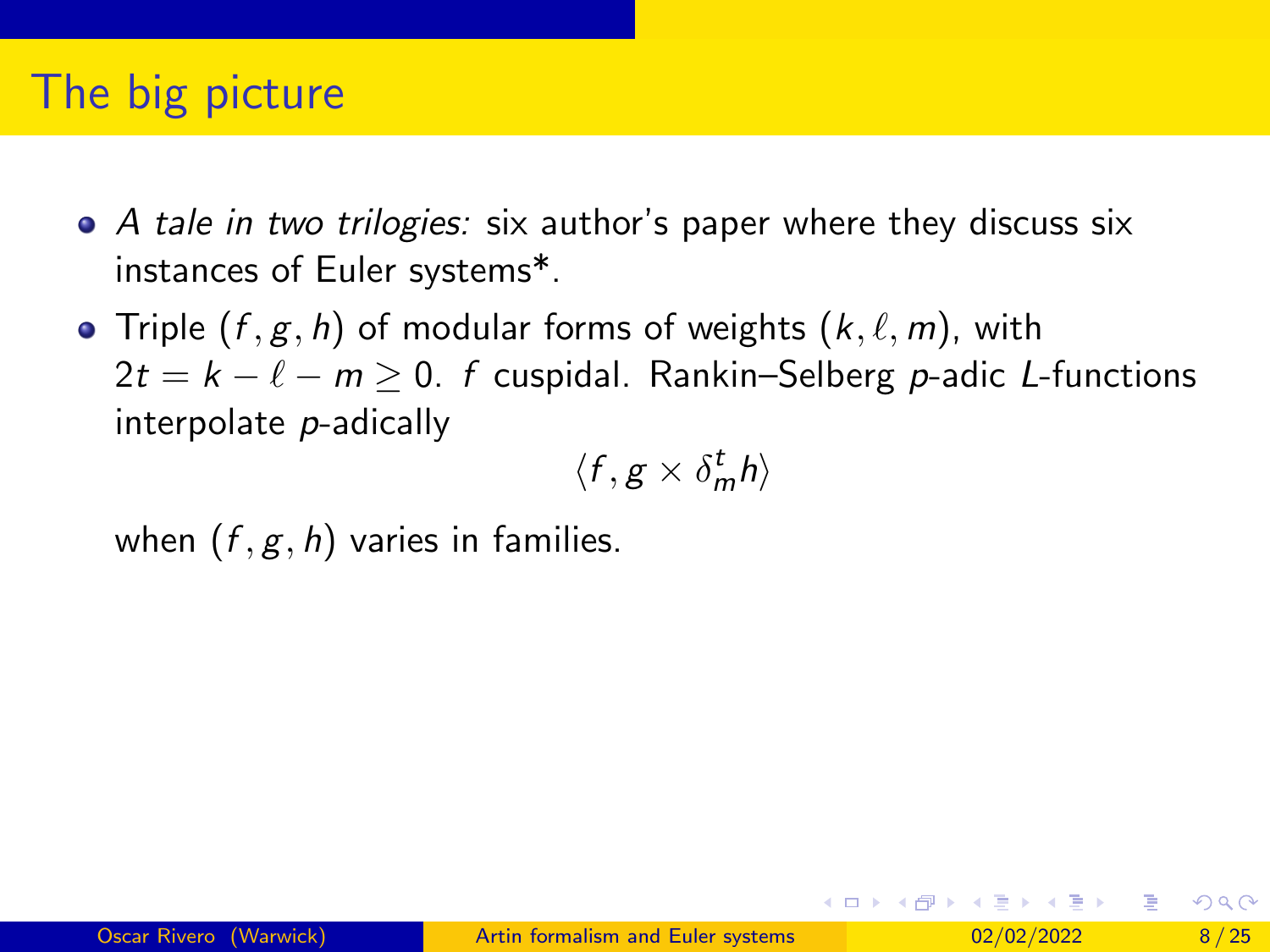- A tale in two trilogies: six author's paper where they discuss six instances of Euler systems\*.
- Triple  $(f, g, h)$  of modular forms of weights  $(k, \ell, m)$ , with  $2t = k - \ell - m \ge 0$ . f cuspidal. Rankin–Selberg p-adic L-functions interpolate p-adically

$$
\langle f, g \times \delta_m^t h \rangle
$$

when  $(f, g, h)$  varies in families.

- Reciprocity law connects that quantity with different Euler systems:
	- Beilinson–Kato classes when both  $g$  and h Eisenstein.
	- Beilinson–Flach classes when h is Eisenstein and  $g$  is cuspidal.
	- Diagonal cycles when all three are cuspidal.

 $A \equiv \begin{pmatrix} 1 & 0 & 0 \\ 0 & 1 & 0 \\ 0 & 0 & 0 \end{pmatrix} \in A \Rightarrow A \equiv \begin{pmatrix} 1 & 0 & 0 \\ 0 & 1 & 0 \\ 0 & 0 & 0 \end{pmatrix} \in A$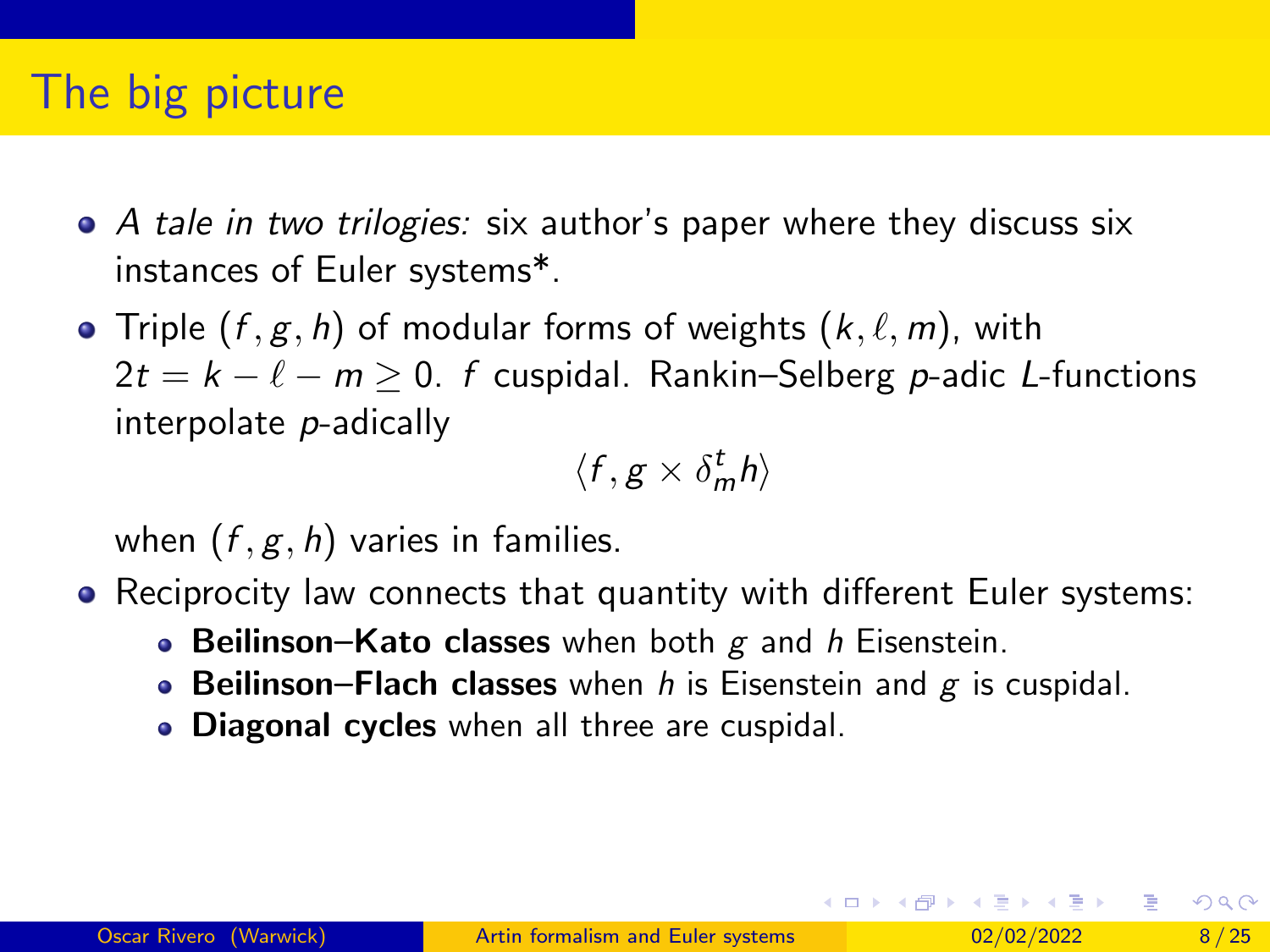- A tale in two trilogies: six author's paper where they discuss six instances of Euler systems\*.
- Triple  $(f, g, h)$  of modular forms of weights  $(k, \ell, m)$ , with  $2t = k - \ell - m \ge 0$ . f cuspidal. Rankin–Selberg p-adic L-functions interpolate p-adically

$$
\langle f, g \times \delta_m^t h \rangle
$$

when  $(f, g, h)$  varies in families.

- Reciprocity law connects that quantity with different Euler systems:
	- Beilinson–Kato classes when both  $g$  and h Eisenstein.
	- Beilinson–Flach classes when h is Eisenstein and  $g$  is cuspidal.
	- Diagonal cycles when all three are cuspidal.
- The geometry of those Euler systems is very different. Connections among them?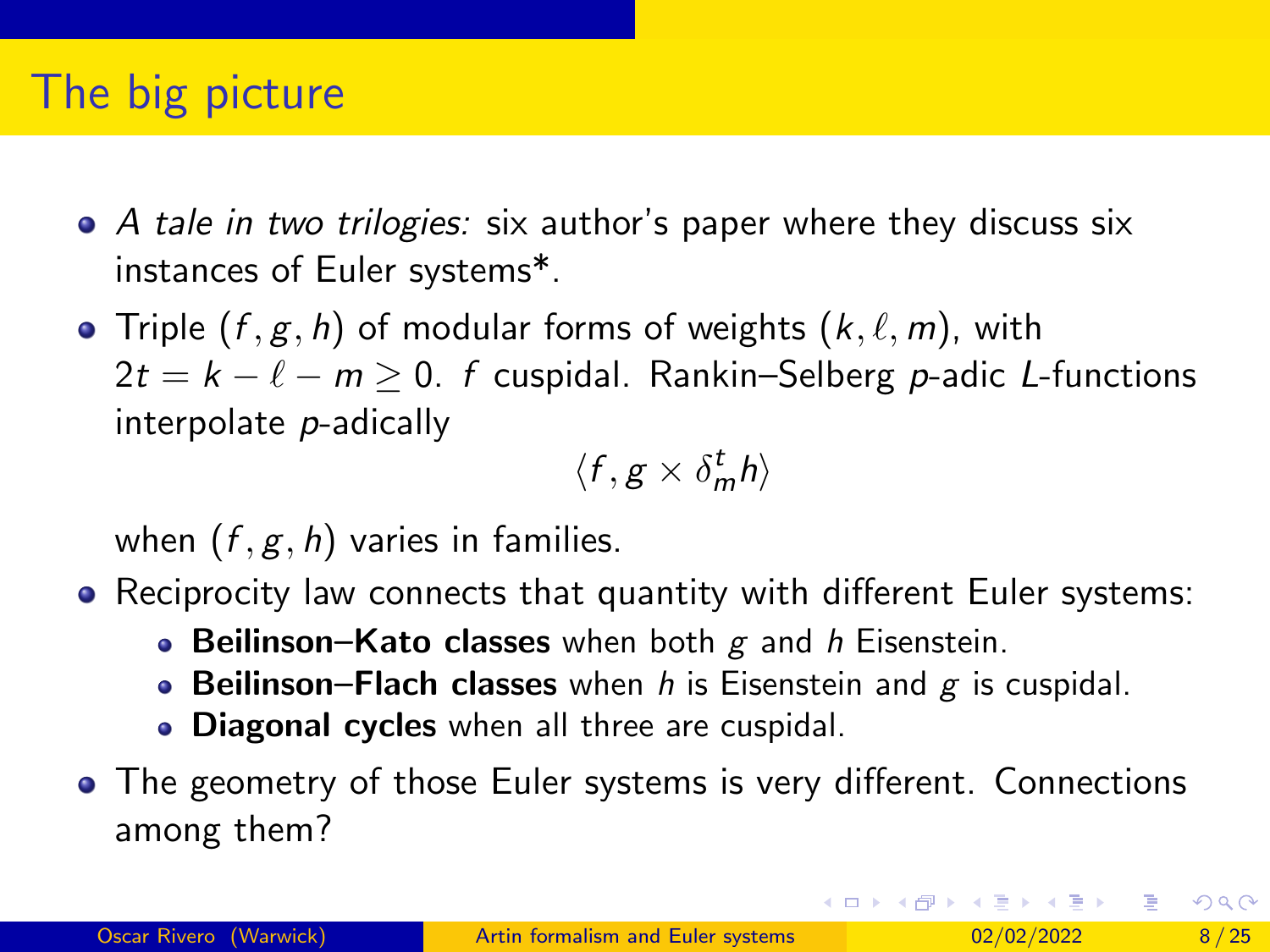**Beilinson–Kato classes.** Two modular units  $u_1,\ u_2\in H^1(Y,{\mathbb Z}_p(1))$ :

 $u_1 \cup u_2 \in H^2(Y, \mathbb{Z}_p(2)).$ 

K ロ > K dj > K 글 > K 글 > H 글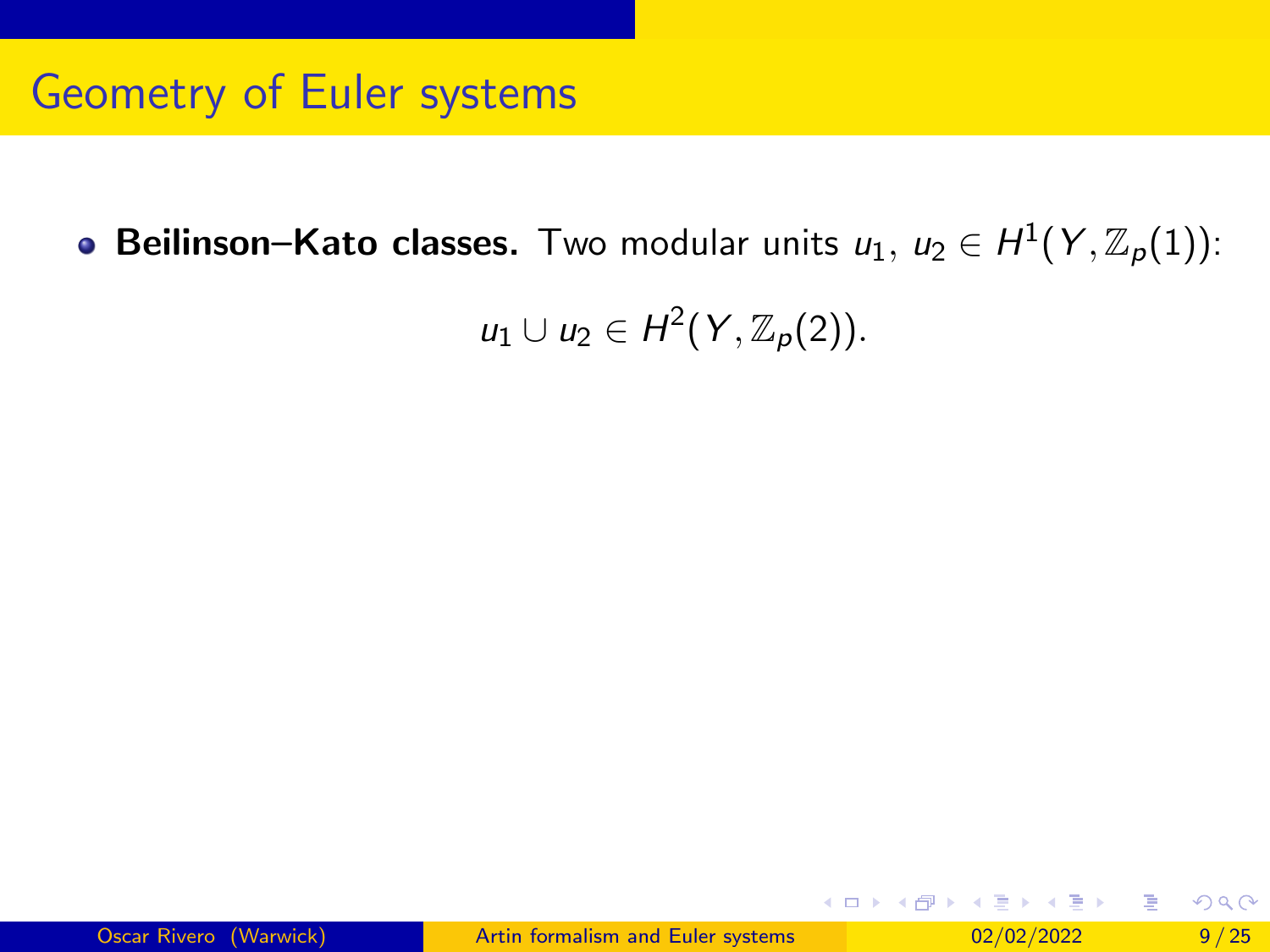**Beilinson–Kato classes.** Two modular units  $u_1,\ u_2\in H^1(Y,{\mathbb Z}_p(1))$ :

$$
u_1\cup u_2\in H^2(Y,\mathbb{Z}_p(2)).
$$

 $\bullet$  Beilinson–Flach classes. Modular unit  $u$ . Consider the inclusion  $Y \hookrightarrow Y^2$  and get

$$
u\in H^1(Y,\mathbb{Z}_p(1))\hookrightarrow H^3(Y^2,\mathbb{Z}_p(2)).
$$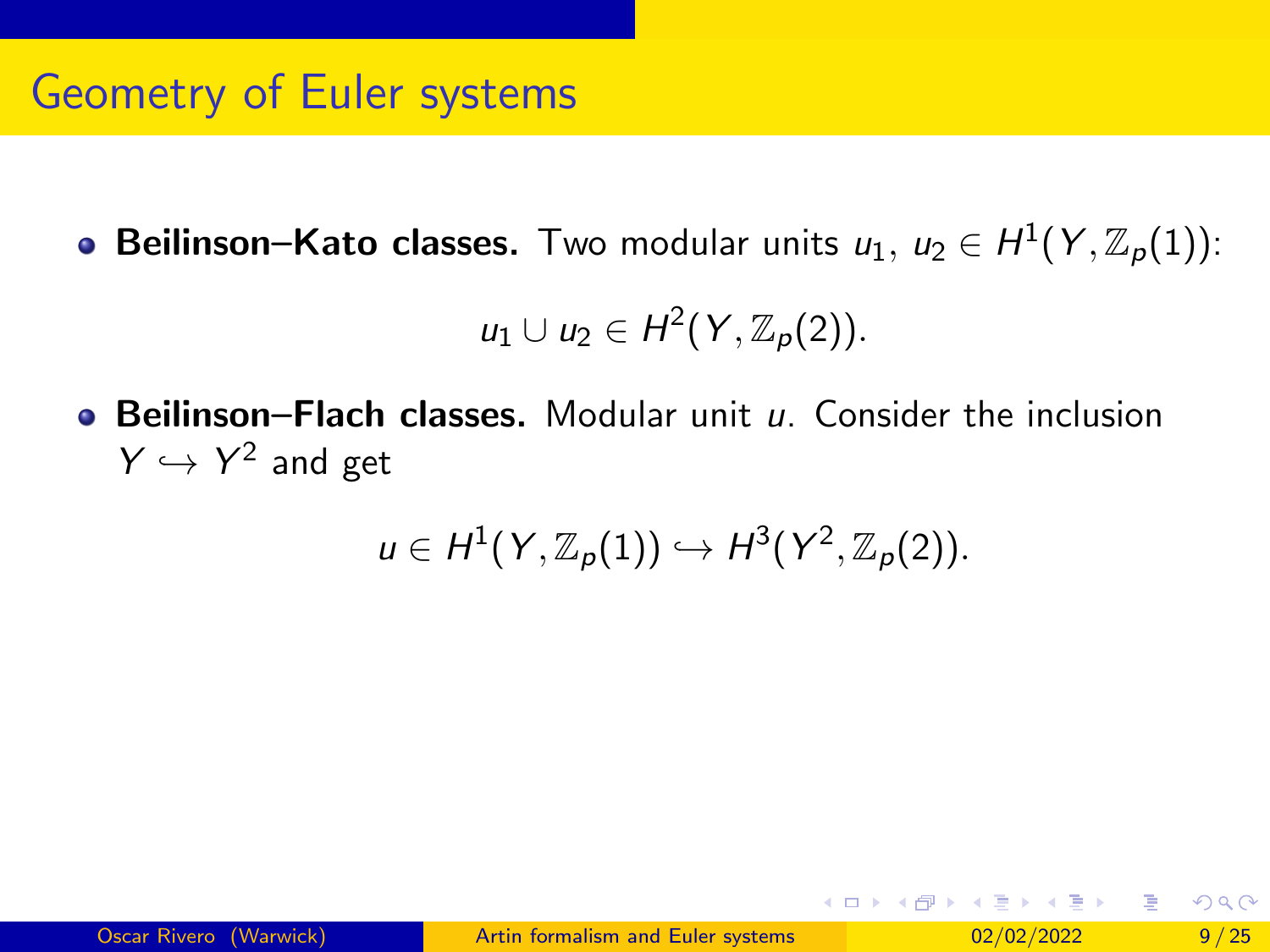**Beilinson–Kato classes.** Two modular units  $u_1,\ u_2\in H^1(Y,{\mathbb Z}_p(1))$ :

$$
u_1\cup u_2\in H^2(Y,\mathbb{Z}_p(2)).
$$

**• Beilinson–Flach classes.** Modular unit u. Consider the inclusion  $Y \hookrightarrow Y^2$  and get

$$
u\in H^1(Y,\mathbb{Z}_p(1))\hookrightarrow H^3(Y^2,\mathbb{Z}_p(2)).
$$

Diagonal cycles. Trivial class  $\Delta \in H^0(Y, \mathbb{Z}_p)$ . Consider the inclusion  $Y \hookrightarrow Y^3$  and get

$$
\Delta \in H^0(Y,{\mathbb Z}_p) \hookrightarrow H^4(Y^3,{\mathbb Z}_p(2)).
$$

**K ロ ト K 伺 ト K ミ ト**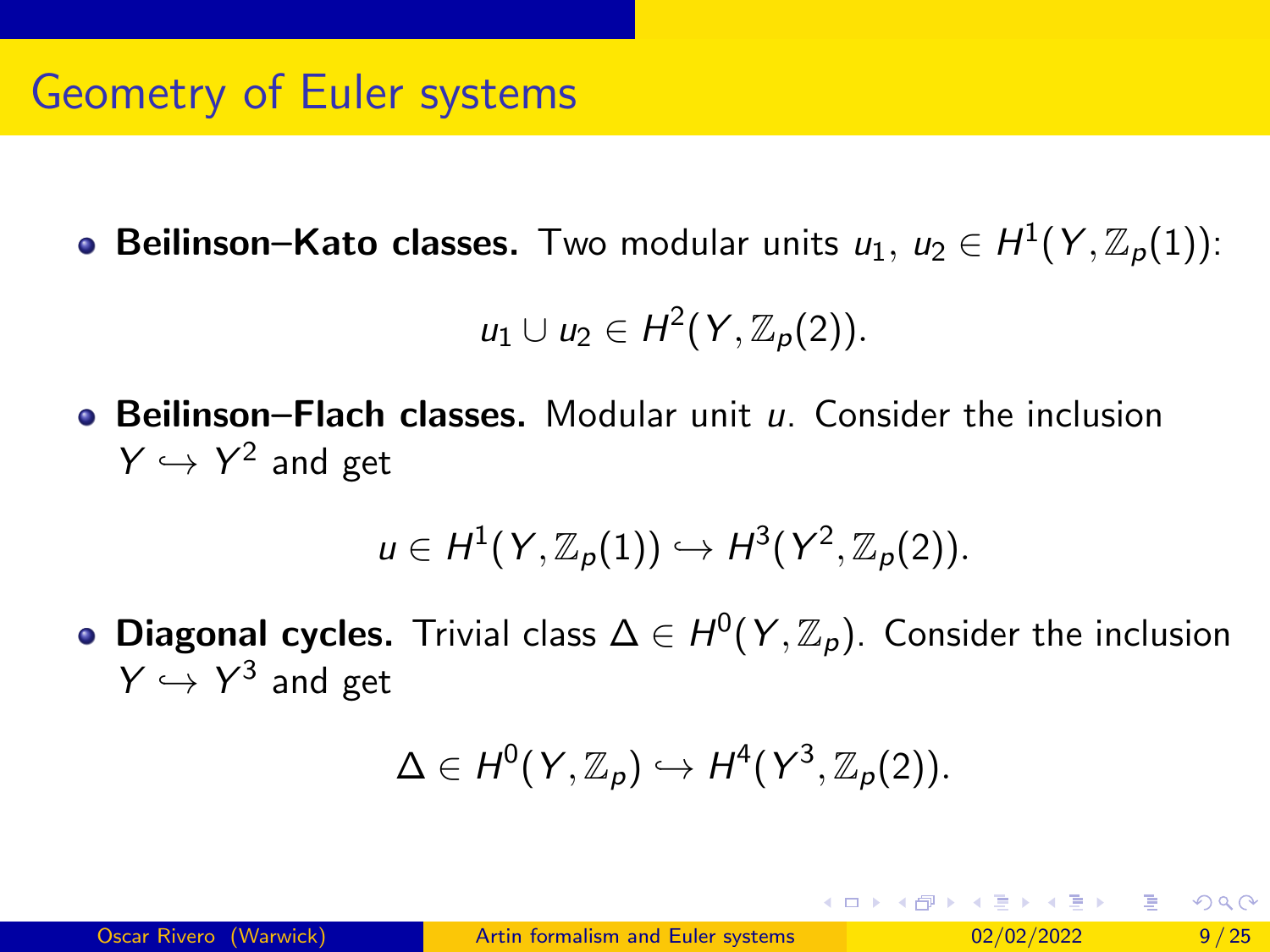# **Objectives**

We discuss two different approaches to study that connection.

**1** (Eisenstein) congruences between modular forms. One (or more) of the modular forms is assumed to be Eisenstein modulo p. We derive congruences between Euler systems.

イロト イ押 トイヨ トイヨ トー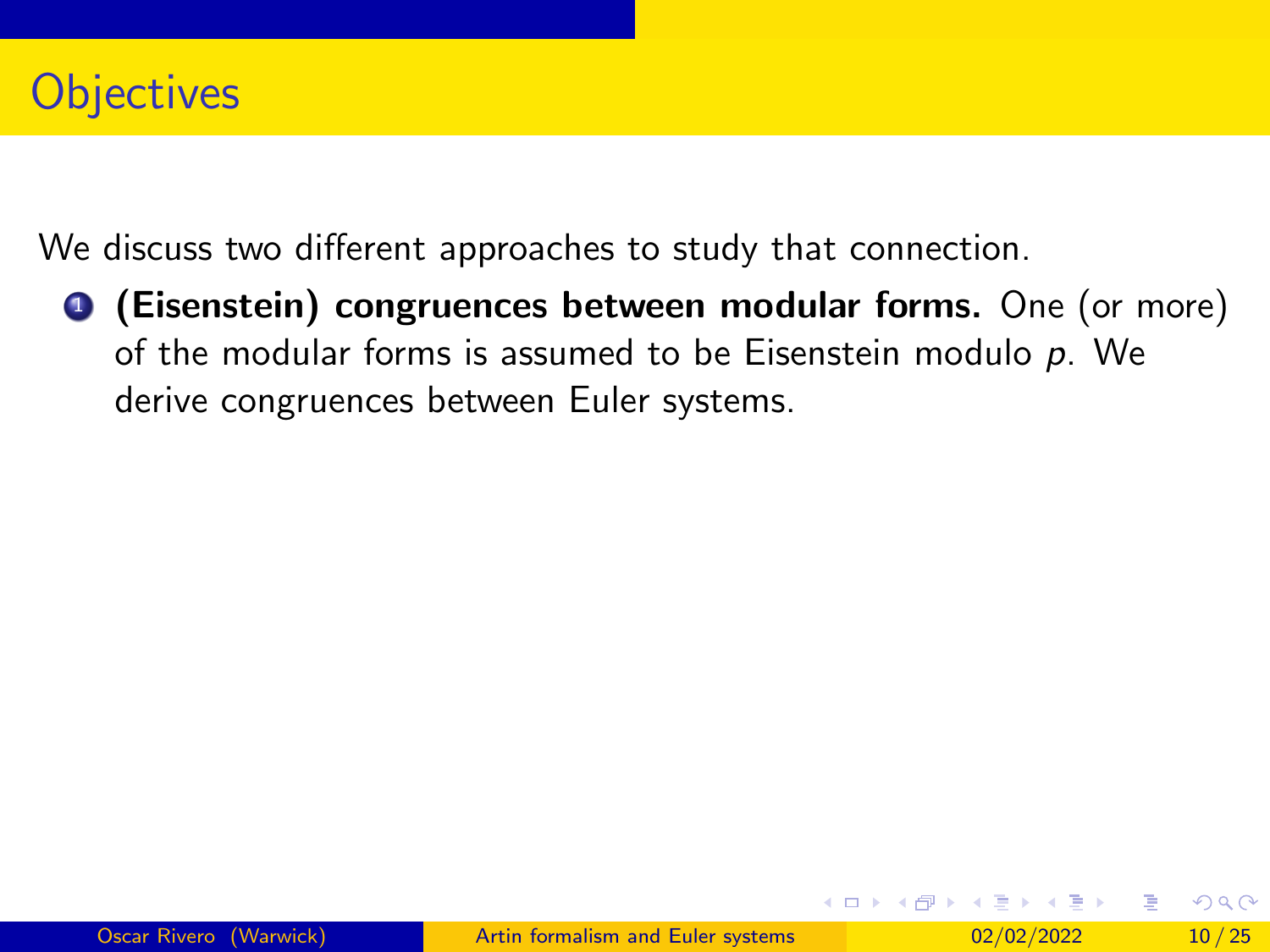# **Objectives**

We discuss two different approaches to study that connection.

- **1** (Eisenstein) congruences between modular forms. One (or more) of the modular forms is assumed to be Eisenstein modulo  $p$ . We derive congruences between Euler systems.
- **2 Interpolation in Coleman families.** Consider Euler systems attached to (cuspidal) Coleman families specializing at a critical Eisenstein series. Recover other Euler systems.

イロト イ押 トイヨ トイヨ トー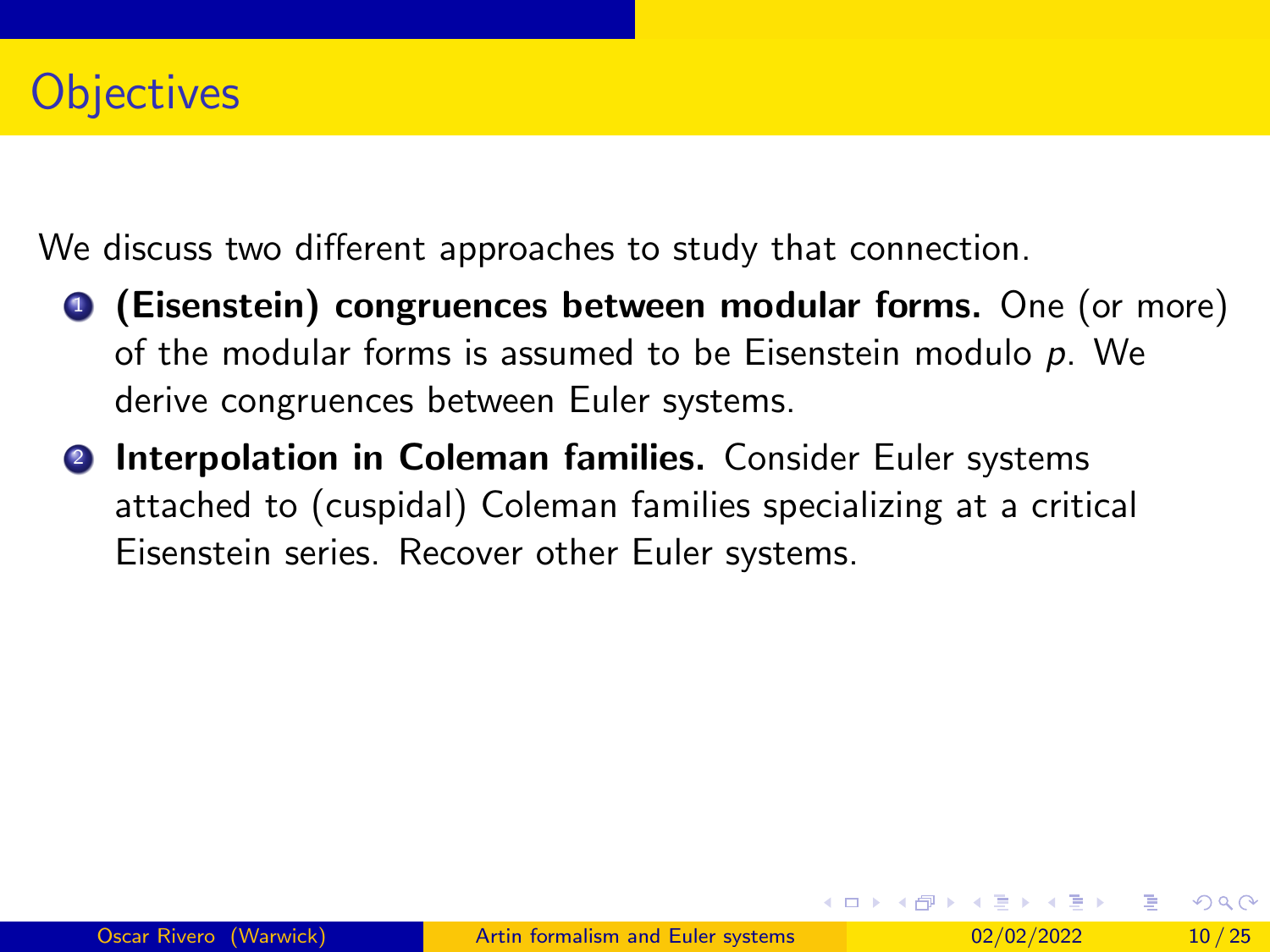We discuss two different approaches to study that connection.

- **1** (Eisenstein) congruences between modular forms. One (or more) of the modular forms is assumed to be Eisenstein modulo p. We derive congruences between Euler systems.
- **2 Interpolation in Coleman families.** Consider Euler systems attached to (cuspidal) Coleman families specializing at a critical Eisenstein series. Recover other Euler systems.

Possible applications:

- Non-vanishing results?
- Better comprehension of certain settings (BF classes over totally real fields?).

イロト イ母 トイヨ トイヨ トー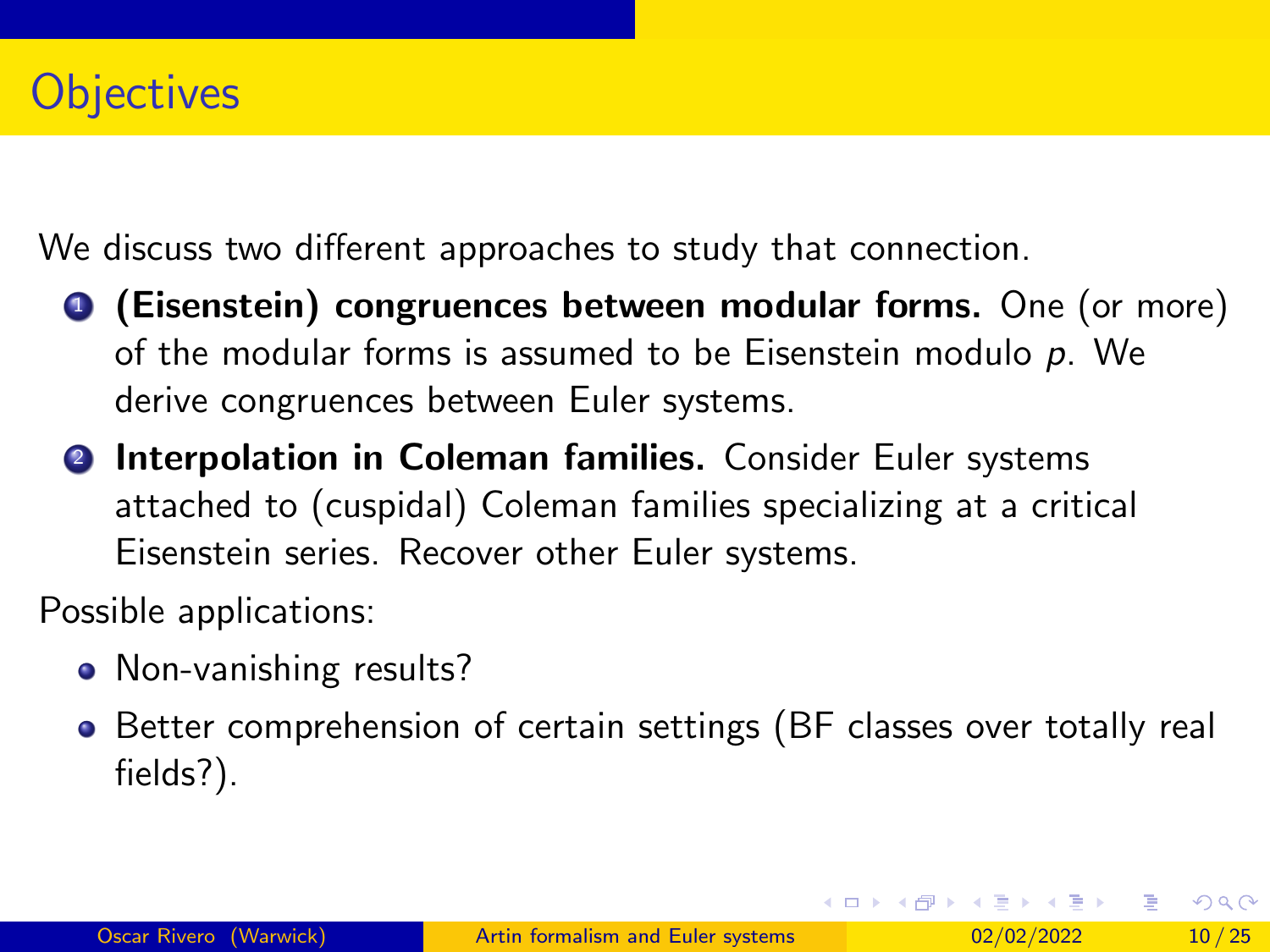•  $V = V_1 \oplus V_2$ . The Artin formalism asserts that

$$
L(V,s)=L(V_1,s)\cdot L(V_2,s).
$$

Example:  $V_E$  attached to  $E_2(\psi, \tau)$ . Then,  $V = \mathbb{Z}_p(\psi) \oplus \mathbb{Z}_p(\tau)$  and

$$
L(E_2(\psi,\tau),s)=L(\psi,s)\cdot L(\tau,s-1).
$$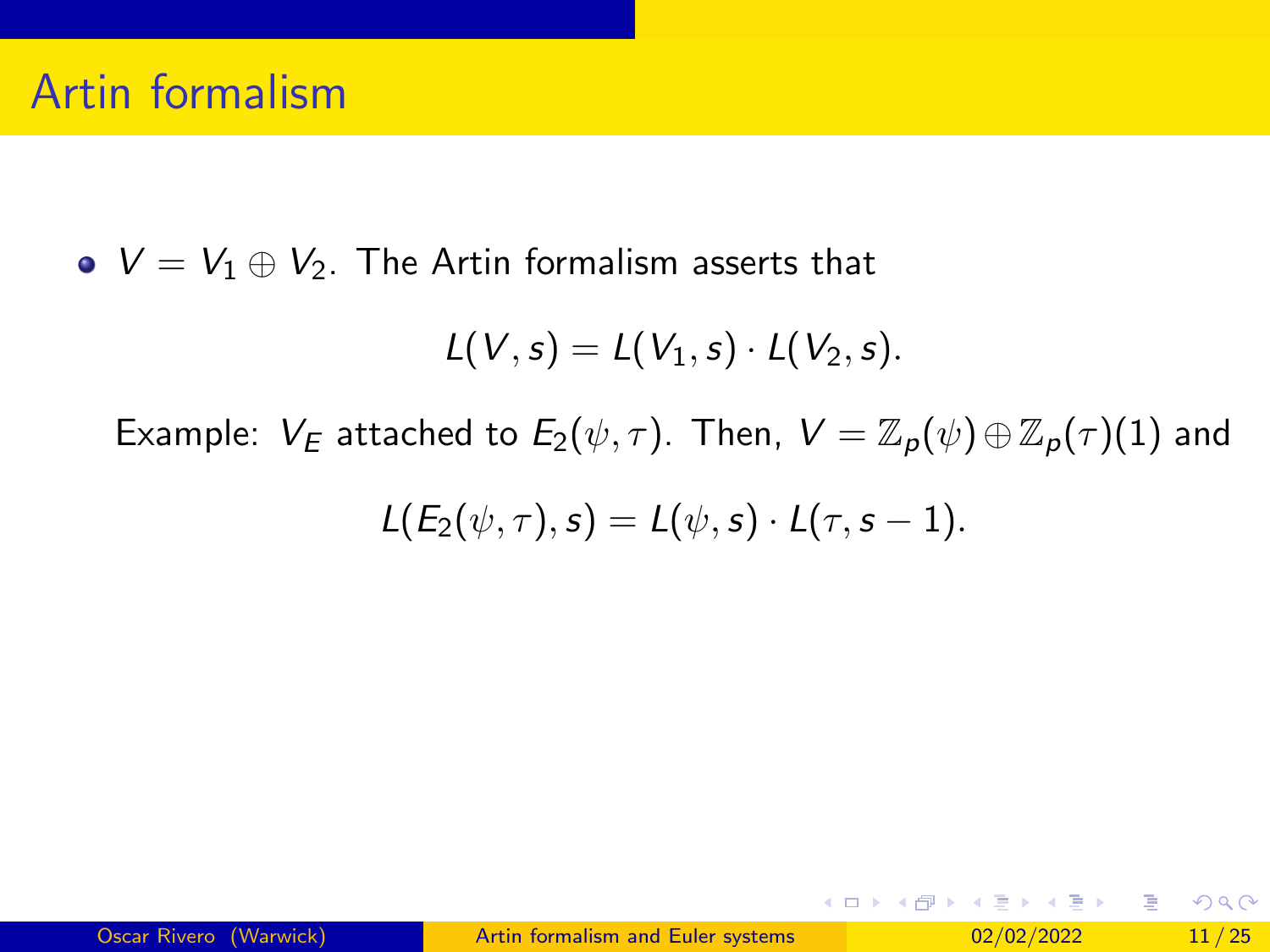•  $V = V_1 \oplus V_2$ . The Artin formalism asserts that

$$
L(V,s)=L(V_1,s)\cdot L(V_2,s).
$$

Example:  $V_E$  attached to  $E_2(\psi, \tau)$ . Then,  $V = \mathbb{Z}_p(\psi) \oplus \mathbb{Z}_p(\tau)$ (1) and

$$
L(E_2(\psi,\tau),s)=L(\psi,s)\cdot L(\tau,s-1).
$$

It appears in many settings. Study of the Birch and Swinnerton-Dyer conjecture:

$$
L(E/K,s)=L(E,s)\cdot L(E^D,s).
$$

• Slogan: look at analogue for the corresponding algebraic structures.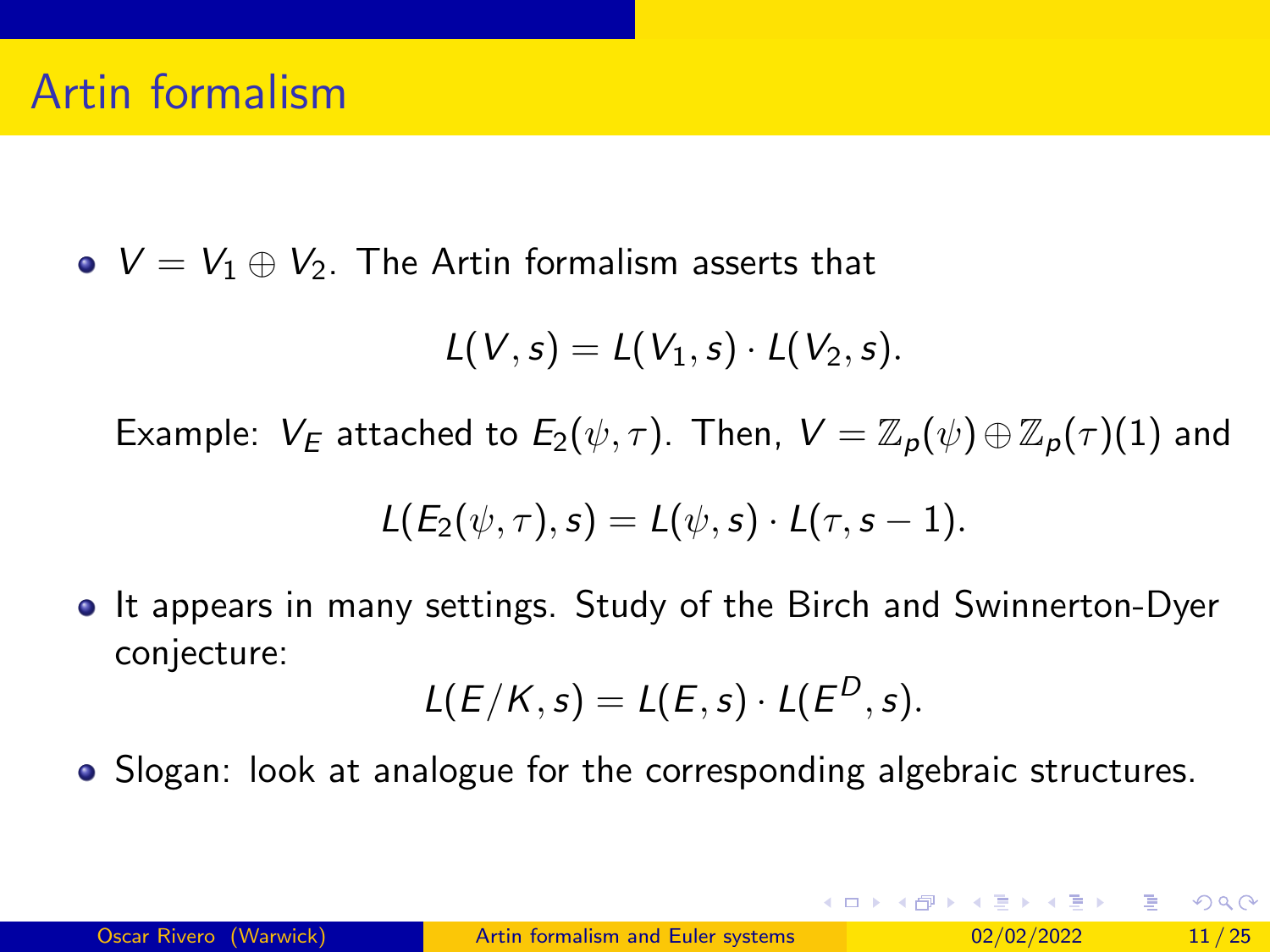# Artin formalism modulo p

- Modulo p versions. What happens if  $E_2(\psi, \tau) \equiv f$  modulo p. Subtler point.
- Algebraicity results at the level of L-functions. Need to normalize by suitable periods to have algebraic values (Shimura).
- Representations  $V_E$  and  $V_f$  agree up to semisimplication. But  $V_f$ modulo  $p$  is not a direct sum of two characters.

イロト イ押 トイヨ トイヨ トー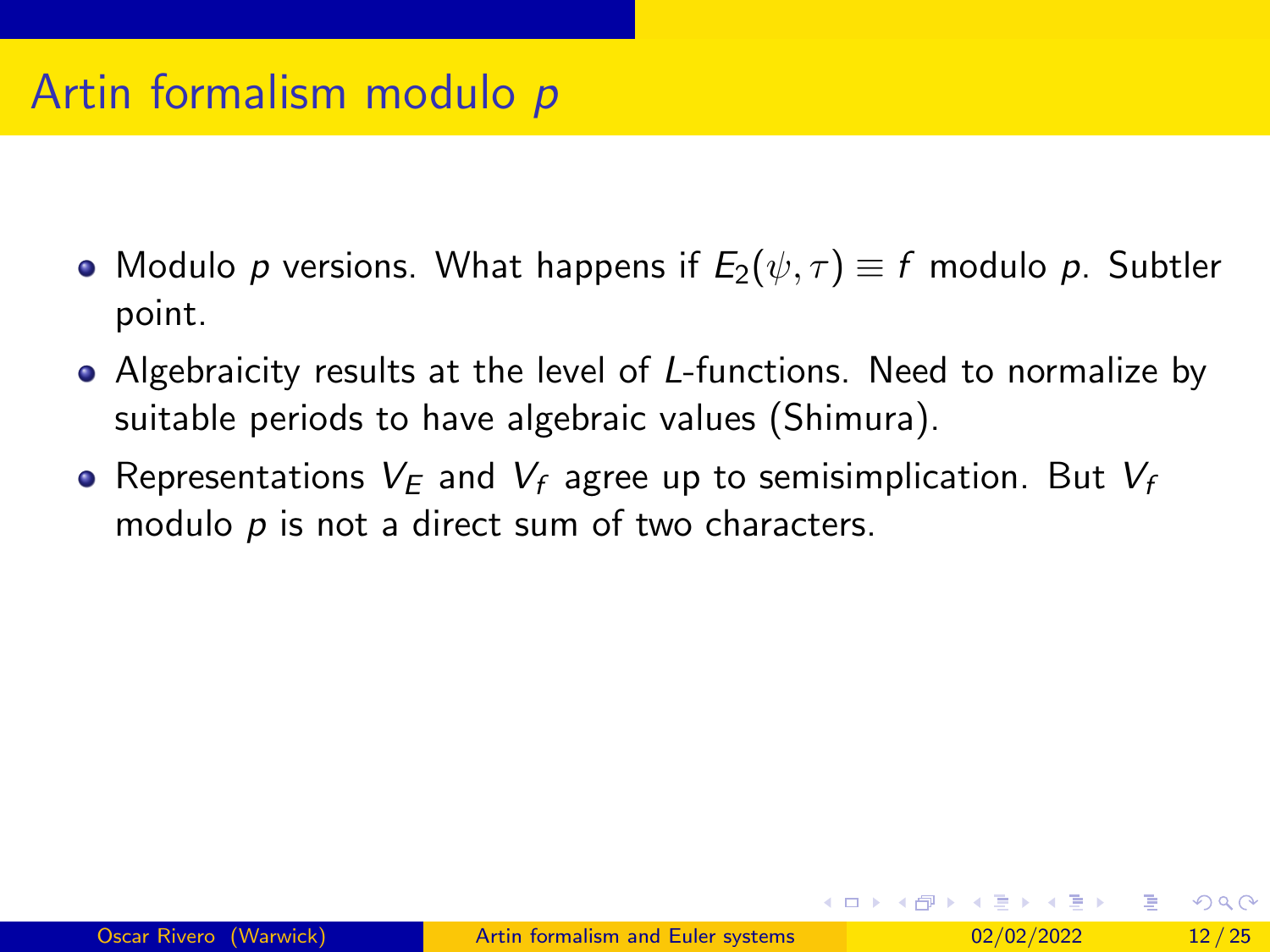# Artin formalism modulo p

- Modulo p versions. What happens if  $E_2(\psi, \tau) \equiv f$  modulo p. Subtler point.
- Algebraicity results at the level of L-functions. Need to normalize by suitable periods to have algebraic values (Shimura).
- Representations  $V_E$  and  $V_f$  agree up to semisimplication. But  $V_f$ modulo  $p$  is not a direct sum of two characters.
- **•** *p*-adic *L*-functions? It depends on the situation.
	- In some cases the interpolation regions match and it is straightforward.
	- In others, much more harder! Gross, Dasgupta...
- $\bullet$  Euler systems are the geometric realization of  $p$ -adic *L*-functions. What does the Artin formalism mean at that level?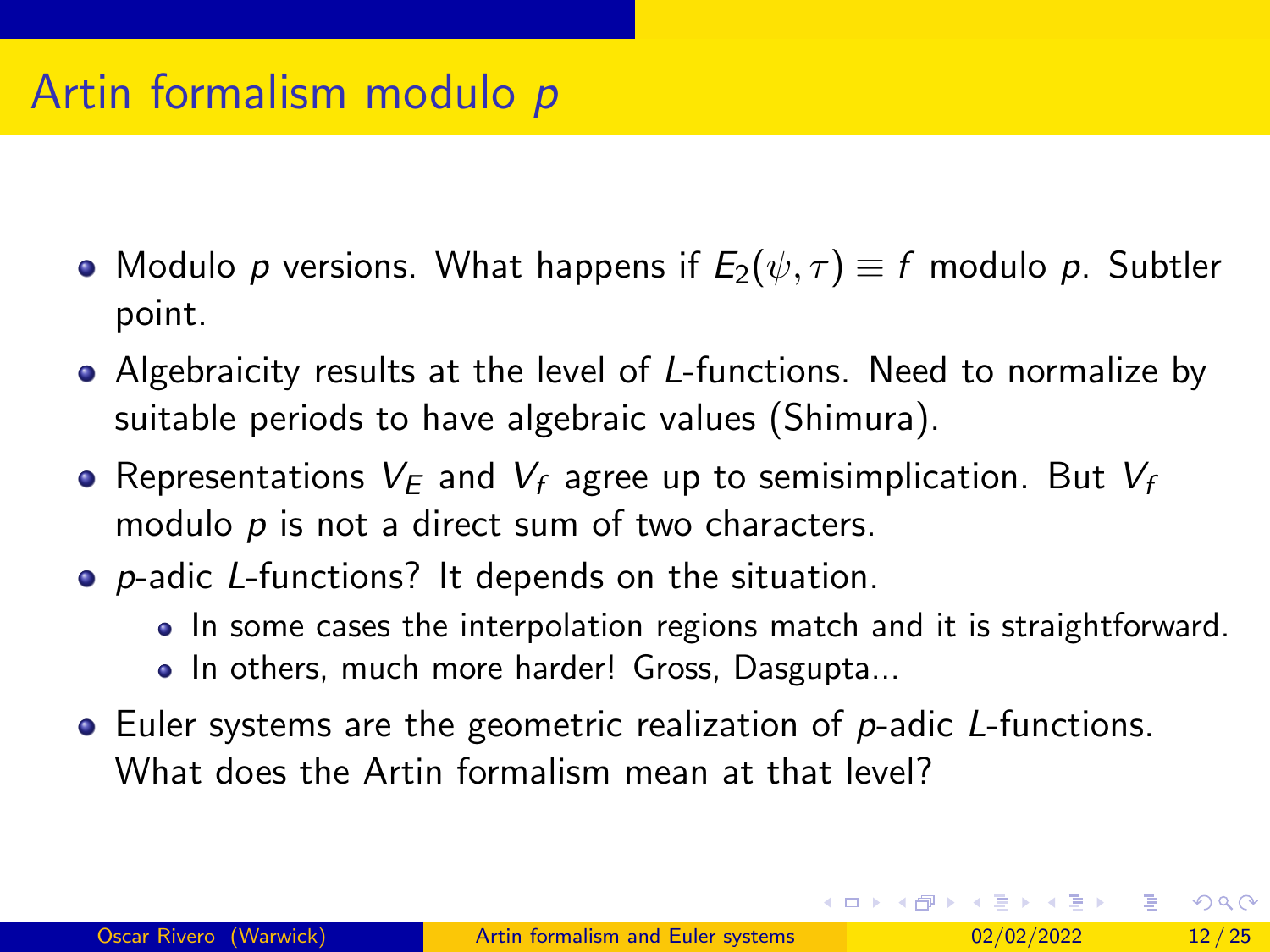Eisenstein series  $f = E_{r+2}(\psi, \tau)$ , where  $\psi$  and  $\tau$  Dirichlet characters

$$
E_{r+2}(\psi,\tau)=(*)+\sum_{n\geq 1}q^n\Big(\sum_{n=d_1d_2}\psi(d_1)\tau(d_2)d_2^{r+1}\Big).
$$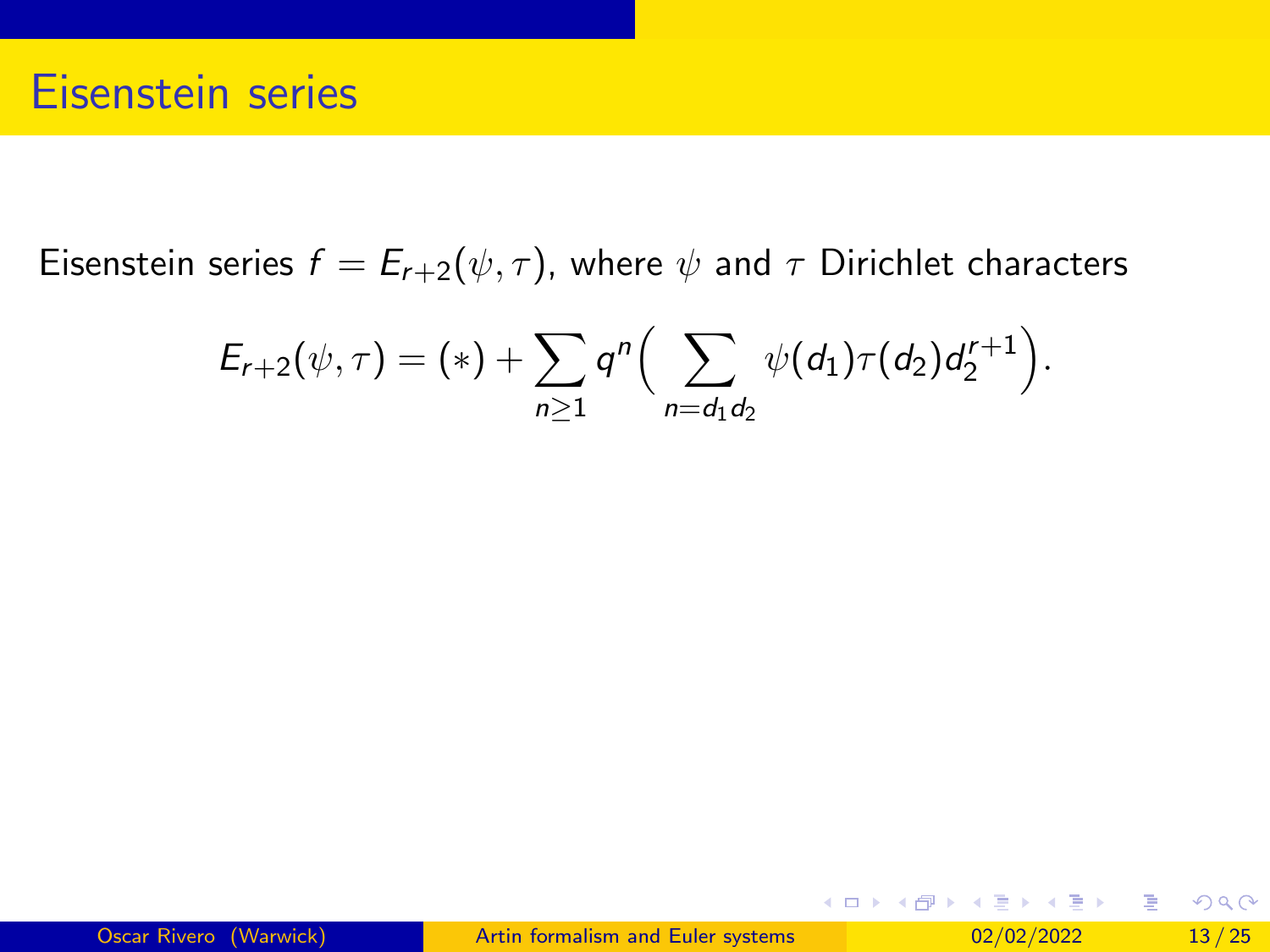Eisenstein series  $f = E_{r+2}(\psi, \tau)$ , where  $\psi$  and  $\tau$  Dirichlet characters

$$
E_{r+2}(\psi,\tau)=(*)+\sum_{n\geq 1}q^n\Big(\sum_{n=d_1d_2}\psi(d_1)\tau(d_2)d_2^{r+1}\Big).
$$

In particular,

$$
a_{\ell}(f) = \psi(\ell) + \ell^{r+1}\tau(\ell),
$$

and

$$
\alpha=\psi(\rho),\quad \beta=p^{r+1}\tau(\rho).
$$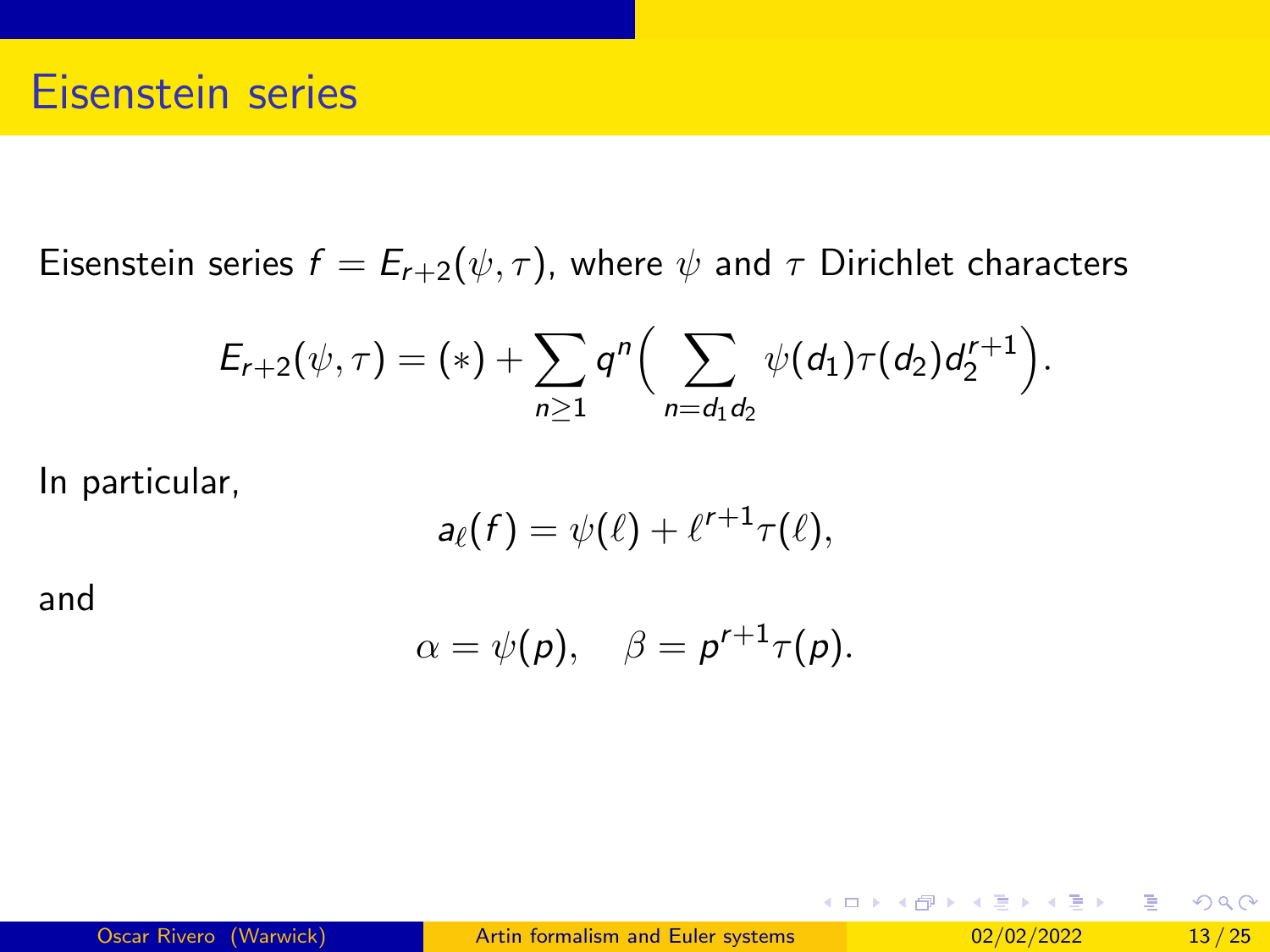Eisenstein series  $f = E_{r+2}(\psi, \tau)$ , where  $\psi$  and  $\tau$  Dirichlet characters

$$
E_{r+2}(\psi,\tau)=(*)+\sum_{n\geq 1}q^n\Big(\sum_{n=d_1d_2}\psi(d_1)\tau(d_2)d_2^{r+1}\Big).
$$

In particular,

$$
a_{\ell}(f) = \psi(\ell) + \ell^{r+1}\tau(\ell),
$$

and

$$
\alpha=\psi(\rho),\quad \beta=p^{r+1}\tau(\rho).
$$

May consider either  $f_{\alpha}$  or  $f_{\beta}$ . The former gives rise to family of Eisenstein series. Not interesting for us.

イロト イ母 トイミト イヨト ニヨー りんぴ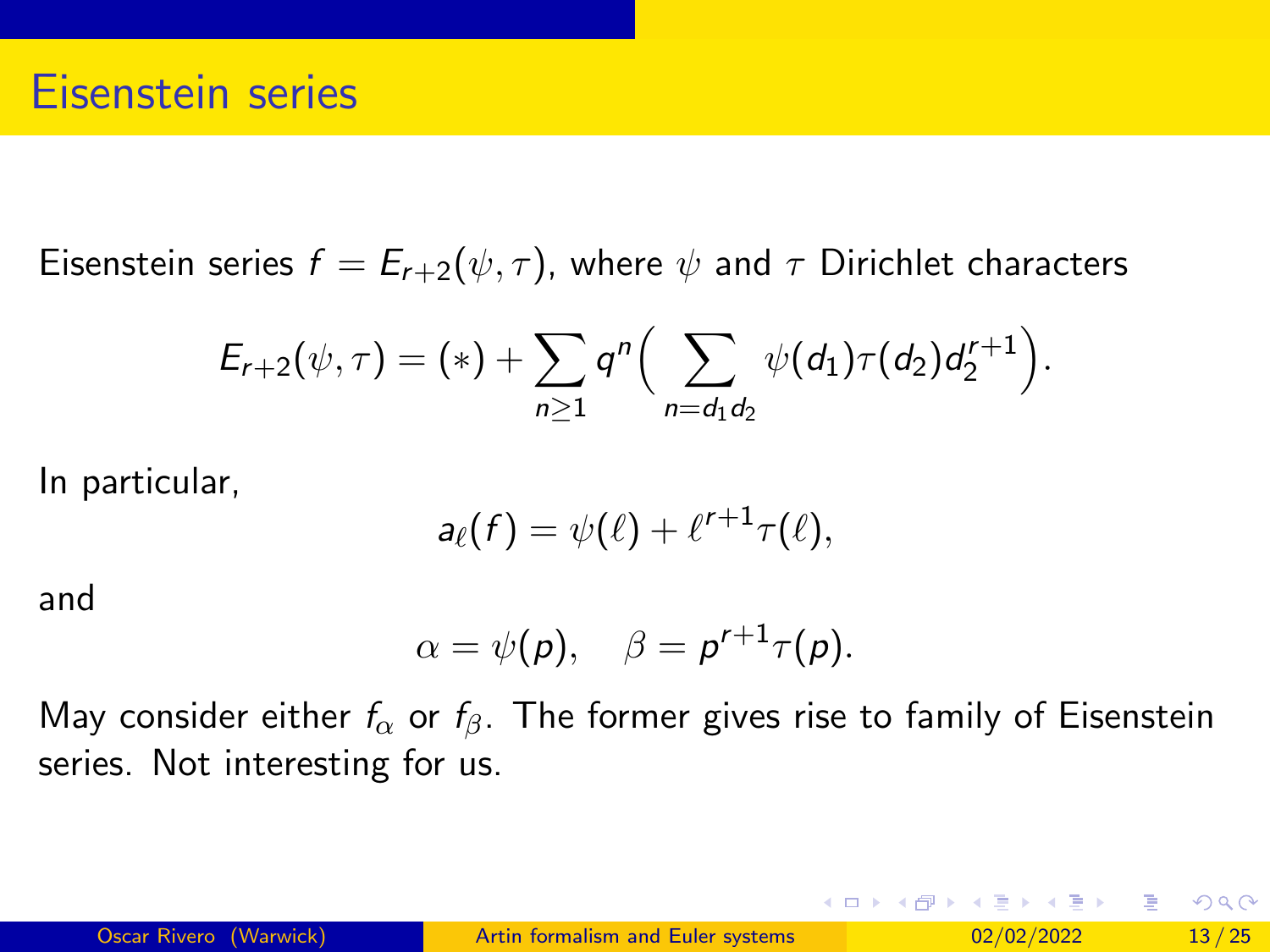#### Galois representations and Eisenstein series A result of Soulé

If  $f = E_{r+2}(\psi, \tau)$  is a p-decent Eisenstein series, there are exactly three isomorphism classes of continuous Galois representations  $\rho: G_0 \to GL_2(L)$ which are unramified at primes  $\ell \nmid Np$  and satisfy tr  $\rho(\text{Frob}_{\ell}) = a_{\ell}(f)$ . These are as follows:

イロト イ何 トイヨト イヨト ニヨー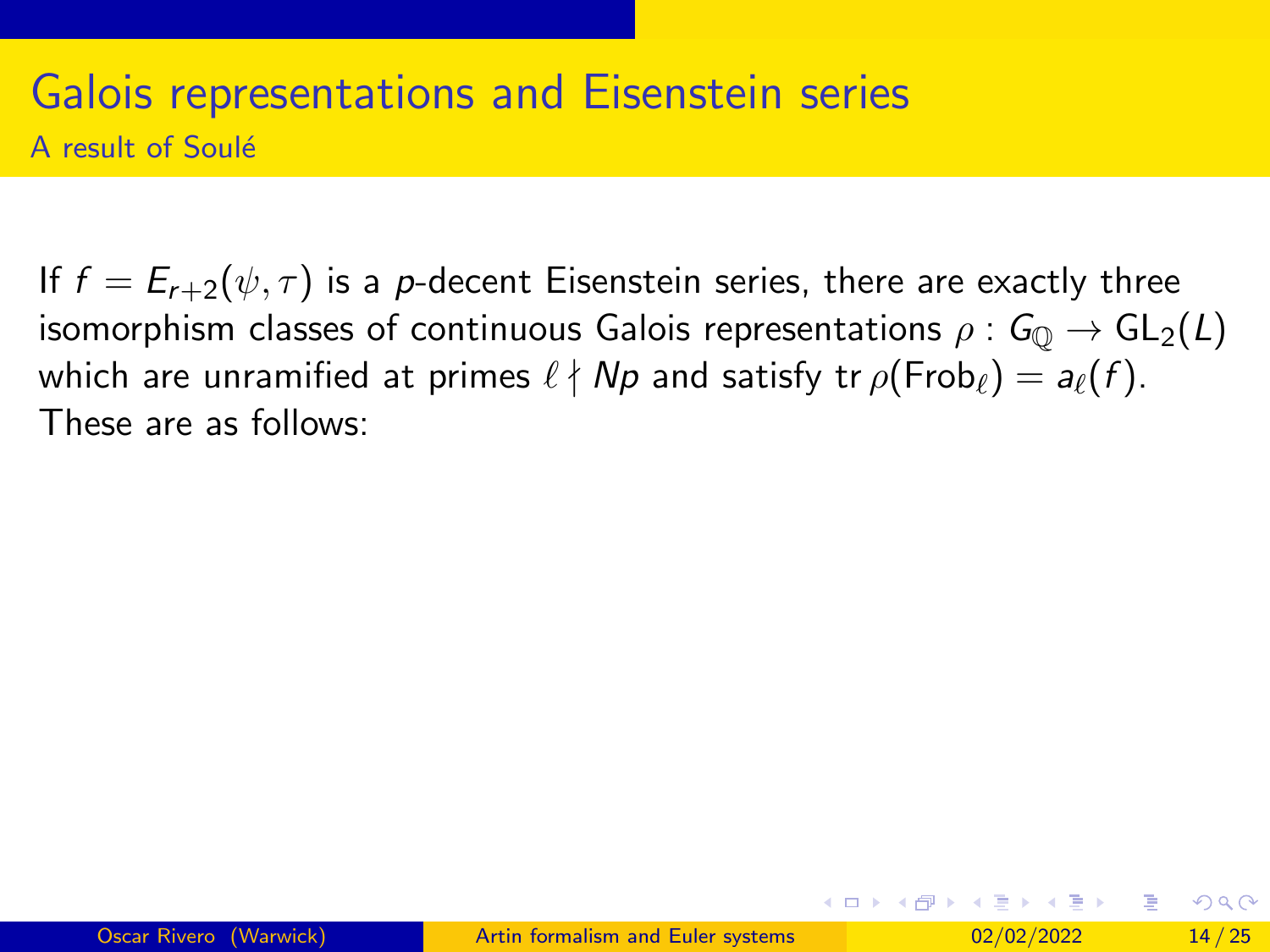### Galois representations and Eisenstein series A result of Soulé

If  $f = E_{r+2}(\psi, \tau)$  is a p-decent Eisenstein series, there are exactly three isomorphism classes of continuous Galois representations  $\rho: G_0 \to GL_2(L)$ which are unramified at primes  $\ell \nmid Np$  and satisfy tr  $\rho(\text{Frob}_{\ell}) = a_{\ell}(f)$ . These are as follows:

 $\textbf{1}$  The semisimple representation  $\psi\oplus\tau\epsilon^{r+1}.$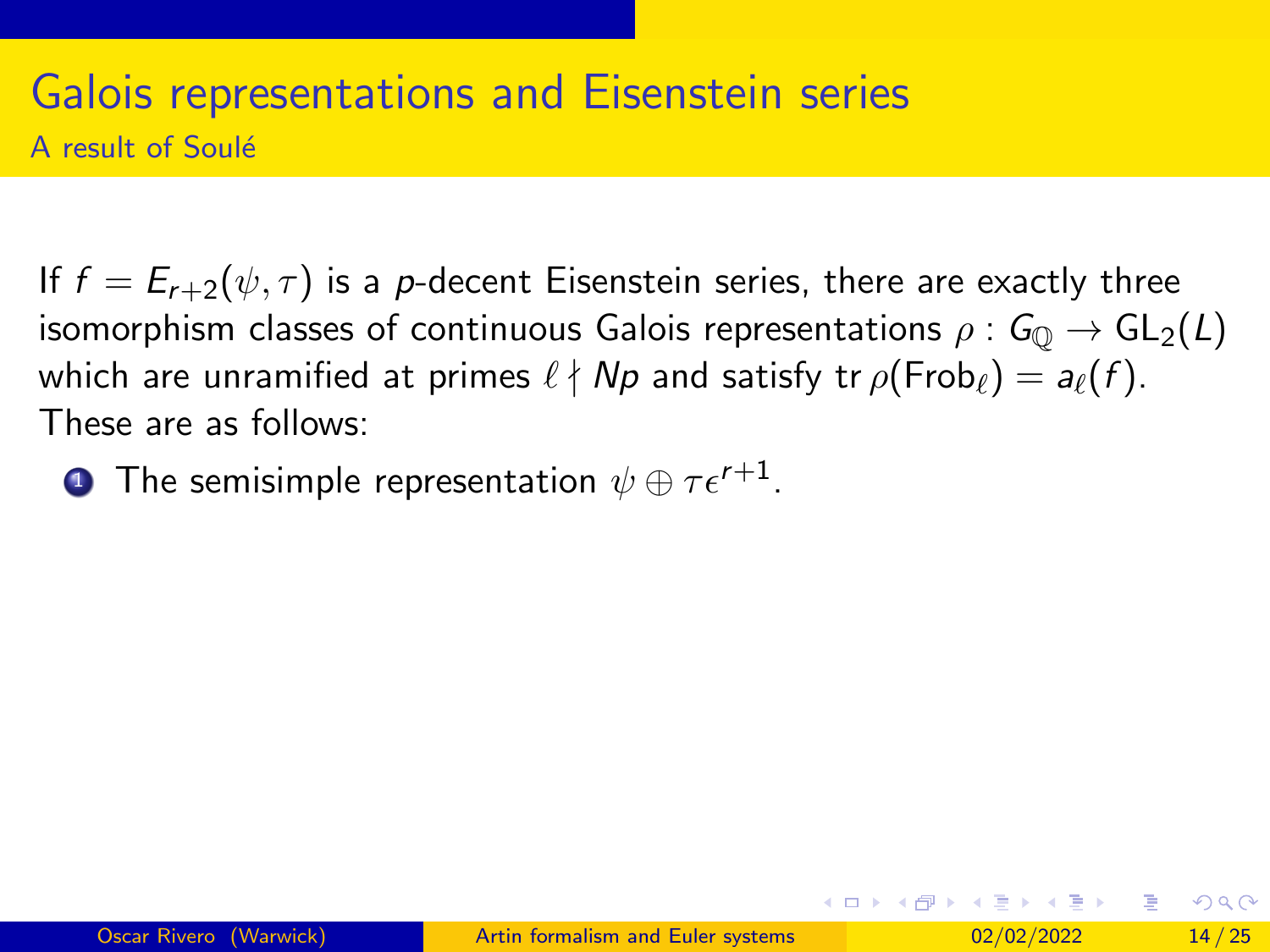## <span id="page-36-0"></span>Galois representations and Eisenstein series A result of Soulé

If  $f = E_{r+2}(\psi, \tau)$  is a p-decent Eisenstein series, there are exactly three isomorphism classes of continuous Galois representations  $\rho: G_0 \to GL_2(L)$ which are unramified at primes  $\ell \nmid Np$  and satisfy tr  $\rho(\text{Frob}_{\ell}) = a_{\ell}(f)$ . These are as follows:

- $\textbf{1}$  The semisimple representation  $\psi\oplus\tau\epsilon^{r+1}.$
- 2 Exactly one non-split representation having  $\tau \epsilon^{r+1}$  as a subrepresentation. This representation splits locally at  $\ell$  for every  $\ell \neq p$ , and is crystalline at p.
- **3** Exactly one non-split representation having  $\psi$  as a subrepresentation. This representation splits locally at  $\ell$  for every  $\ell \neq p$ , but does not split at  $p$ , and is not crystalline (or even de Rham).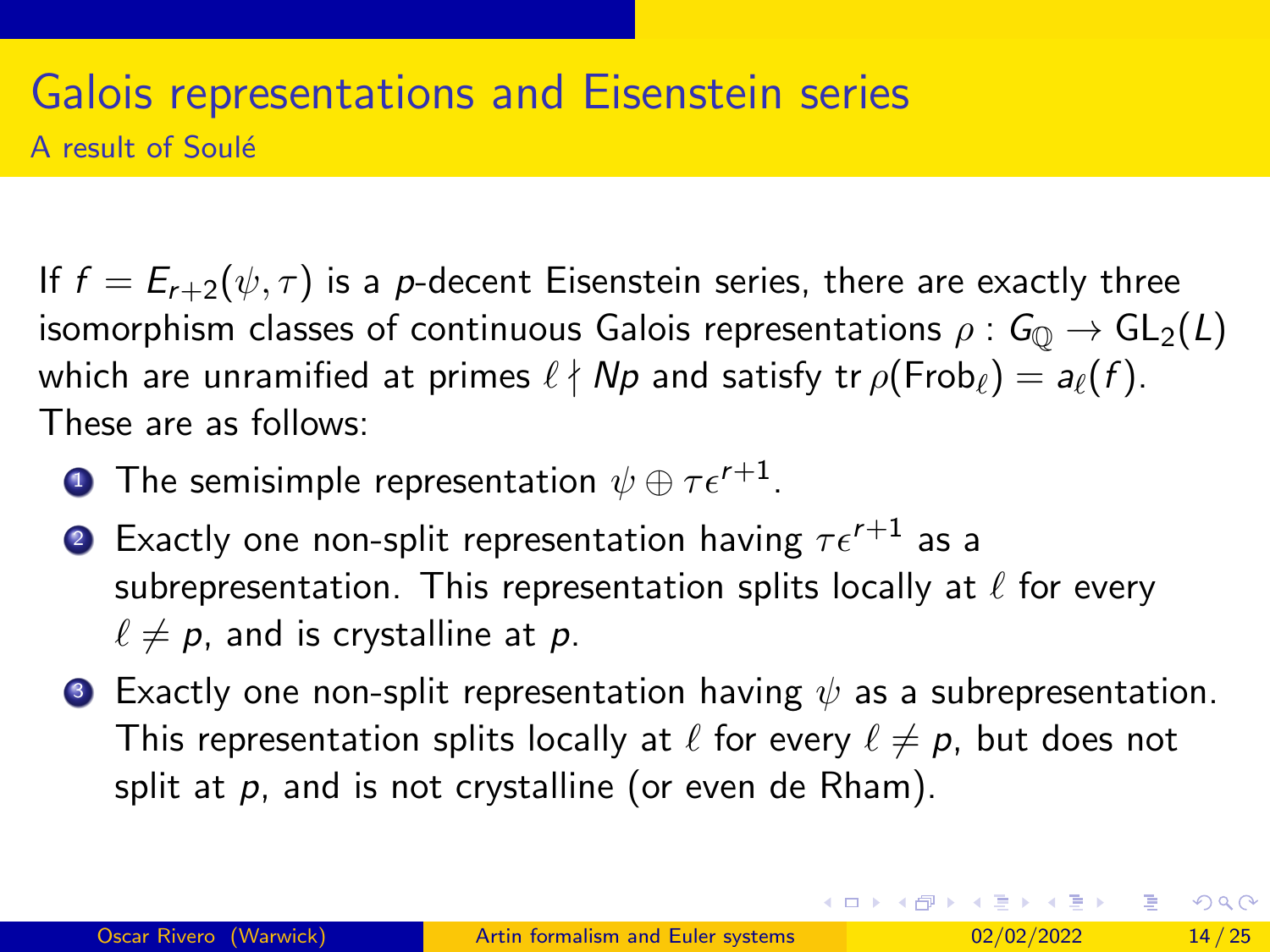<span id="page-37-0"></span>Take  $f\equiv E_2(\psi,1)$  modulo  $\rho^t.$ 

 $T_Y(f)^*$  maximal quotient of  $H^1_{\text{et}}(\overline{Y}, \mathbb{Z}_p(1))$  where the (adjoint) action is via the Hecke eigensystem attached to  $f$ . Define similarly  $\mathcal{T}_X(f)^*.$ 

イロト イ押 トイヨ トイヨ トー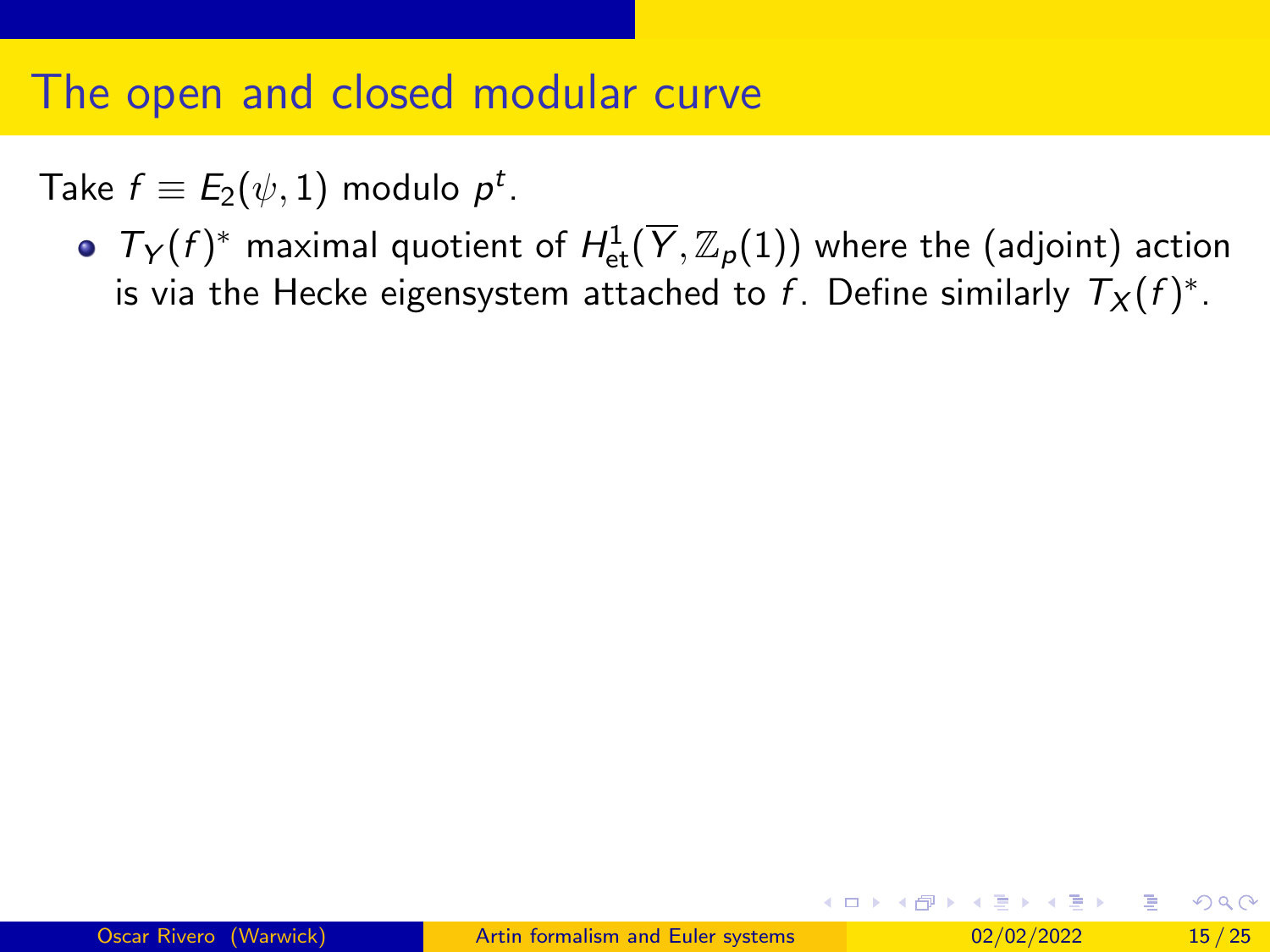Take  $f\equiv E_2(\psi,1)$  modulo  $\rho^t.$ 

- $T_Y(f)^*$  maximal quotient of  $H^1_{\text{et}}(\overline{Y}, \mathbb{Z}_p(1))$  where the (adjoint) action is via the Hecke eigensystem attached to  $f$ . Define similarly  $\mathcal{T}_X(f)^*.$
- Let *I* be the Eisenstein ideal. Chain

 $T_Y(f)^* \supset T_X(f)^* \supset I \cdot T_Y(f)^* \supset I \cdot T_X(f)^* \supset \ldots$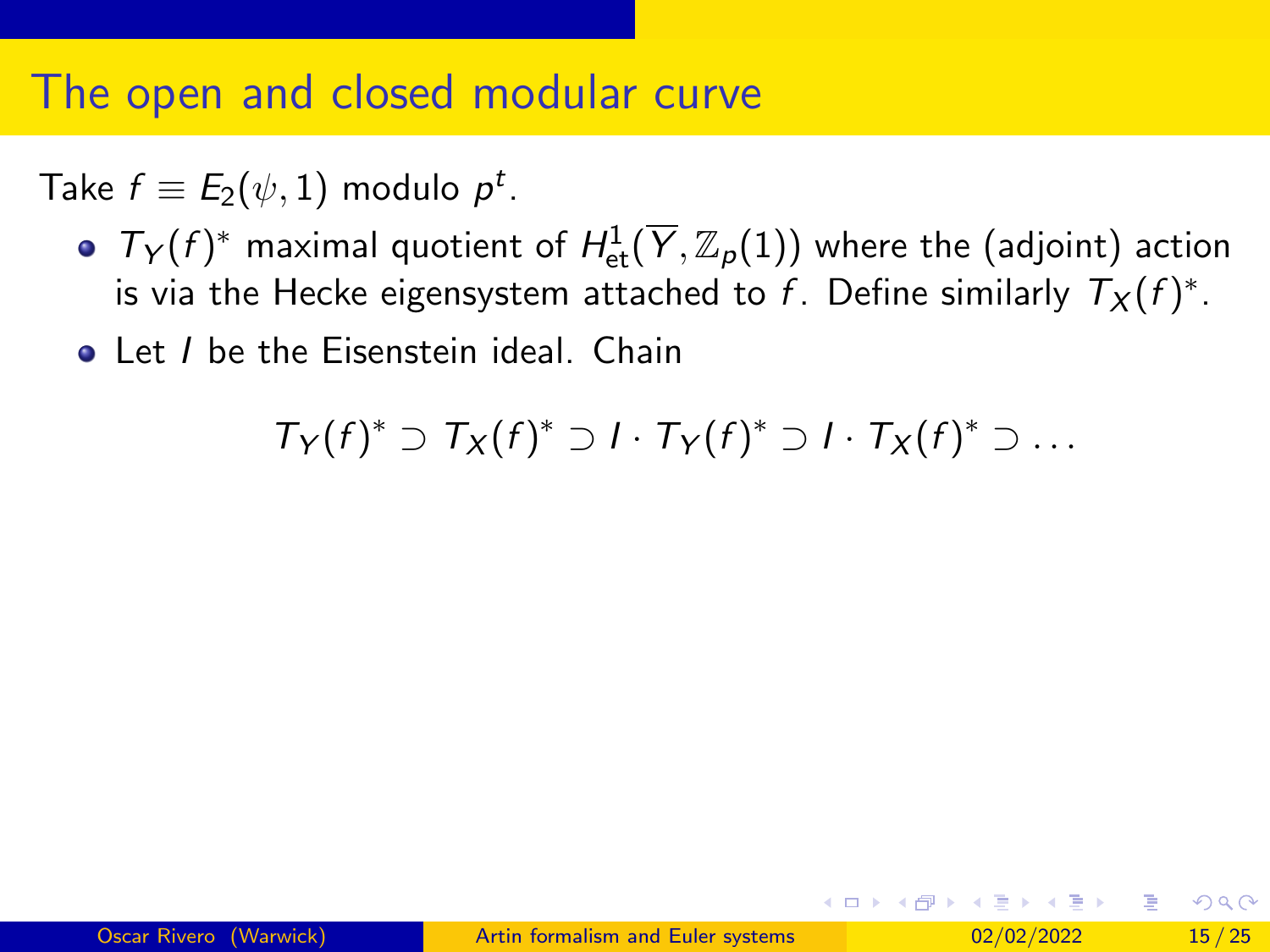Take  $f\equiv E_2(\psi,1)$  modulo  $\rho^t.$ 

- $T_Y(f)^*$  maximal quotient of  $H^1_{\text{et}}(\overline{Y}, \mathbb{Z}_p(1))$  where the (adjoint) action is via the Hecke eigensystem attached to  $f$ . Define similarly  $\mathcal{T}_X(f)^*.$
- Let I be the Eisenstein ideal. Chain

$$
T_Y(f)^* \supset T_X(f)^* \supset I \cdot T_Y(f)^* \supset I \cdot T_X(f)^* \supset \ldots
$$

• Short exact sequence

$$
0\to {\mathbb Z}/p^t(1)\to \textit{T}_{\textstyle \mathcal Y}(f)^*\otimes {\mathbb Z}/p^t\to {\mathbb Z}/p^t(\psi)\to 0.
$$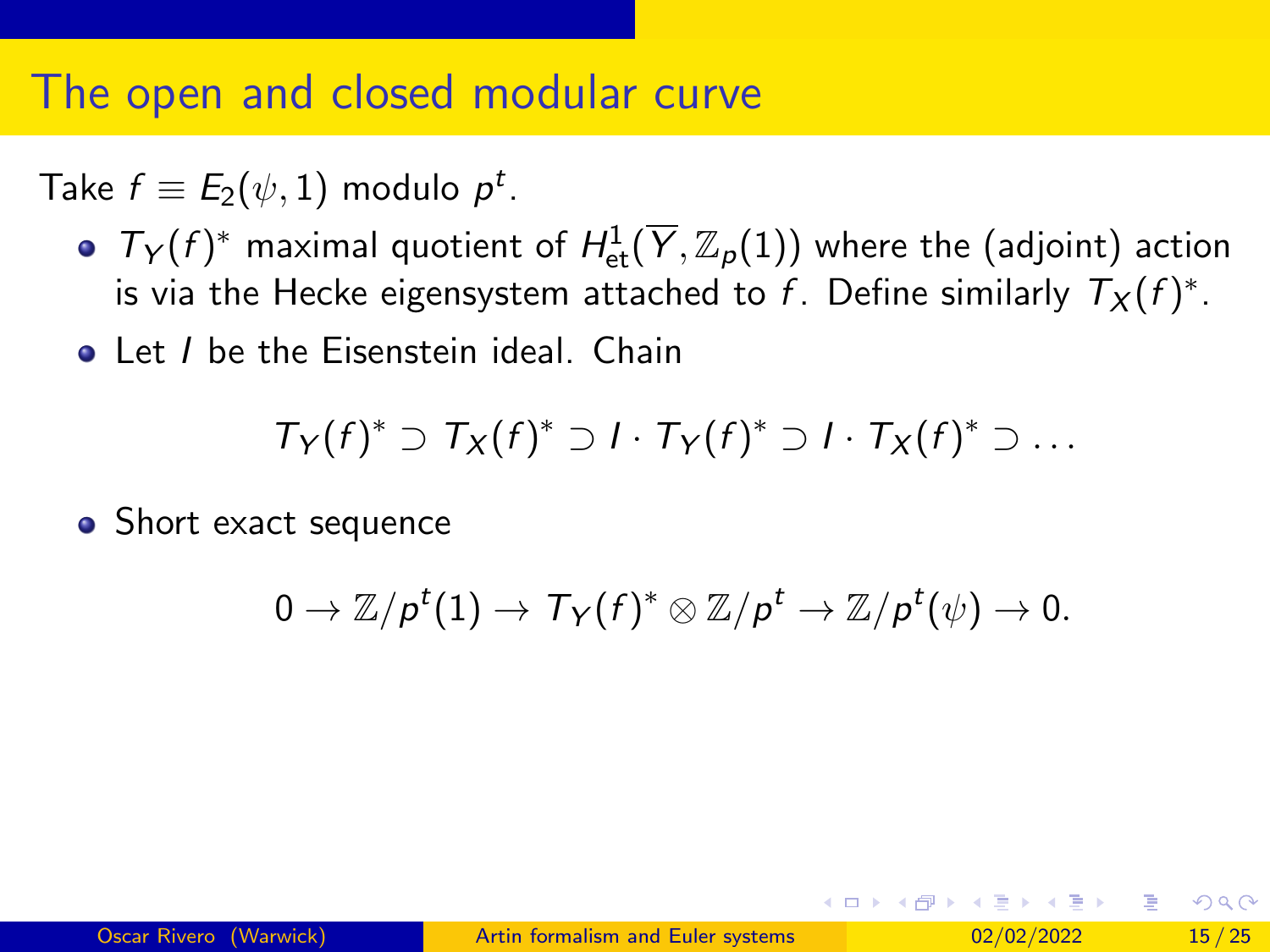<span id="page-40-0"></span>Take  $f\equiv E_2(\psi,1)$  modulo  $\rho^t.$ 

- $T_Y(f)^*$  maximal quotient of  $H^1_{\text{et}}(\overline{Y}, \mathbb{Z}_p(1))$  where the (adjoint) action is via the Hecke eigensystem attached to  $f$ . Define similarly  $\mathcal{T}_X(f)^*.$
- Let I be the Eisenstein ideal. Chain

$$
T_Y(f)^* \supset T_X(f)^* \supset I \cdot T_Y(f)^* \supset I \cdot T_X(f)^* \supset \ldots
$$

• Short exact sequence

$$
0\to {\mathbb Z}/\rho^t(1)\to \textit{Ty}(f)^*\otimes {\mathbb Z}/\rho^t\to {\mathbb Z}/\rho^t(\psi)\to 0.
$$

**•** Similarly,

$$
0 \to \mathbb{Z}/p^t(\psi) \to \mathcal{T}_X(f)^* \otimes \mathbb{Z}/p^t \to \mathbb{Z}/p^t(1) \to 0.
$$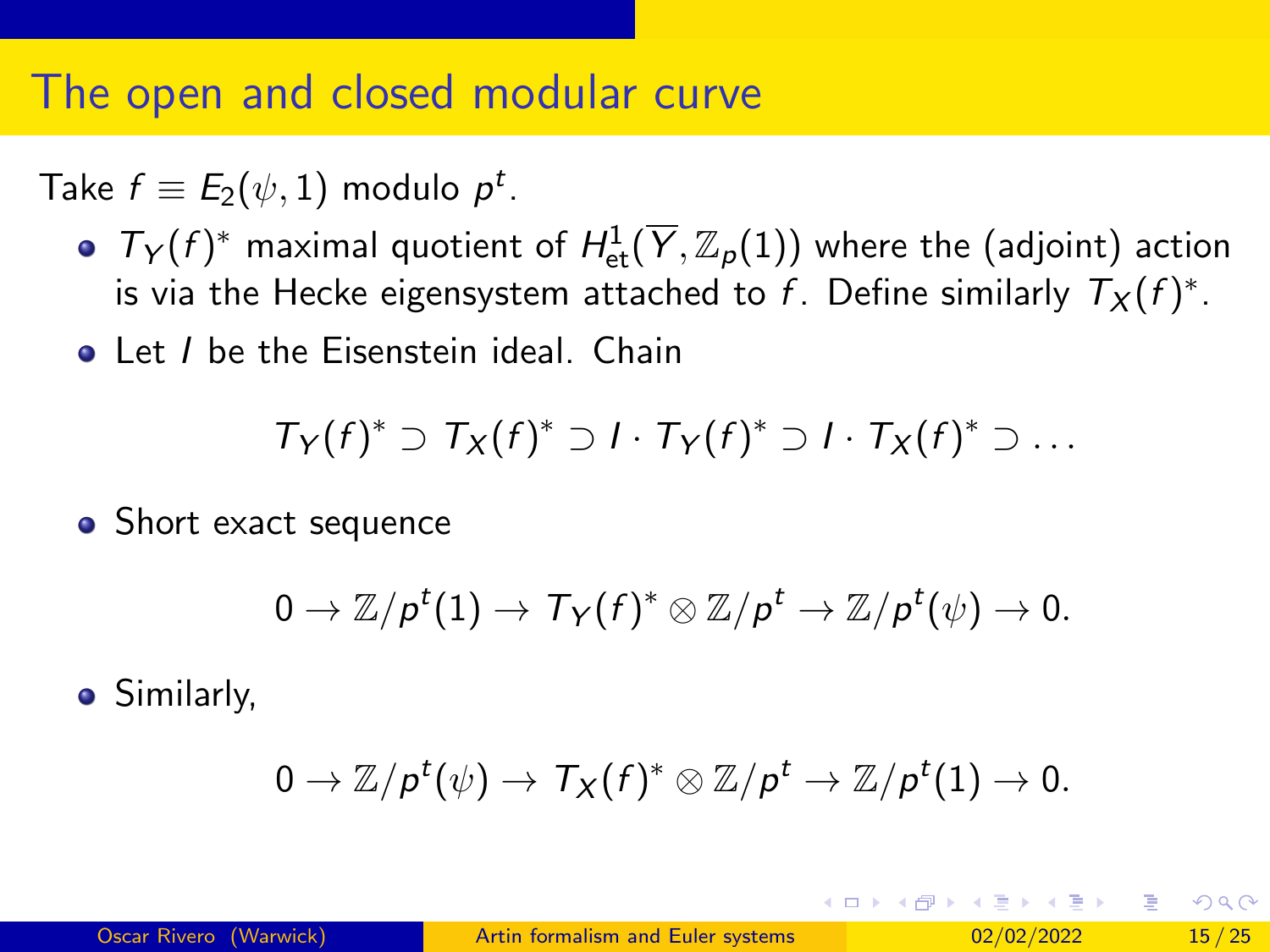<span id="page-41-0"></span>Take  $f\equiv E_2(\psi,1)$  modulo  $\rho^t.$ 

- $T_Y(f)^*$  maximal quotient of  $H^1_{\text{et}}(\overline{Y}, \mathbb{Z}_p(1))$  where the (adjoint) action is via the Hecke eigensystem attached to  $f$ . Define similarly  $\mathcal{T}_X(f)^*.$
- Let I be the Eisenstein ideal. Chain

$$
T_Y(f)^* \supset T_X(f)^* \supset I \cdot T_Y(f)^* \supset I \cdot T_X(f)^* \supset \ldots
$$

• Short exact sequence

$$
0\to {\mathbb Z}/\rho^t(1)\to \textit{Ty}(f)^*\otimes {\mathbb Z}/\rho^t\to {\mathbb Z}/\rho^t(\psi)\to 0.
$$

**•** Similarly,

$$
0 \to \mathbb{Z}/p^t(\psi) \to \mathcal{T}_X(f)^* \otimes \mathbb{Z}/p^t \to \mathbb{Z}/p^t(1) \to 0.
$$

Most of our constructions will happen in th[e o](#page-40-0)[pe](#page-42-0)[n](#page-36-0)[m](#page-41-0)[od](#page-0-0)[ula](#page-69-0)[r](#page-0-0) [cur](#page-69-0)[ve](#page-0-0)[.](#page-69-0) **◆ ロ ▶ → 何 ▶ →** 

 $\Omega$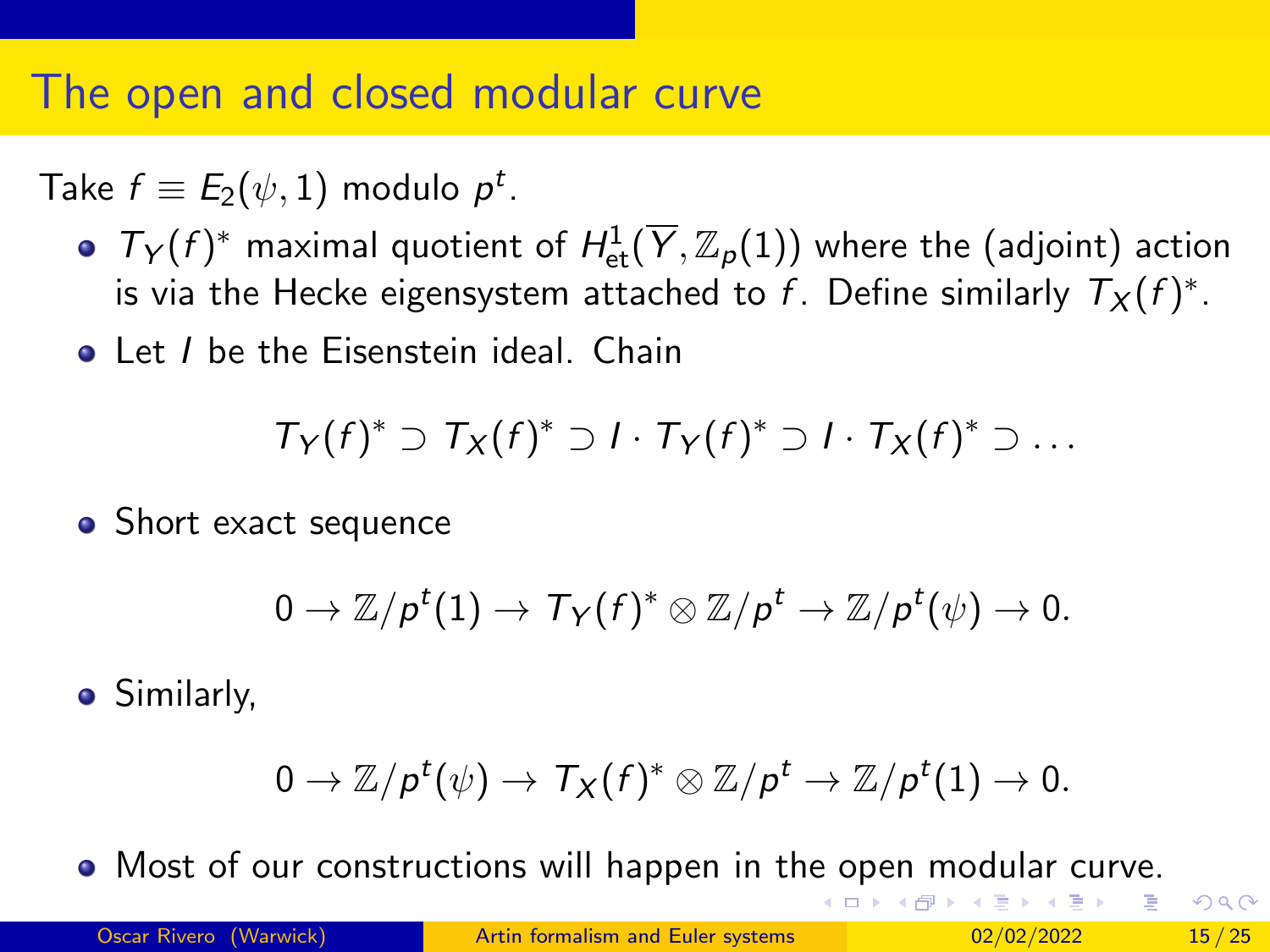## <span id="page-42-0"></span>The case of Beilinson–Kato

● Beilinson–Kato class in

$$
\kappa_f \in H^1(\mathbb{Q}, T_Y(f)^*(1)).
$$

When  $f\equiv\mathit{E}_2(\psi,1)$ , may project  $\mathcal{T}_\mathsf{Y}(f)^*\otimes\mathbb{Z}/\rho^t\to\mathbb{Z}/\rho^t(\psi)$  and get a class

 $\kappa_{f,1} \in H^1(\mathbb{Q}, \mathbb{Z}/p^t(\psi)(1)).$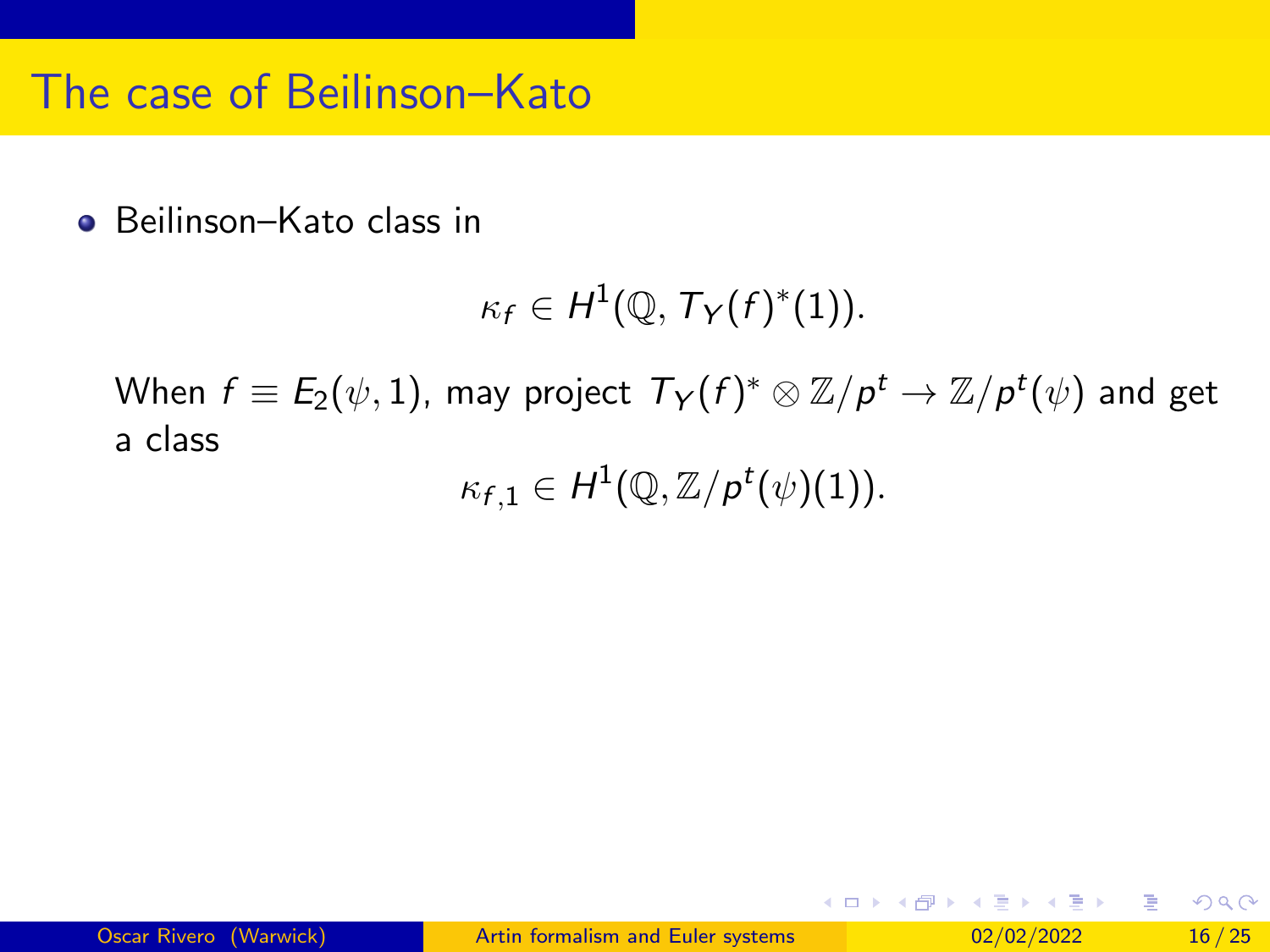## The case of Beilinson–Kato

● Beilinson–Kato class in

$$
\kappa_f\in H^1(\mathbb{Q},\mathcal{T}_Y(f)^*(1)).
$$

When  $f\equiv\mathit{E}_2(\psi,1)$ , may project  $\mathcal{T}_\mathsf{Y}(f)^*\otimes\mathbb{Z}/\rho^t\to\mathbb{Z}/\rho^t(\psi)$  and get a class

$$
\kappa_{f,1}\in H^1(\mathbb{Q},\mathbb{Z}/p^t(\psi)(1)).
$$

Canonical class  $c_{\psi} \in H^1(\mathbb{Q}, \mathbb{Z}/p^t(\psi)(1)).$  This is the circular unit attached to  $\psi$  (weighted combination of cyclotomic units).

 $\Omega$ 

イロト イ母 トイヨ トイヨ トー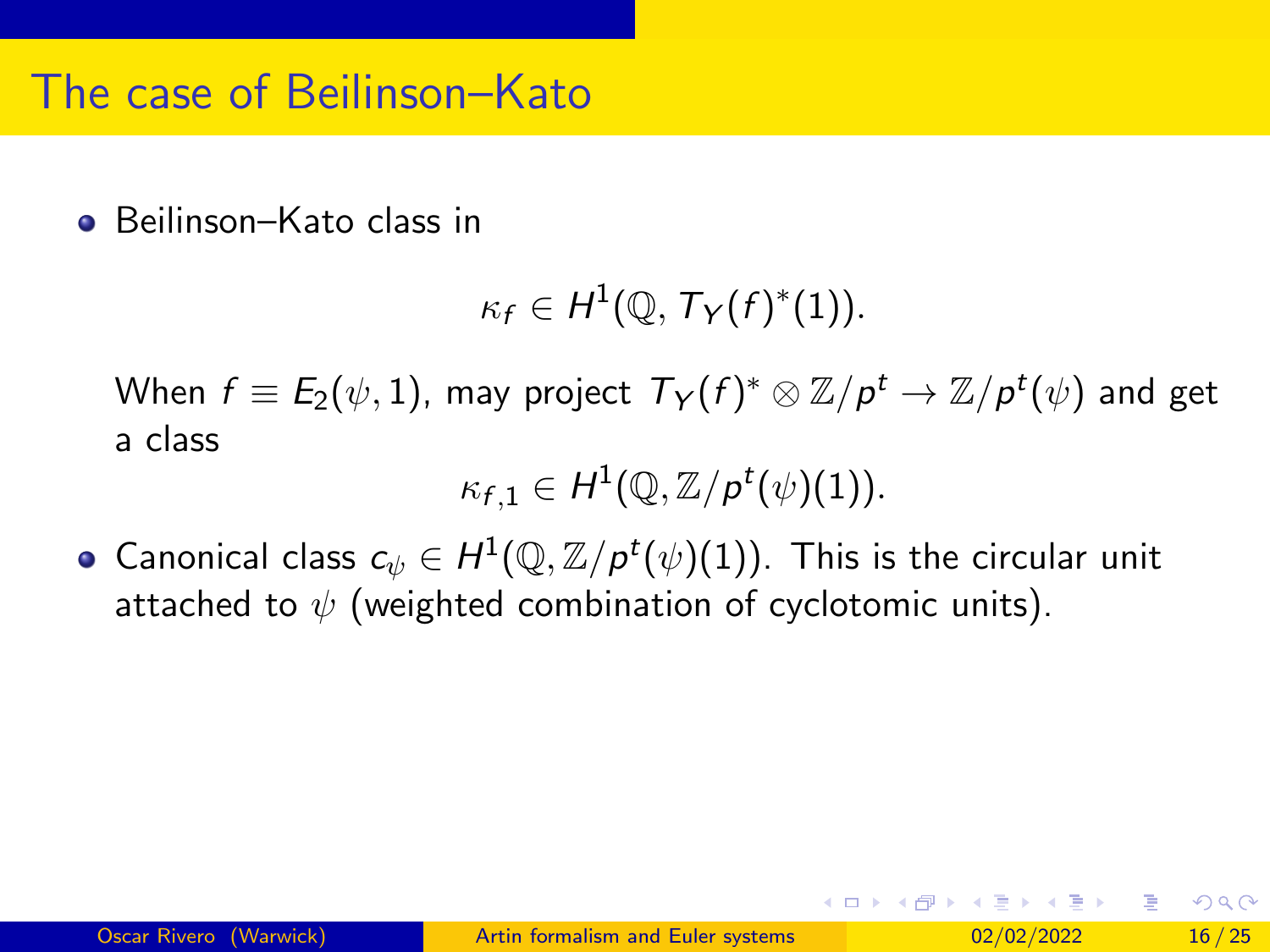## The case of Beilinson–Kato

● Beilinson–Kato class in

$$
\kappa_f\in H^1(\mathbb{Q},\mathcal{T}_Y(f)^*(1)).
$$

When  $f\equiv\mathit{E}_2(\psi,1)$ , may project  $\mathcal{T}_\mathsf{Y}(f)^*\otimes\mathbb{Z}/\rho^t\to\mathbb{Z}/\rho^t(\psi)$  and get a class

$$
\kappa_{f,1}\in H^1(\mathbb{Q},\mathbb{Z}/p^t(\psi)(1)).
$$

- Canonical class  $c_{\psi} \in H^1(\mathbb{Q}, \mathbb{Z}/p^t(\psi)(1)).$  This is the circular unit attached to  $\psi$  (weighted combination of cyclotomic units).
- **•** Explicit comparison between both of them:
	- Factorization formula of  $p$ -adic L-functions (Greenberg–Vatsal, Fukaya–Kato).
	- Comparison of Perrin-Riou maps.
	- Local to global statement (Gras).

イロト イ何 トイヨト イヨト ニヨー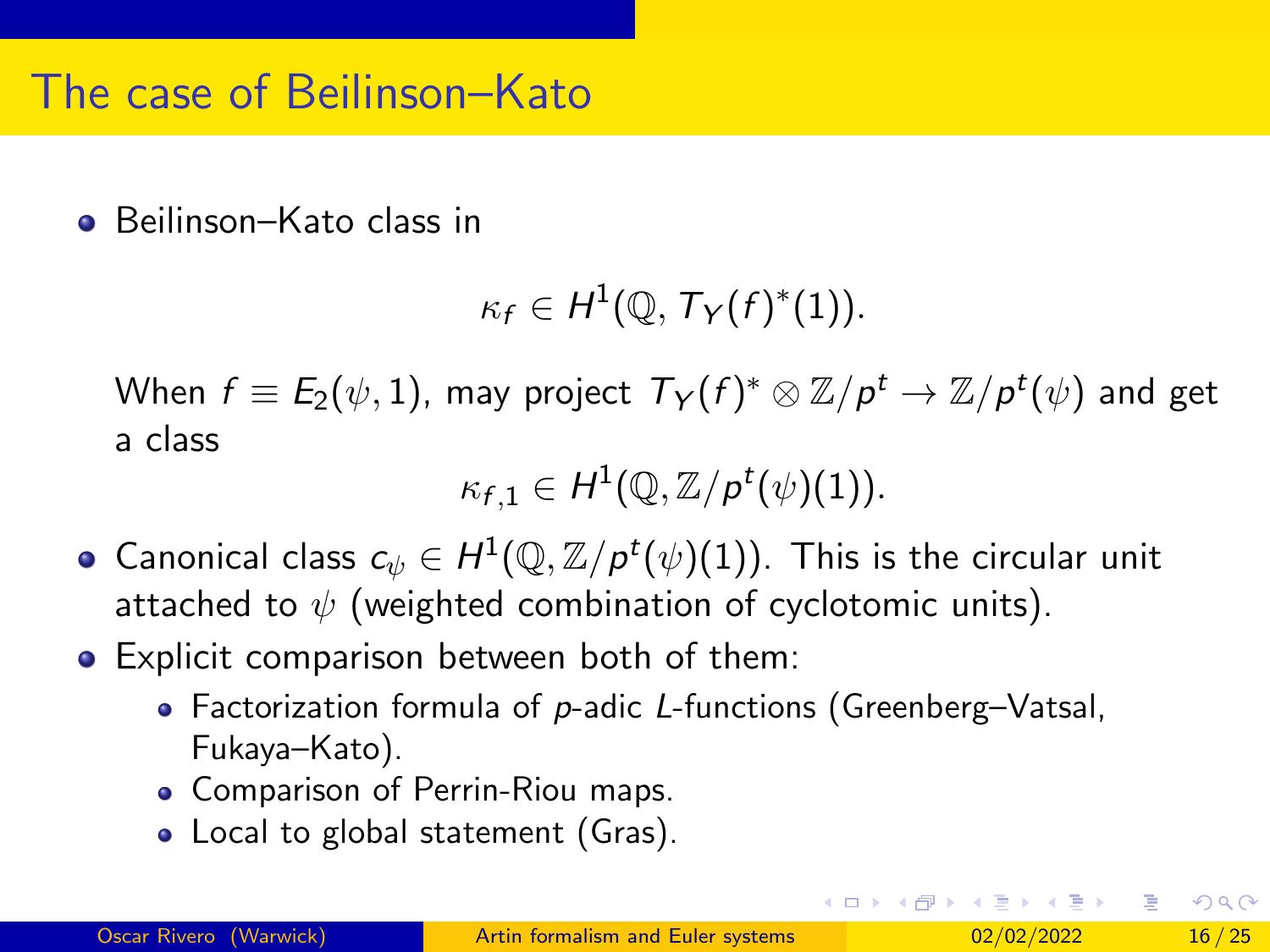## An exceptional zero phenomenon

The class  $\kappa_f$  may be lift to  $H^1(\mathbb{Q},\mathcal{T}_X(f)^*(1))$  if and only if  $\kappa_{f,1}$ vanishes.

一本 語 (を) … э

**∢ ロ ▶ ィ 何 ▶ ィ**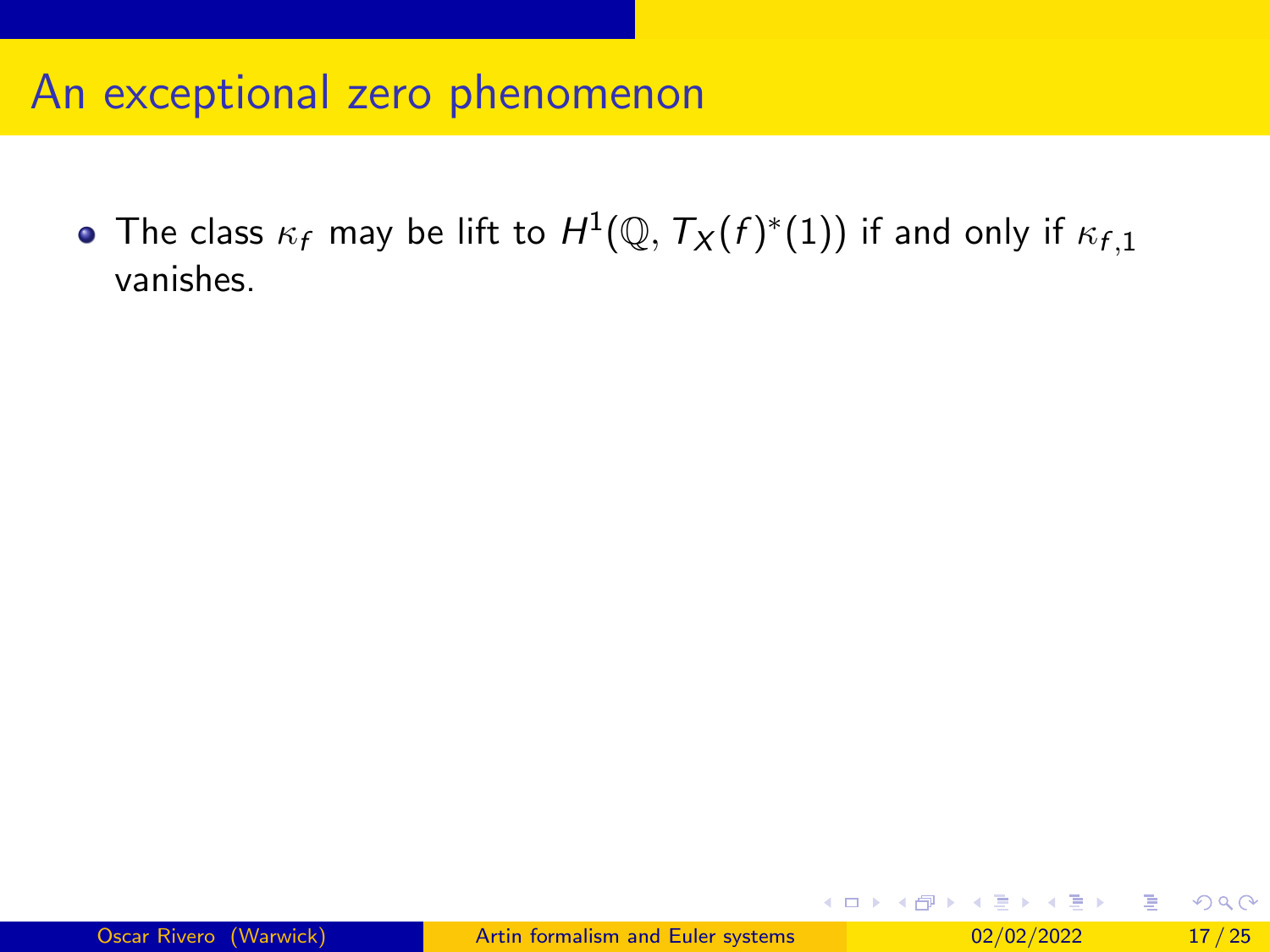### An exceptional zero phenomenon

- The class  $\kappa_f$  may be lift to  $H^1(\mathbb{Q},\mathcal{T}_X(f)^*(1))$  if and only if  $\kappa_{f,1}$ vanishes.
- In this case, we may consider then the projection  $\mathcal{T}_X(f)^*\otimes \mathbb{Z}/p^t\to \mathbb{Z}/p^t(1)$  and get a class in

 $\kappa_{f,2} \in H^1(\mathbb{Q}, \mathbb{Z}/p^t(2)).$ 

∢ □ ▶ ∢ <sup>□</sup> ▶ ∢ ∃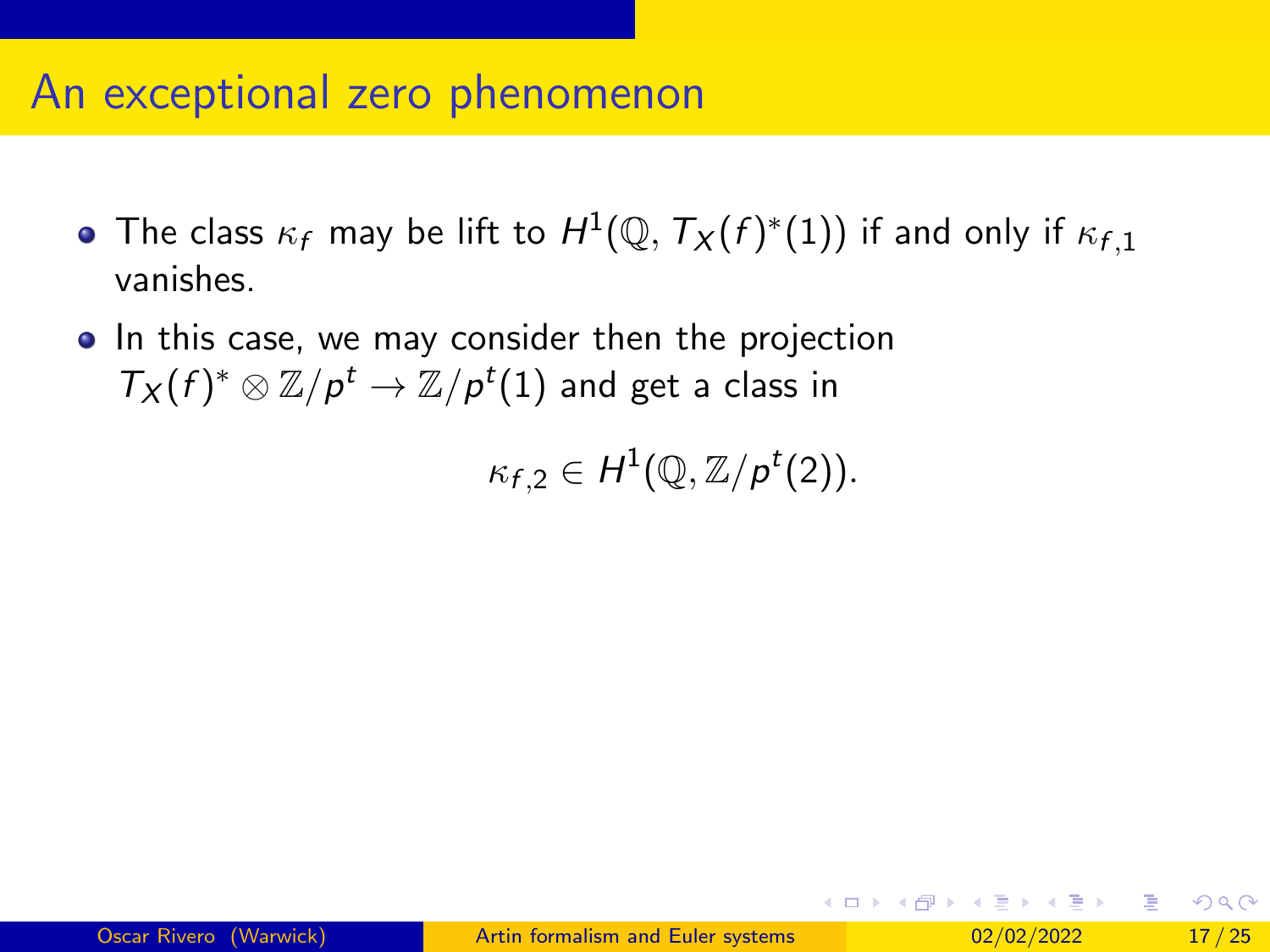## An exceptional zero phenomenon

- The class  $\kappa_f$  may be lift to  $H^1(\mathbb{Q},\mathcal{T}_X(f)^*(1))$  if and only if  $\kappa_{f,1}$ vanishes.
- In this case, we may consider then the projection  $\mathcal{T}_X(f)^*\otimes \mathbb{Z}/p^t\to \mathbb{Z}/p^t(1)$  and get a class in

 $\kappa_{f,2} \in H^1(\mathbb{Q}, \mathbb{Z}/p^t(2)).$ 

- **•** Interpretation on the realm of Sharifi's conjectures, as the cup product of two circular units.
	- Mazur-Wiles isomorphism.
	- Use of Fukaya–Kato results relating this projection with evaluation at infinity.
	- Transition map between  $H^2(\mathbb{Q}, \mathbb{Z}/p^t(2))$  and  $H^1(\mathbb{Q}, \mathbb{Z}/p^t(2))$ . It involves  $L'_\rho(\bar \psi,-1)$  (note that  $L'_\rho(\bar \psi,-1)$  is a multiple of  $\rho).$

K ロ ▶ K 個 ▶ K 로 ▶ K 로 ▶ 『 콘 』 900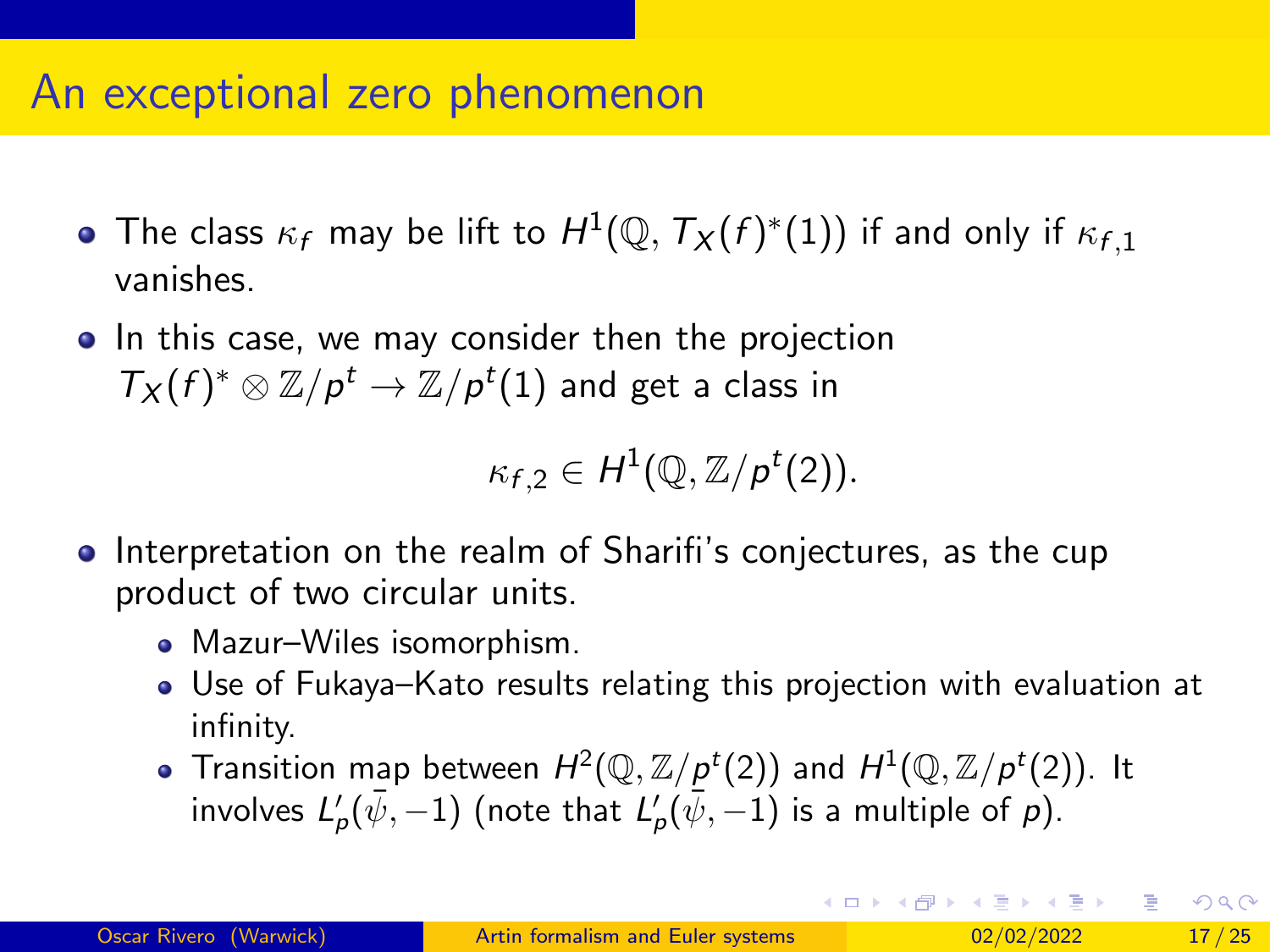## Galois representations of critical Eisenstein series

Weight two  $f_{\beta} = E_2^{\text{crit}}(\psi, \tau)$ .

- Define  $V(f_{\beta})^*$  as the maximal quotient of  $H^1_{\text{\rm et}}(\overline{Y},{{\mathbb Z}}_p(1))$  where the action is via the Hecke eigensystem attached to  $f_8$ .
	- 2-dimensional vector space, de Rham representation of  $G_{\mathbb{Q}}$ .
	- **•** Fits into an exact sequence

$$
0\to \mathbb{Q}_p(\tau)(1)\to V(f_\beta)^*\to \mathbb{Q}_p(\psi)\to 0.
$$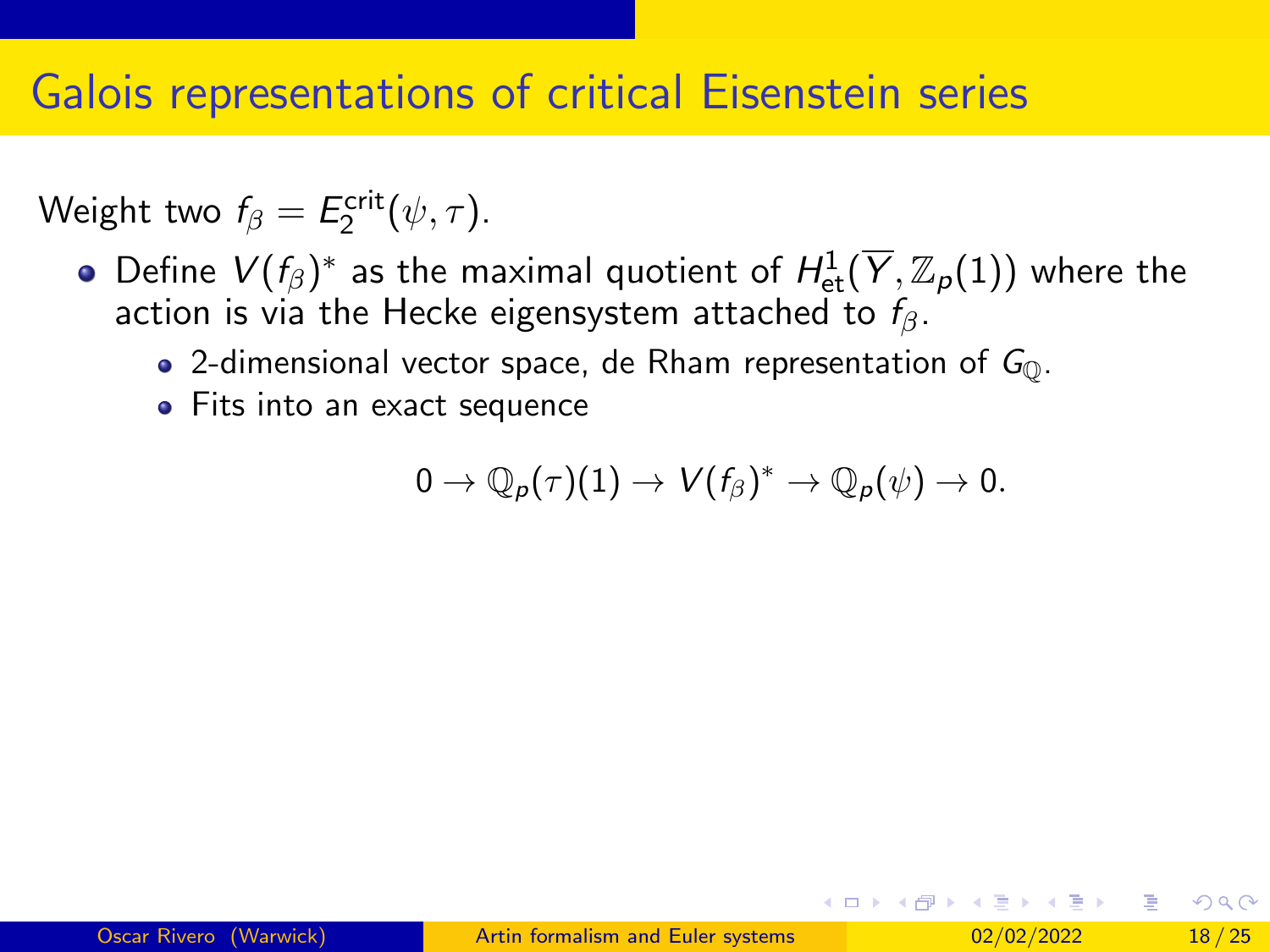# Galois representations of critical Eisenstein series

Weight two  $f_{\beta} = E_2^{\text{crit}}(\psi, \tau)$ .

- Define  $V(f_{\beta})^*$  as the maximal quotient of  $H^1_{\text{\rm et}}(\overline{Y},{{\mathbb Z}}_p(1))$  where the action is via the Hecke eigensystem attached to  $f_8$ .
	- 2-dimensional vector space, de Rham representation of  $G_{\text{O}}$ .
	- **•** Fits into an exact sequence

$$
0\to \mathbb{Q}_p(\tau)(1)\to V(f_\beta)^*\to \mathbb{Q}_p(\psi)\to 0.
$$

Define  $V^c(f_\beta)^*$  as the analogous space with compactly-supported rather than non-compactly-supported cohomology.

$$
0\to \mathbb{Q}_p(\psi)\to V^c(f_\beta)^*\to \mathbb{Q}_p(\tau)(1)\to 0.
$$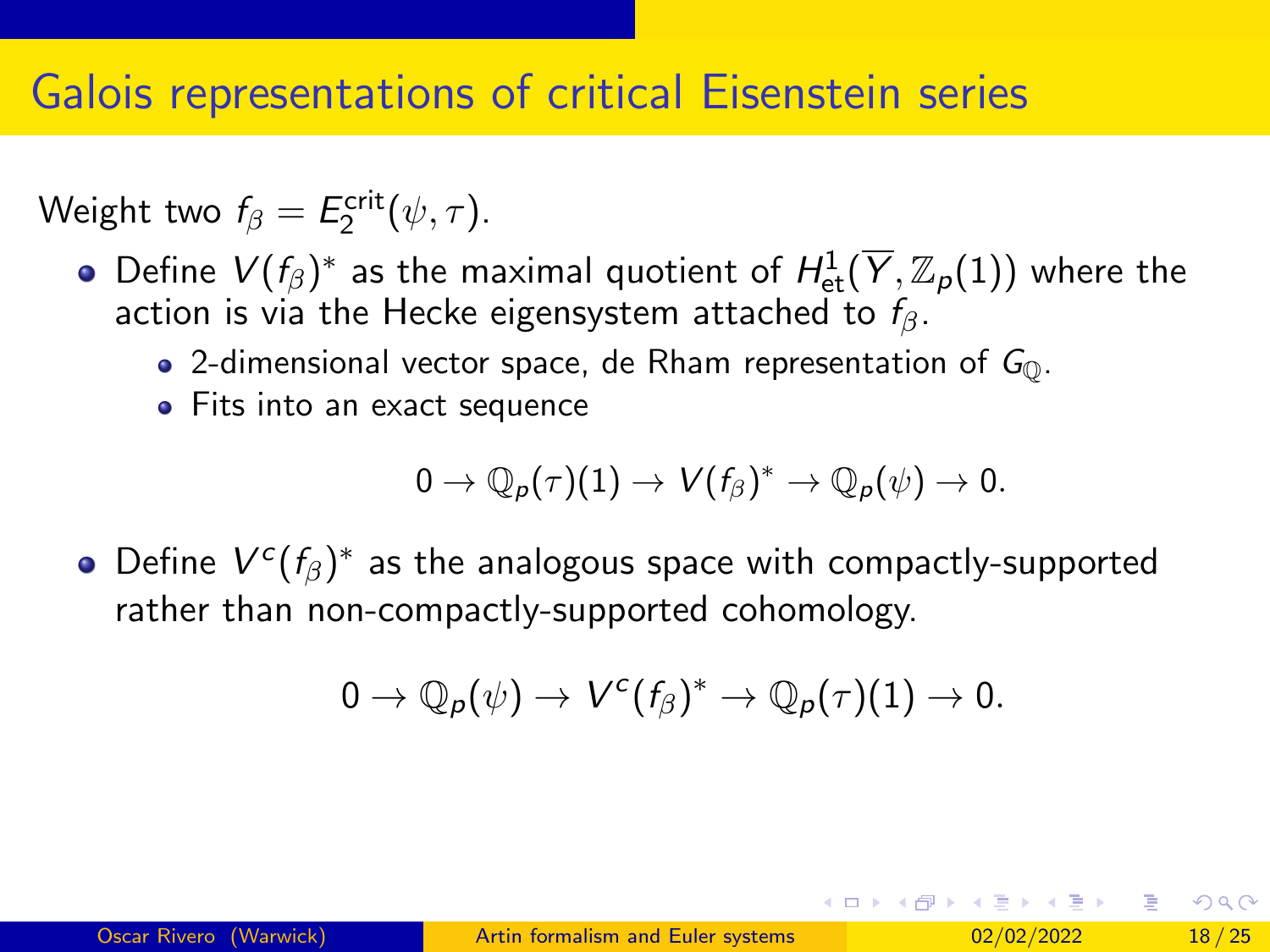# Galois representations of critical Eisenstein series

Weight two  $f_{\beta} = E_2^{\text{crit}}(\psi, \tau)$ .

- Define  $V(f_{\beta})^*$  as the maximal quotient of  $H^1_{\text{\rm et}}(\overline{Y},{{\mathbb Z}}_p(1))$  where the action is via the Hecke eigensystem attached to  $f_8$ .
	- 2-dimensional vector space, de Rham representation of  $G_{\text{O}}$ .
	- **•** Fits into an exact sequence

$$
0\to \mathbb{Q}_p(\tau)(1)\to V(f_\beta)^*\to \mathbb{Q}_p(\psi)\to 0.
$$

Define  $V^c(f_\beta)^*$  as the analogous space with compactly-supported rather than non-compactly-supported cohomology.

$$
0\to \mathbb{Q}_p(\psi)\to V^c(f_\beta)^*\to \mathbb{Q}_p(\tau)(1)\to 0.
$$

• Both sequences are non-split (classes (2) and (3) with the previous notations).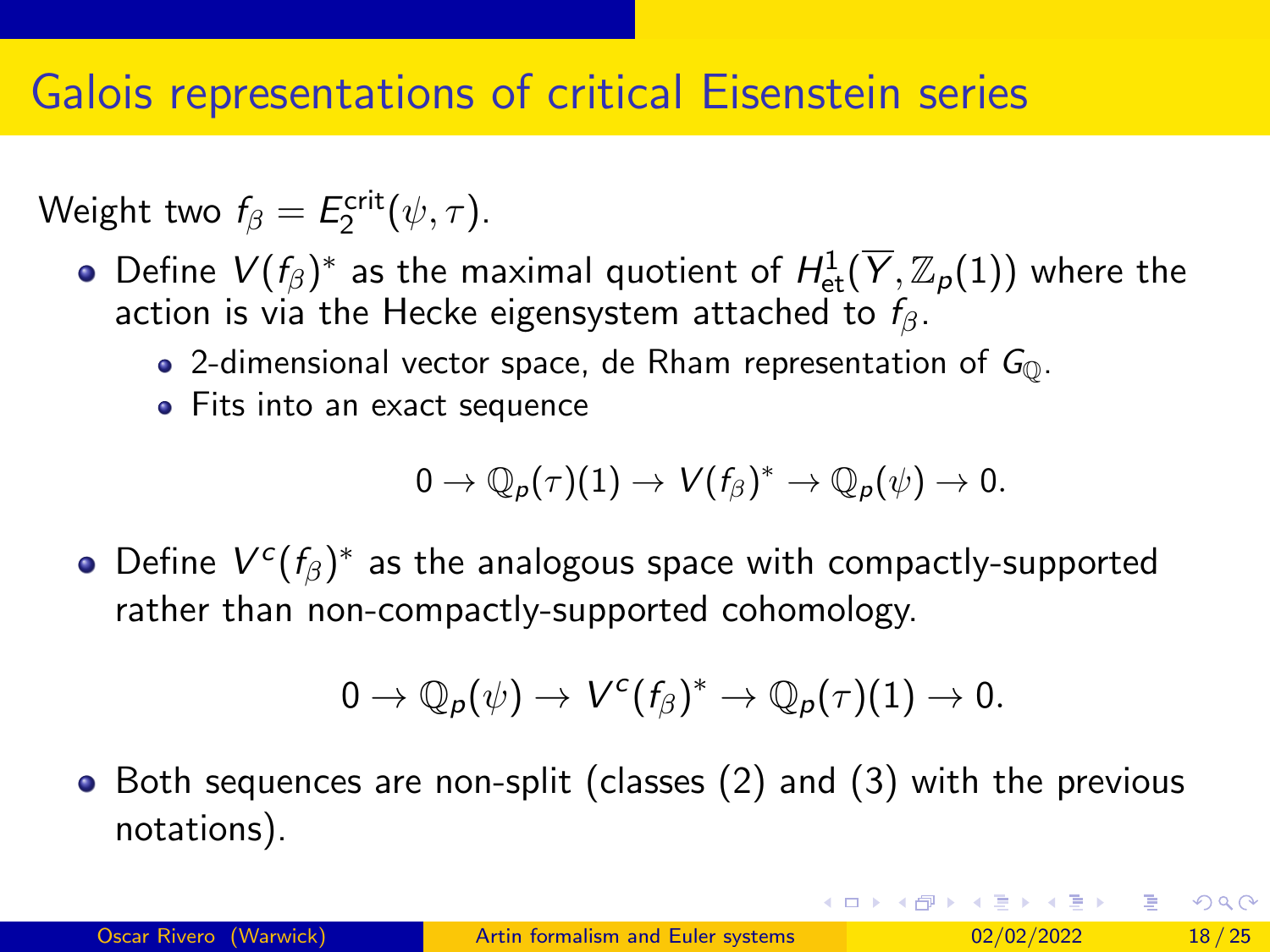# The eigencurve at critical Eisenstein points

• The form  $f_\beta$  is an overconvergent cuspidal eigenform of finite slope. Defines a point on the cuspidal eigencurve.

イロト イ押 トイヨ トイヨ トー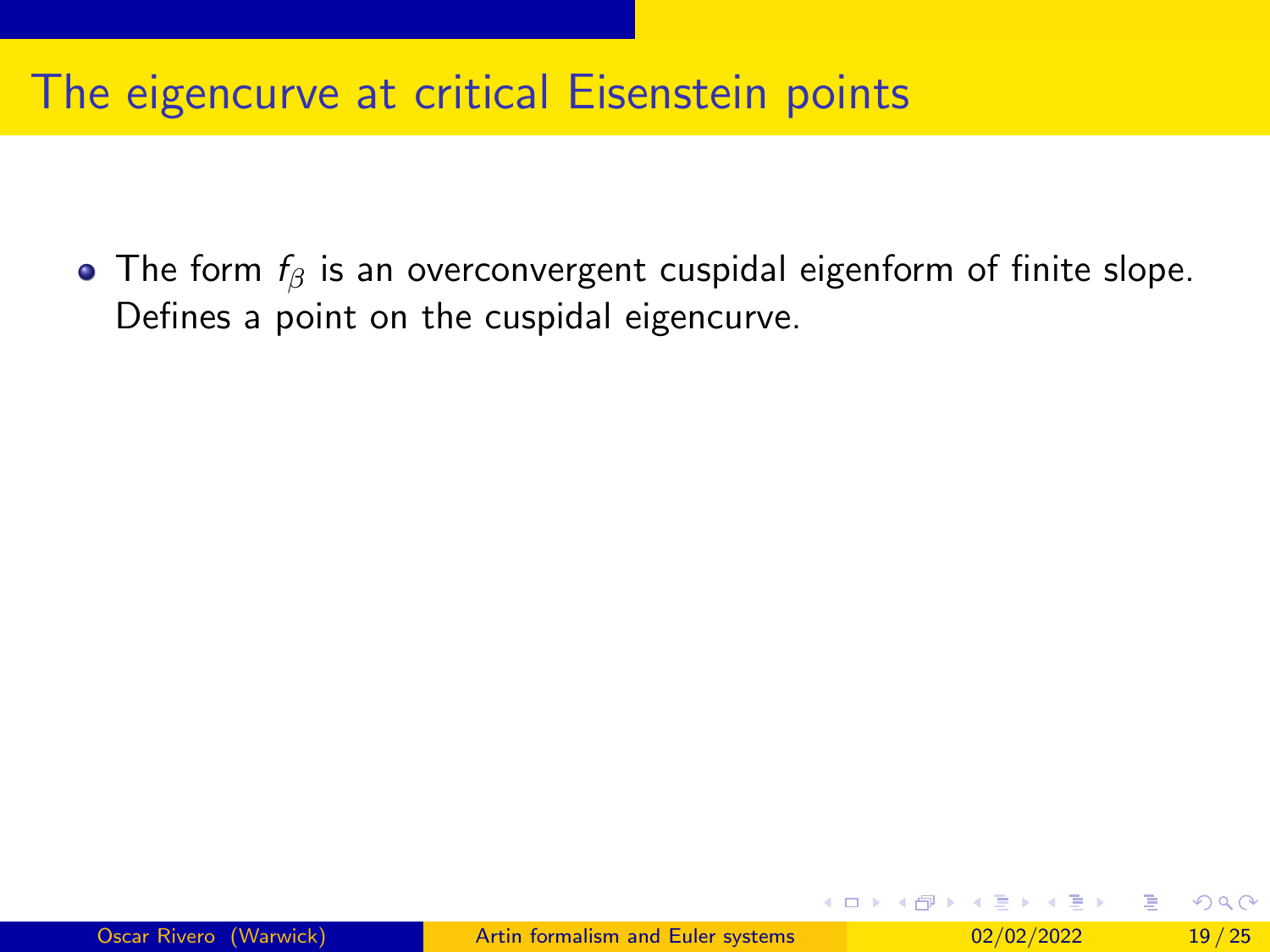# The eigencurve at critical Eisenstein points

- The form  $f_\beta$  is an overconvergent cuspidal eigenform of finite slope. Defines a point on the cuspidal eigencurve.
- Bellaïche: the eigencurve is smooth at  $f_\beta$  and locally étale over weight space.
- Differences with other cases of critical slope (recent work of Benois and Büyükboduk).

 $\Omega$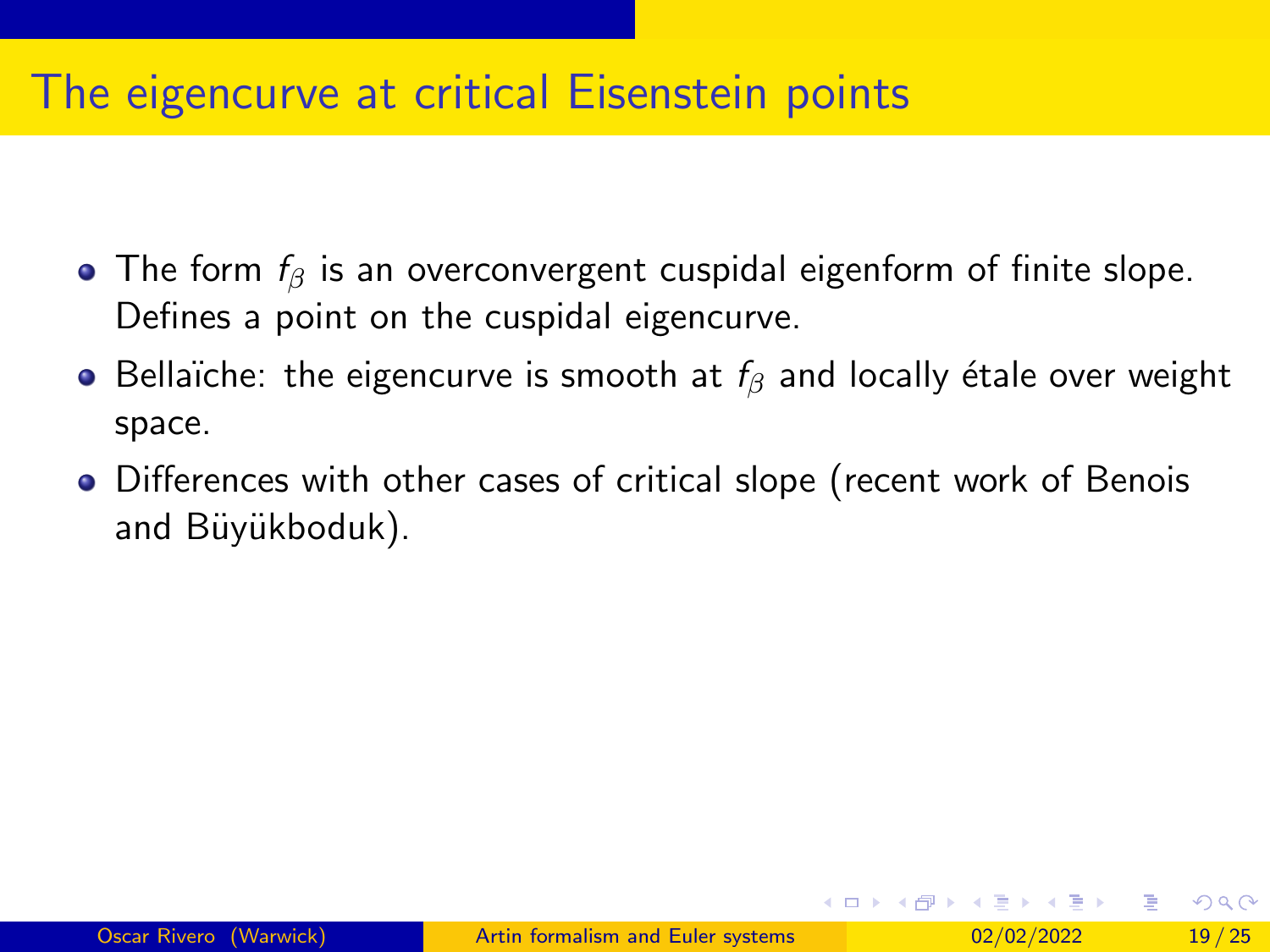# The eigencurve at critical Eisenstein points

- The form  $f_\beta$  is an overconvergent cuspidal eigenform of finite slope. Defines a point on the cuspidal eigencurve.
- **•** Bellaïche: the eigencurve is smooth at  $f_\beta$  and locally étale over weight space.
- Differences with other cases of critical slope (recent work of Benois and Büyükboduk).
- May consider families of representations  $V(f)^*$  and  $V^c(f)^*$ .
- $\bullet$  Let X be a uniformizer at the Eisenstein point. Then,

$$
V(\boldsymbol{f})^*\supset V^c(\boldsymbol{f})^*\supset XV(\boldsymbol{f})^*\supset XV^c(\boldsymbol{f})^*\supset\ldots
$$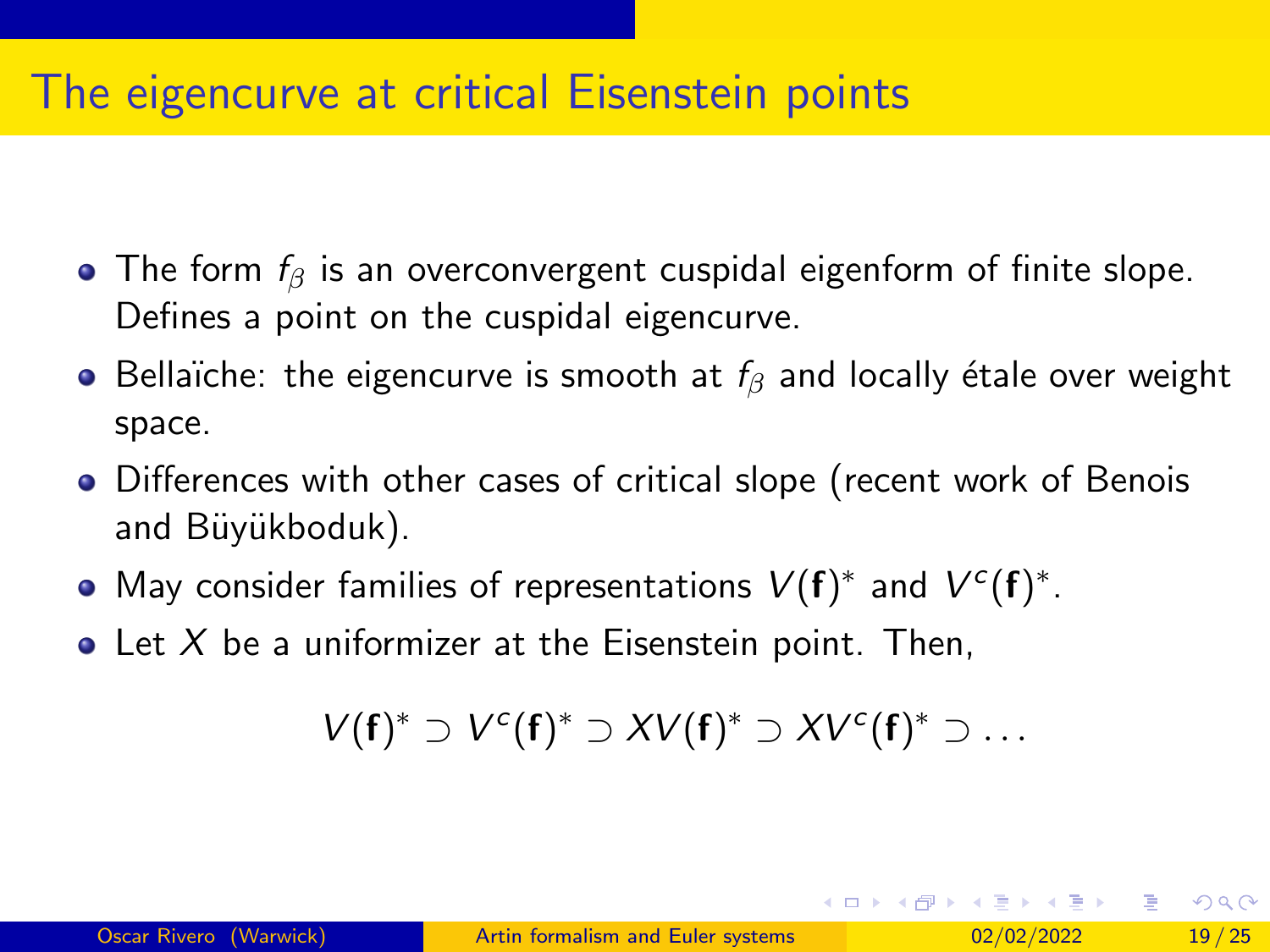Beilinson–Flach Euler system: attached to two Coleman families f and g.

イロト イ押ト イヨト イヨトー

重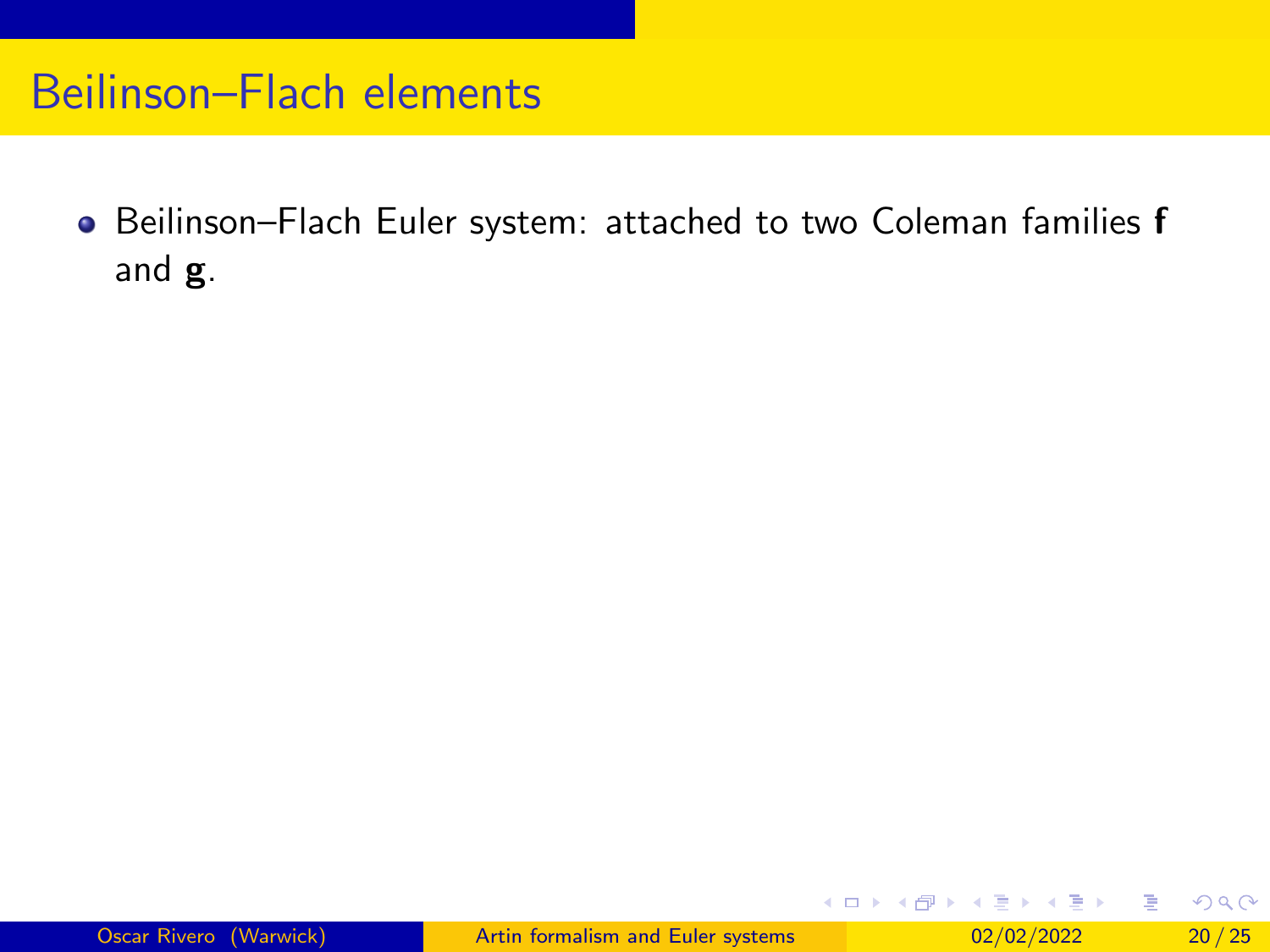- **•** Beilinson–Flach Euler system: attached to two Coleman families **f** and g.
- Rank 4 module  $V(\mathbf{f}, \mathbf{g})^*(-\mathbf{j})$  such that for any integers  $(k, \ell, j)$  we recover  $V(f_k) \otimes V(g_{\ell})(-i)$ .
- Cohomology class of Beilinson–Flach elements

 ${}_{d}\kappa(\mathbf{f},\mathbf{g})\in H^1(\mathbb{Q},\mathcal{V}(\mathbf{f},\mathbf{g})(-\mathbf{j})).$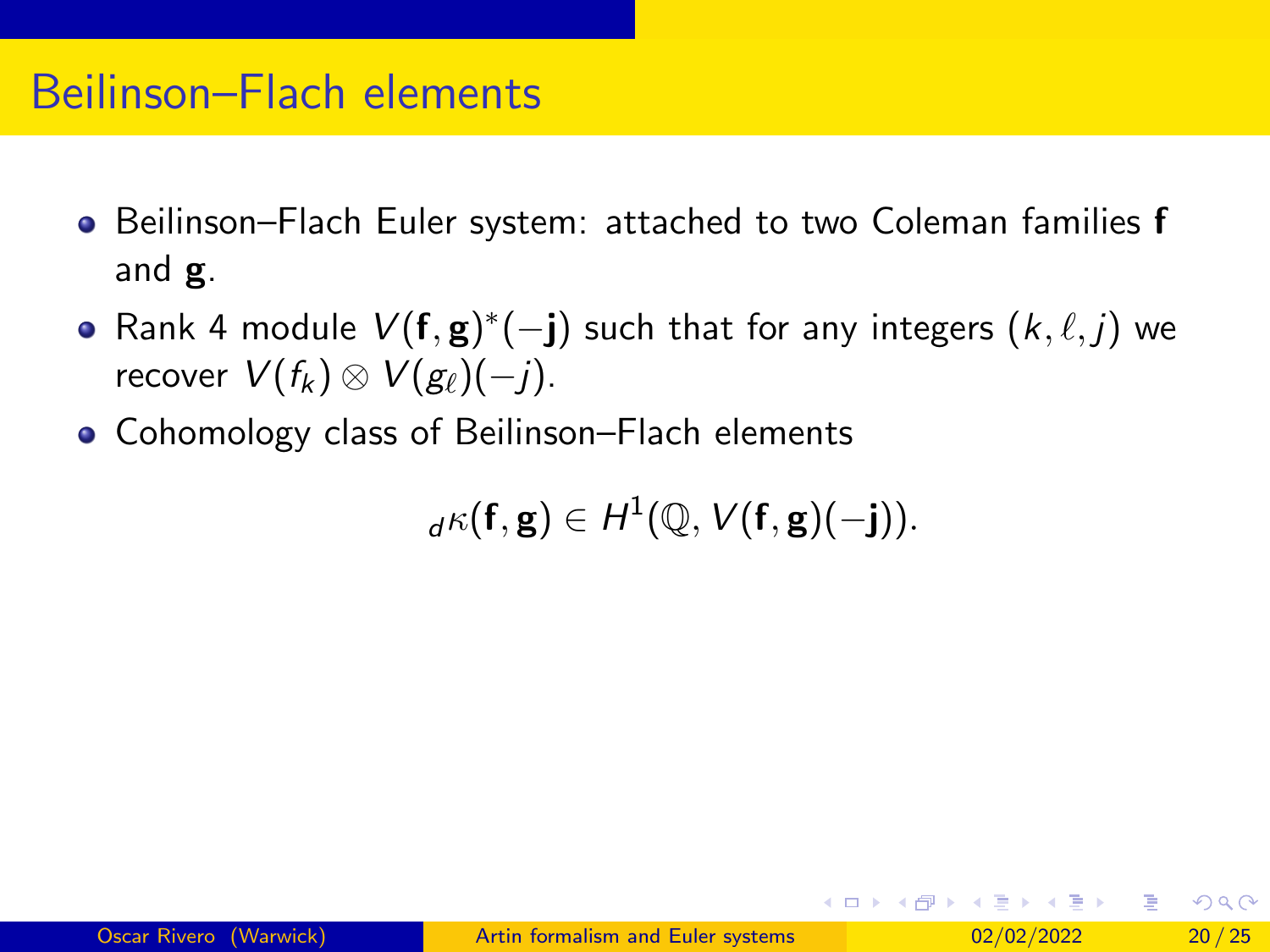- **•** Beilinson–Flach Euler system: attached to two Coleman families **f** and g.
- Rank 4 module  $V(\mathbf{f}, \mathbf{g})^*(-\mathbf{j})$  such that for any integers  $(k, \ell, j)$  we recover  $V(f_k) \otimes V(g_{\ell})(-i)$ .
- Cohomology class of Beilinson–Flach elements

$$
{}_{d}\kappa(\mathbf{f},\mathbf{g})\in H^1(\mathbb{Q},V(\mathbf{f},\mathbf{g})(-j)).
$$

3-variable  $p$ -adic L-function  $L^{\mathsf{f}}_p(\mathsf{f},\mathsf{g})$  interpolating  $L(f_k,g_\ell,1+j)$ along critical region  $(\ell + 1 \le j \le k)$ .

K □ ▶ K @ ▶ K 로 ▶ K 로 ▶ \_ 로 \_ K) 9,00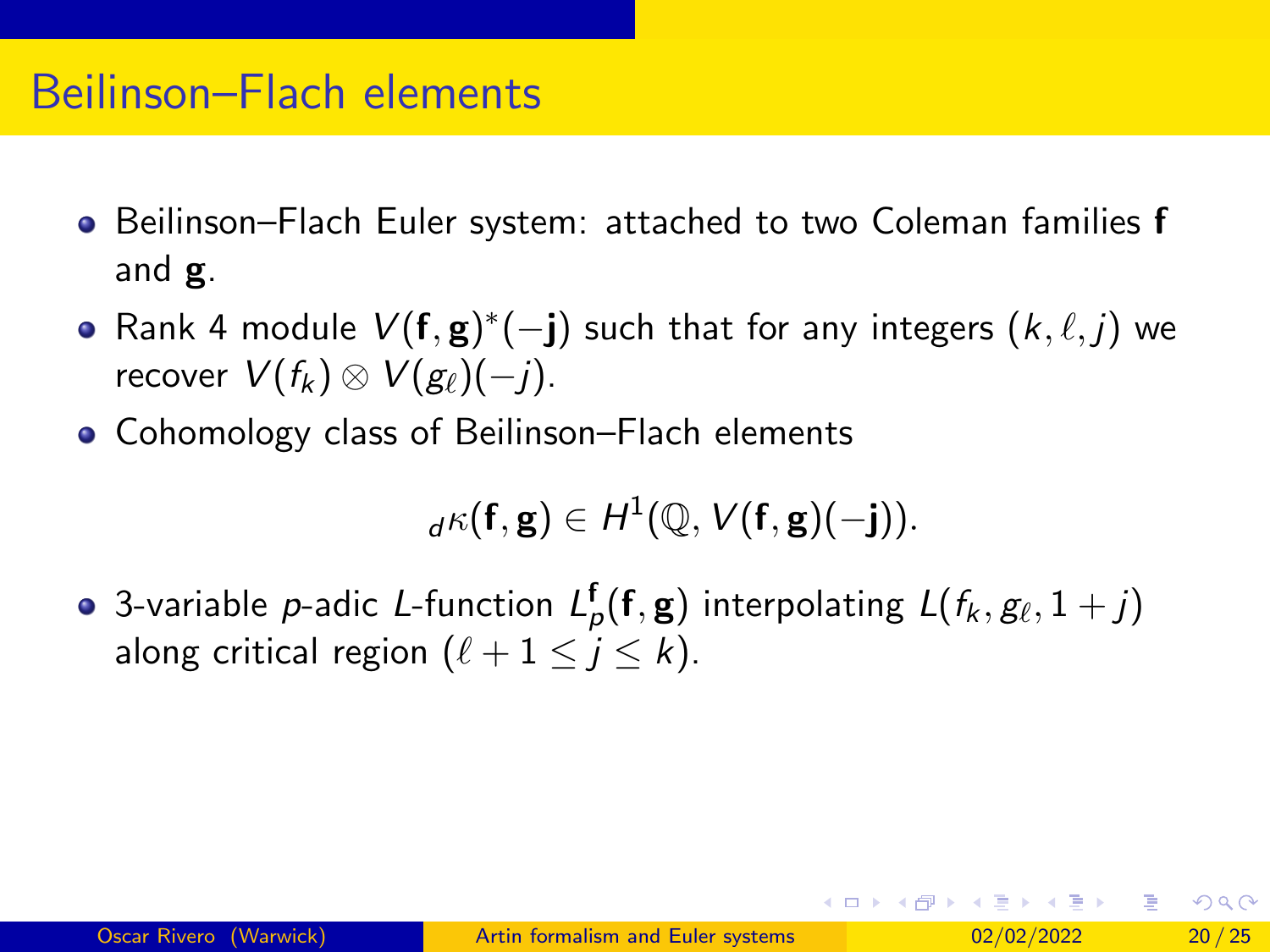- **•** Beilinson–Flach Euler system: attached to two Coleman families **f** and g.
- Rank 4 module  $V(\mathbf{f}, \mathbf{g})^*(-\mathbf{j})$  such that for any integers  $(k, \ell, j)$  we recover  $V(f_k) \otimes V(g_{\ell})(-i)$ .
- Cohomology class of Beilinson–Flach elements

$$
{}_{d}\kappa(\mathbf{f},\mathbf{g})\in H^1(\mathbb{Q},V(\mathbf{f},\mathbf{g})(-j)).
$$

- 3-variable  $p$ -adic L-function  $L^{\mathsf{f}}_p(\mathsf{f},\mathsf{g})$  interpolating  $L(f_k,g_\ell,1+j)$ along critical region  $(\ell + 1 \leq j \leq k)$ .
- Reciprocity law

$$
\mathrm{Col}_{\eta_{\mathbf{f}}\otimes\omega_{\mathbf{g}}}(\mathrm{loc}_{p}({}_{d}\kappa(\mathbf{f},\mathbf{g})))=C_{d}(\mathbf{f},\mathbf{g},\mathbf{j})\cdot L_{p}^{\mathbf{f}}(\mathbf{f},\mathbf{g}).
$$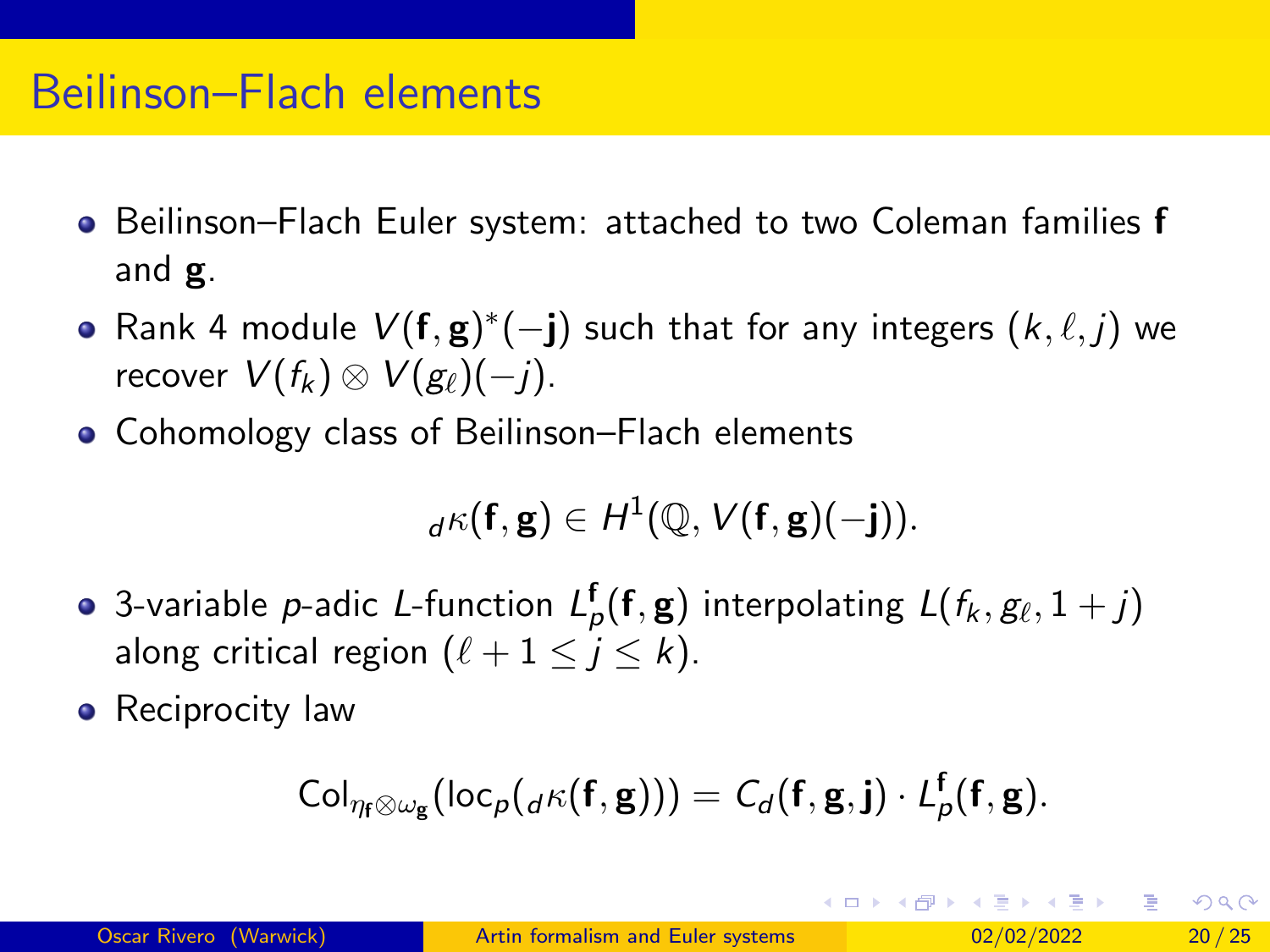Three-variable BF class: two weight variables (corresponding to two Coleman families) and a cyclotomic variable. Class

$$
\kappa(\mathbf{f},\mathbf{g})\in H^1(\mathbb{Q},\frac{1}{X}V^c(\mathbf{f},\mathbf{g})).
$$

イロト イ押 トイヨ トイヨ トー

G.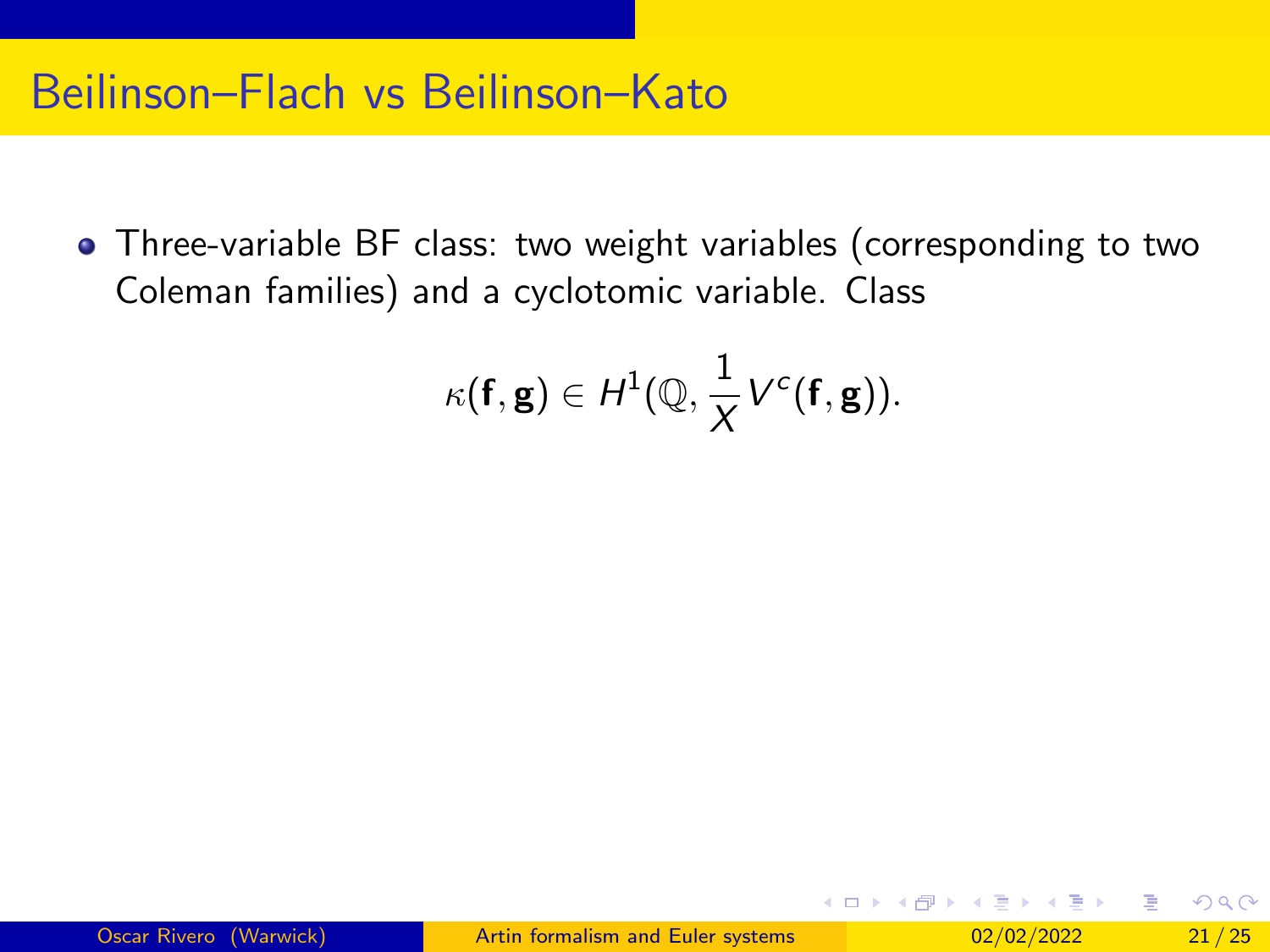Three-variable BF class: two weight variables (corresponding to two Coleman families) and a cyclotomic variable. Class

$$
\kappa(\mathbf{f},\mathbf{g})\in H^1(\mathbb{Q},\frac{1}{X}V^c(\mathbf{f},\mathbf{g})).
$$

Recall that  $\frac{1}{X}V(\mathbf{f}) \supset \frac{1}{X}$  $\frac{1}{X}V^c(\mathbf{f}) \supset V(\mathbf{f}).$ 

• Slogan: the class has a simple pole at the critical Eisensteint point

イ何 トイヨ トイヨ トー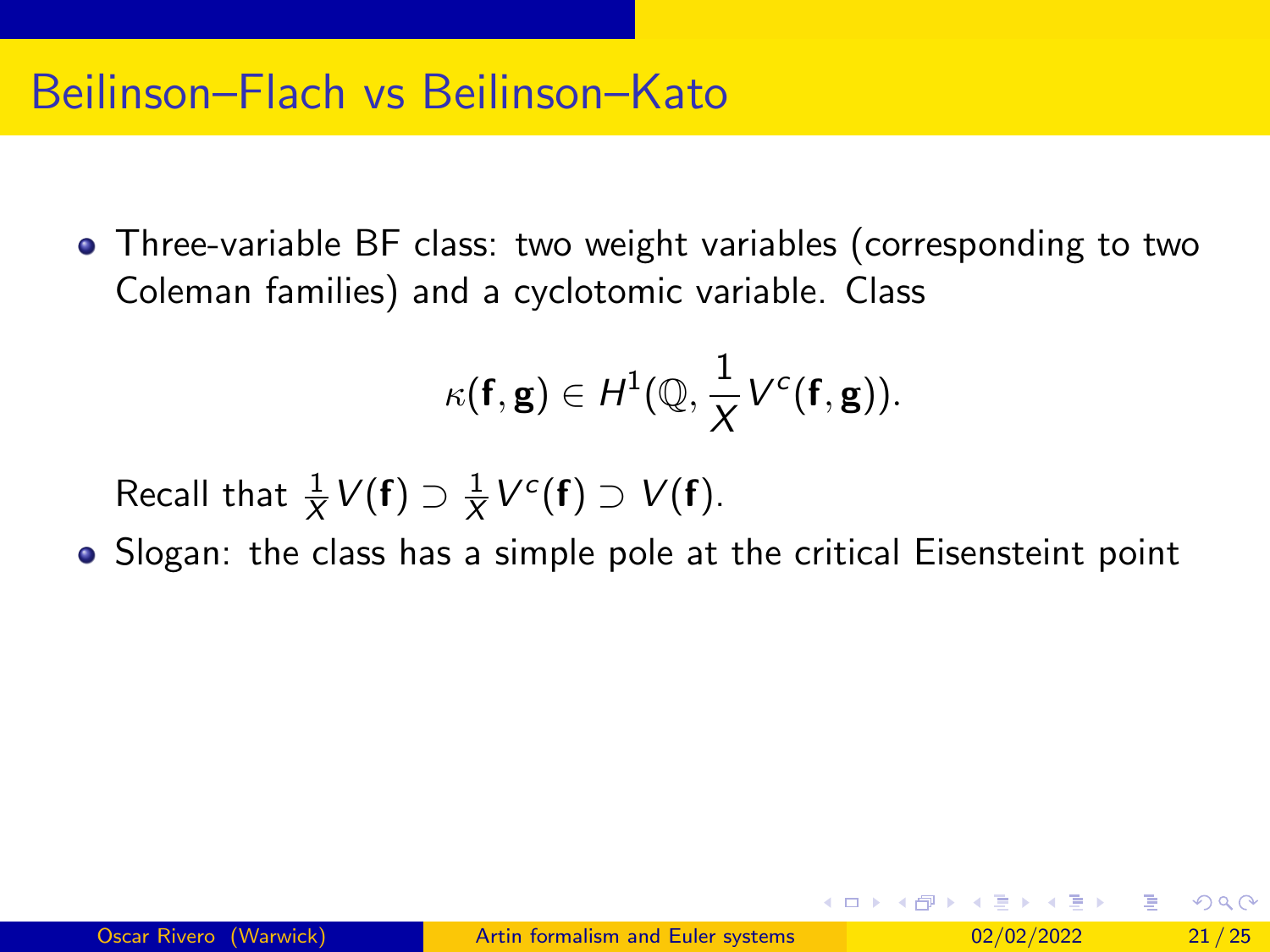Three-variable BF class: two weight variables (corresponding to two Coleman families) and a cyclotomic variable. Class

$$
\kappa(\mathbf{f},\mathbf{g})\in H^1(\mathbb{Q},\frac{1}{X}V^c(\mathbf{f},\mathbf{g})).
$$

Recall that  $\frac{1}{X}V(\mathbf{f}) \supset \frac{1}{X}$  $\frac{1}{X}V^c(\mathbf{f}) \supset V(\mathbf{f}).$ 

- Slogan: the class has a simple pole at the critical Eisensteint point
- Take projection to the quotient  $\frac{\frac{1}{X}V^c(\mathbf{f},\mathbf{g})}{V(\mathbf{f},\mathbf{g})}$  $\frac{V(1, g)}{V(f,g)}$ .
- Hence, we can lift it to a class

$$
{}_{d}\kappa(f_{\beta},\mathbf{g})\in H^{1}(\mathbb{Q},\mathbb{Q}_{p}(\psi)\otimes V(\mathbf{g})\otimes\mathcal{H}_{\Gamma}(-\mathbf{j})).
$$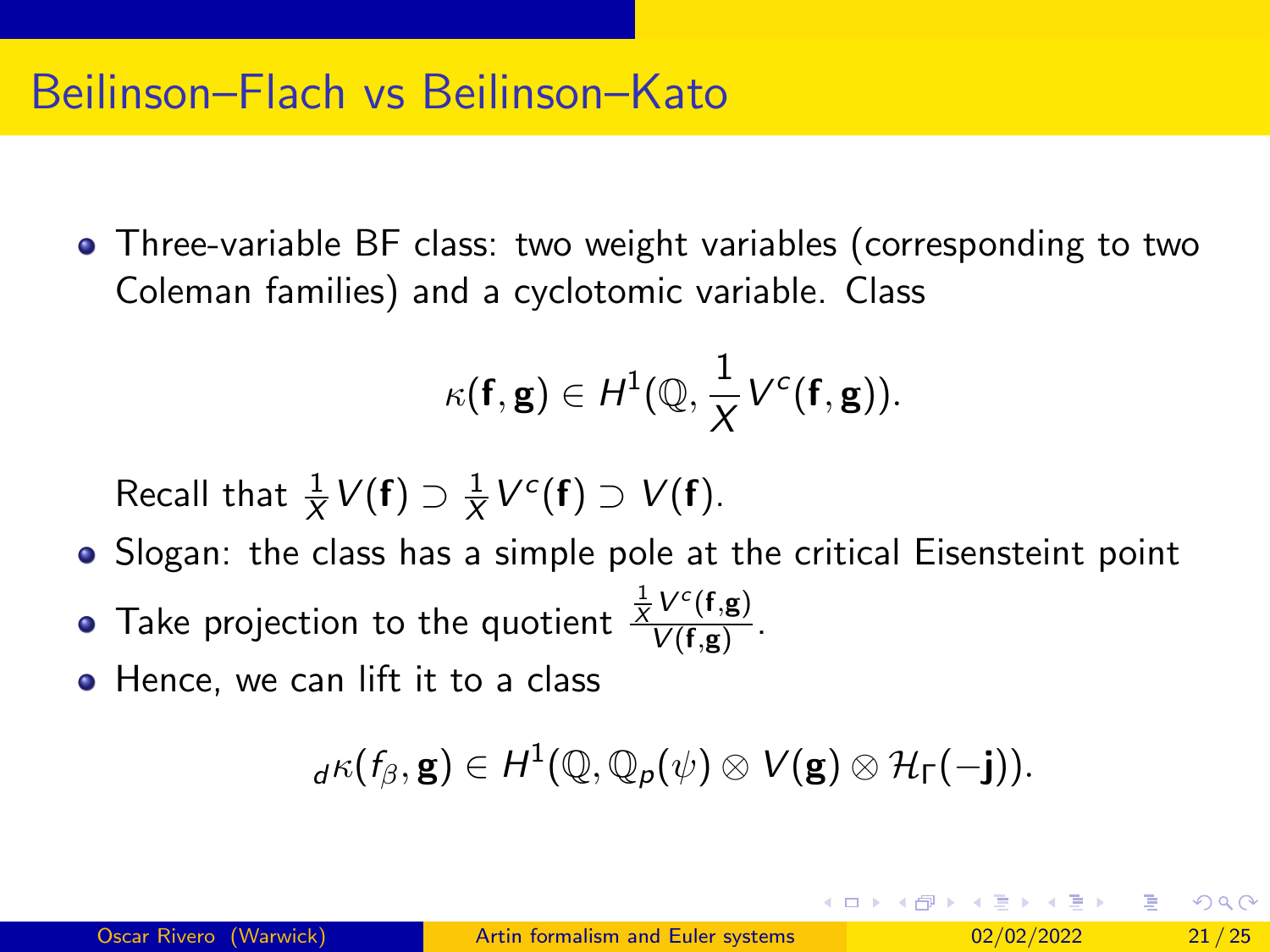# Vanishing of the class

Why does the previous projection of  $\kappa(f, g)$  vanish?

• Local properties of Beilinson–Flach elements. Both  $V(f)$  and  $V(g)$ admit local filtrations

$$
0 \to \mathcal{F}^+ D(\mathbf{f})^* \to D(\mathbf{f})^* \to \mathcal{F}^- D(\mathbf{f})^* \to 0.
$$

• "At least one plus" (3 dimensional subspace).

イロト イ何 トイヨト イヨト ニヨー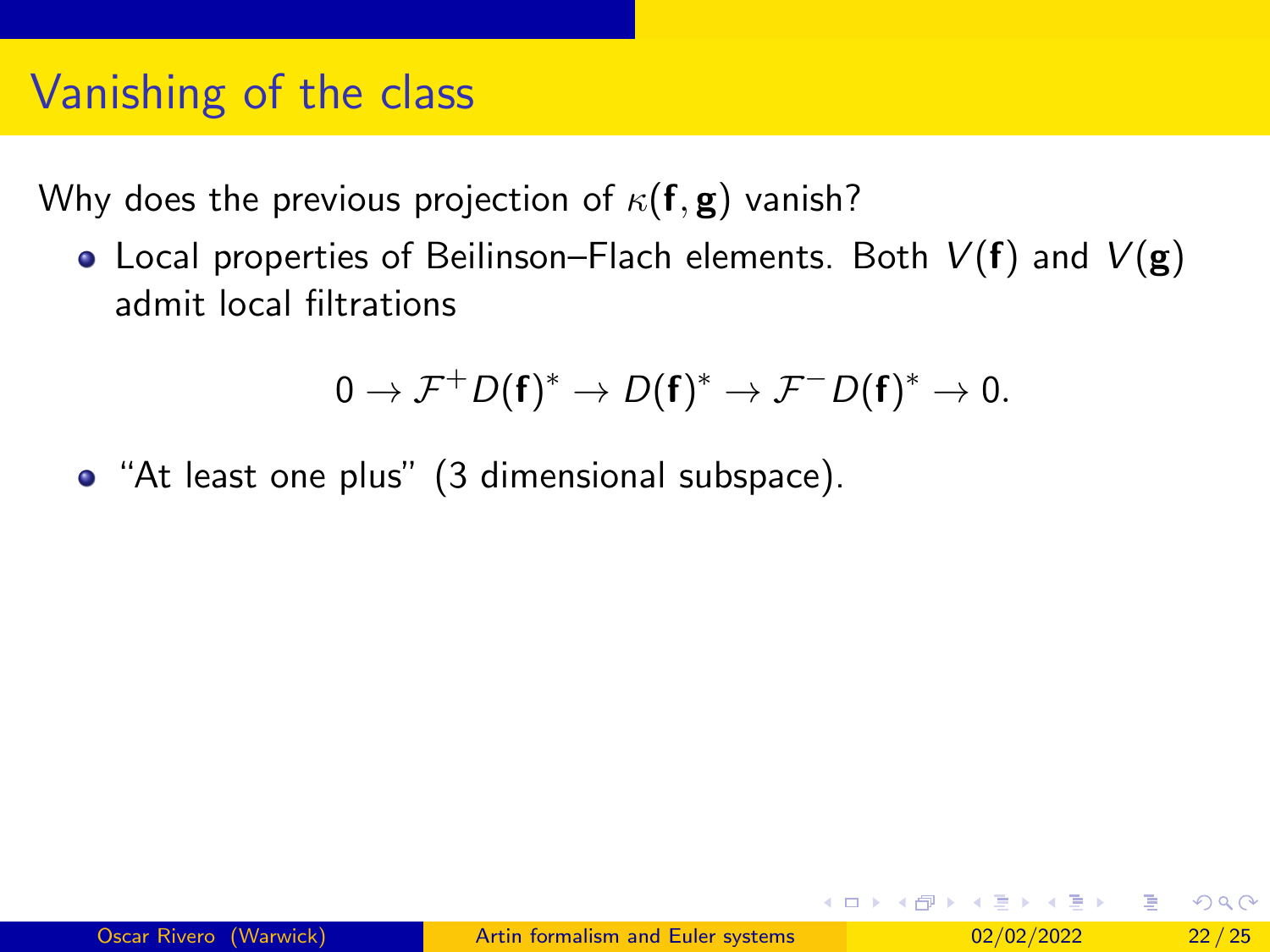# Vanishing of the class

Why does the previous projection of  $\kappa(f, g)$  vanish?

• Local properties of Beilinson–Flach elements. Both  $V(f)$  and  $V(g)$ admit local filtrations

$$
0 \to \mathcal{F}^+ D(\mathbf{f})^* \to D(\mathbf{f})^* \to \mathcal{F}^- D(\mathbf{f})^* \to 0.
$$

- "At least one plus" (3 dimensional subspace).
- $\bullet$  In the projection, we are taking "the minus quotient" por f. Then, the projection must lie in the plus subspace for  $g$ .
- Bloch–Kato known in this case. The space where the projected class lives is one-dimensional and spanned by the Kato class.

イロト イ何 トイヨト イヨト ニヨー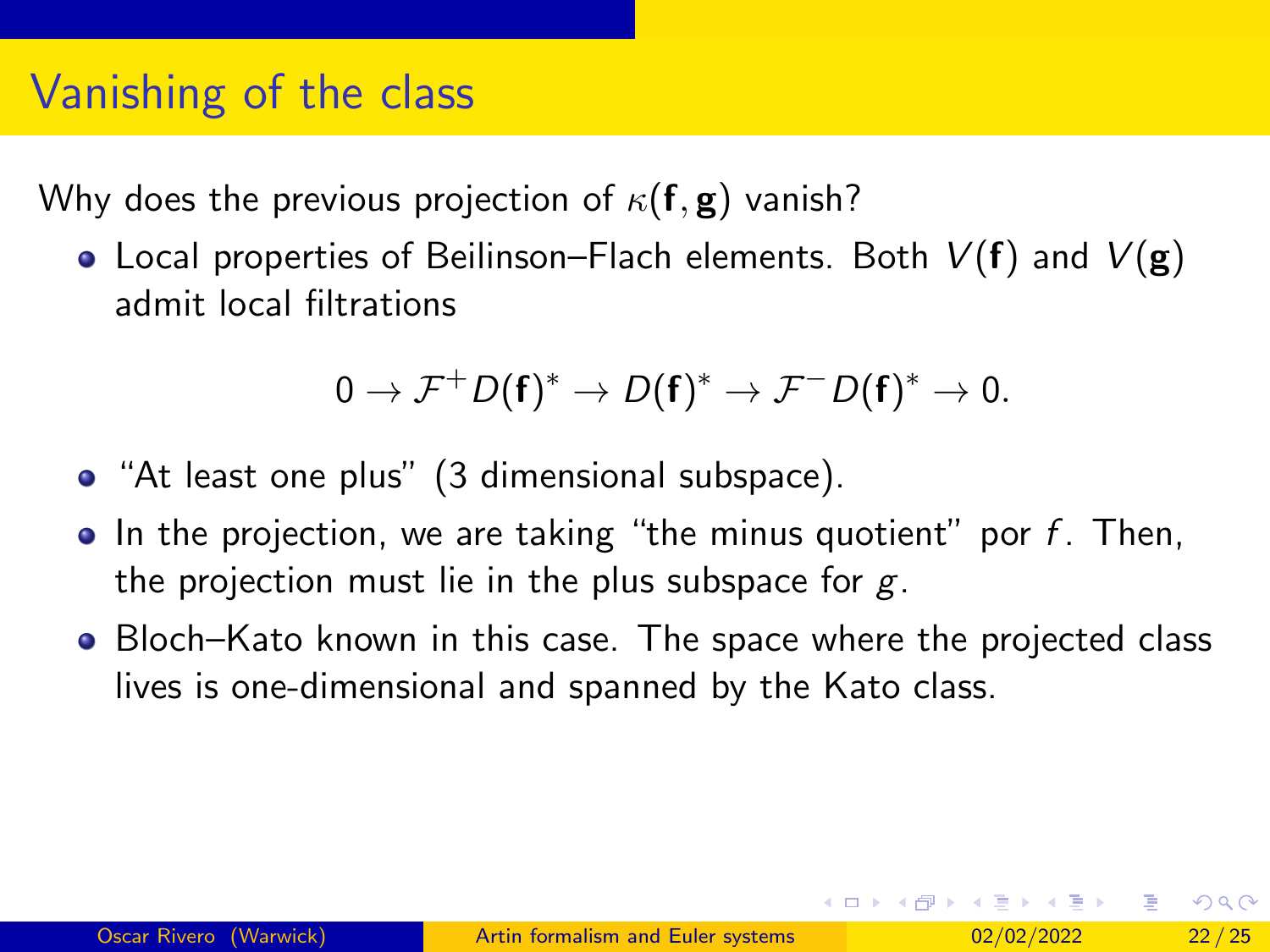# Vanishing of the class

Why does the previous projection of  $\kappa(f, g)$  vanish?

• Local properties of Beilinson–Flach elements. Both  $V(f)$  and  $V(g)$ admit local filtrations

$$
0 \to \mathcal{F}^+ D(\mathbf{f})^* \to D(\mathbf{f})^* \to \mathcal{F}^- D(\mathbf{f})^* \to 0.
$$

- "At least one plus" (3 dimensional subspace).
- $\bullet$  In the projection, we are taking "the minus quotient" por f. Then, the projection must lie in the plus subspace for  $g$ .
- Bloch–Kato known in this case. The space where the projected class lives is one-dimensional and spanned by the Kato class.
- The Kato class does not lie in the plus subspace: its projection to the minus quotient is the p-adic L-function.
- We conclude that the projection of the BF class must be zero.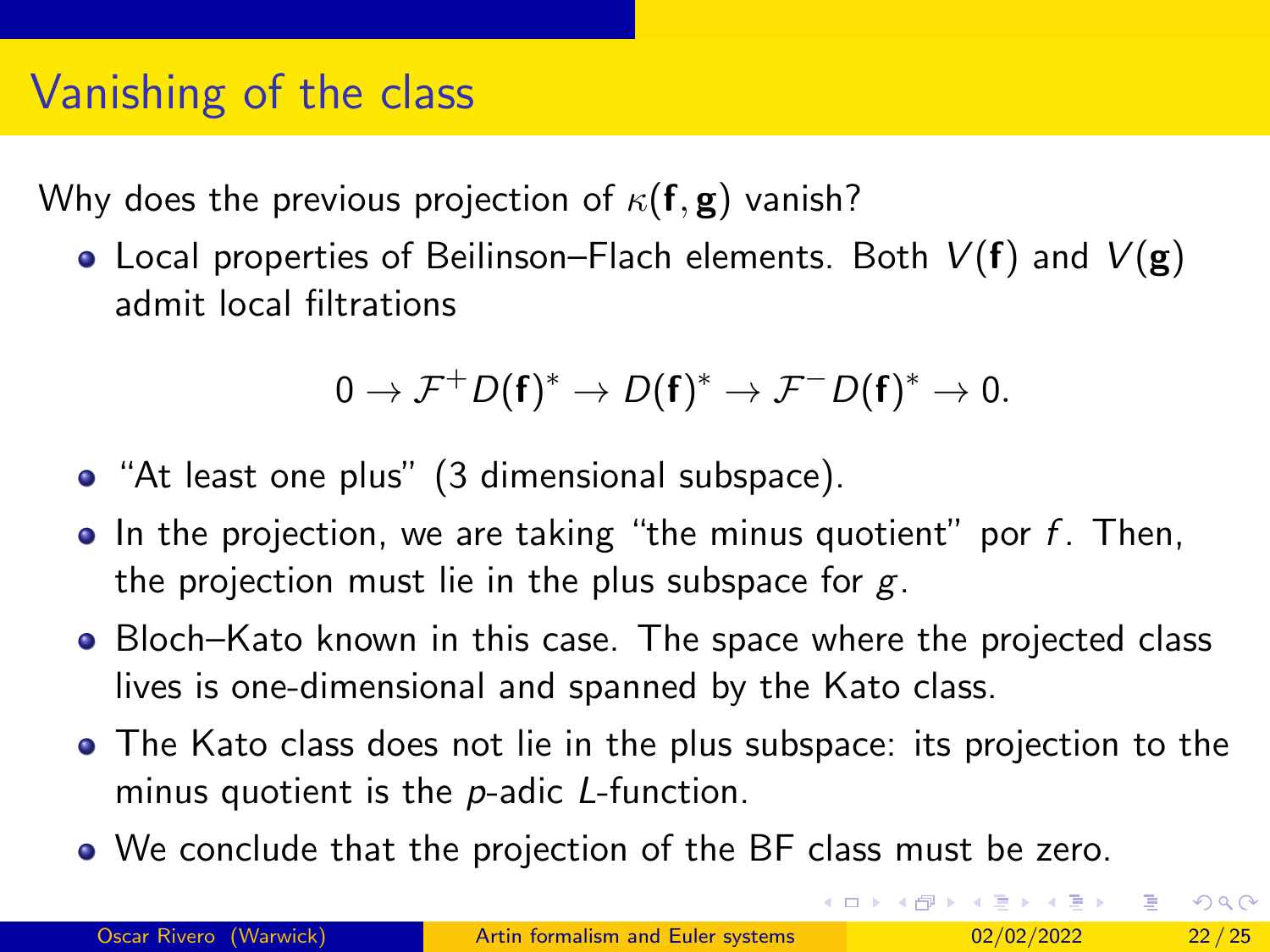#### Theorem (Loeffler-R)

We have

$$
d\hat{\kappa}(f_{\beta}, \mathbf{g}) = \frac{ \left( C \cdot C_d(f_{\beta}, \mathbf{g}, \mathbf{j}) \log^{[r+1]} \cdot L_p(\mathbf{g} \otimes \tau, \mathbf{j} - 1 - r) \right)}{L_p(Ad \mathbf{g})} \cdot \kappa(\mathbf{g} \times \psi)
$$

for some nonzero constant  $C \in L^{\times}$ .

イロト イ押ト イヨト イヨトー

重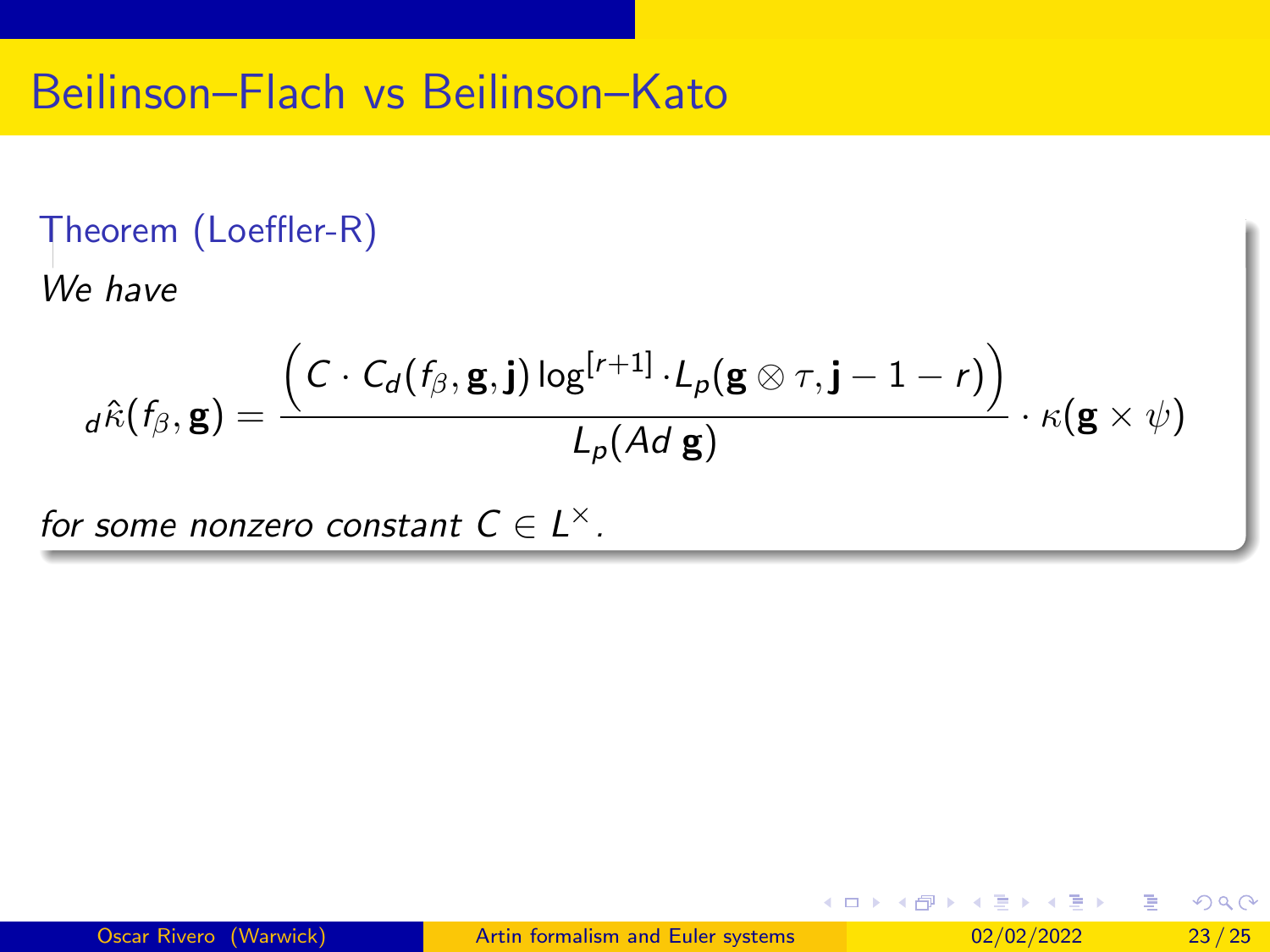#### Theorem (Loeffler-R)

We have

$$
d\hat{\kappa}(f_{\beta},\mathbf{g}) = \frac{\left(C \cdot C_d(f_{\beta}, \mathbf{g}, \mathbf{j}) \log^{[r+1]} \cdot L_p(\mathbf{g} \otimes \tau, \mathbf{j} - 1 - r)\right)}{L_p(Ad \mathbf{g})} \cdot \kappa(\mathbf{g} \times \psi)
$$

for some nonzero constant  $C \in L^{\times}$ .

Key ingredients.

- **1** Behaviour of cohomology classes (leading term argument).
- **2** Artin formalism for *I*-series.
- <sup>3</sup> Eichler–Shimura isomorphisms at critical Eisenstein points.
- **4** Bloch–Kato conjecture.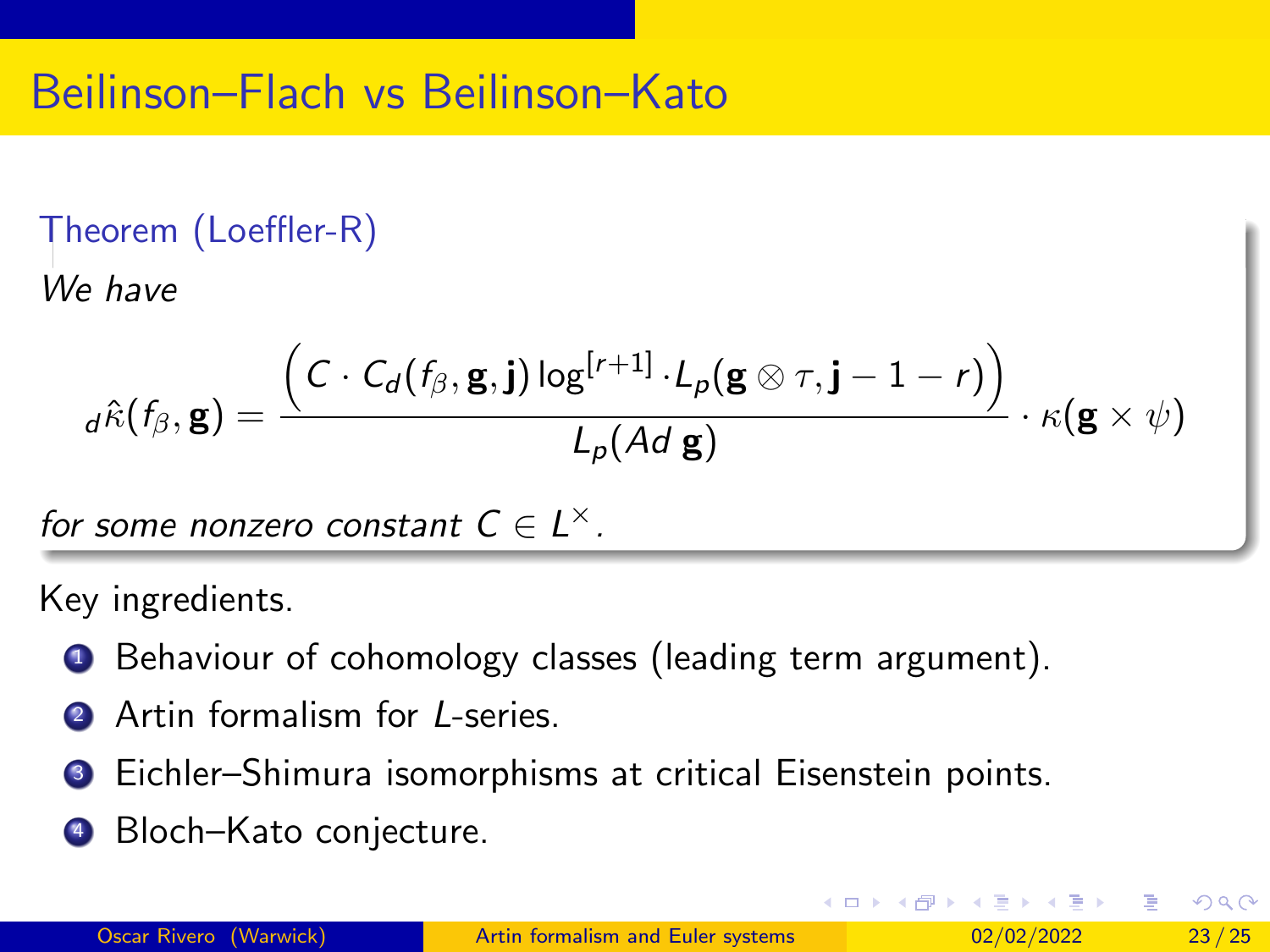Other instances:

- Diagonal cycles degenerate to Beilinson–Flach elements.
	- Works in a similar way.
	- Must be more careful in the study of the local condition.

( □ ) ( <sub>□</sub> ) (

э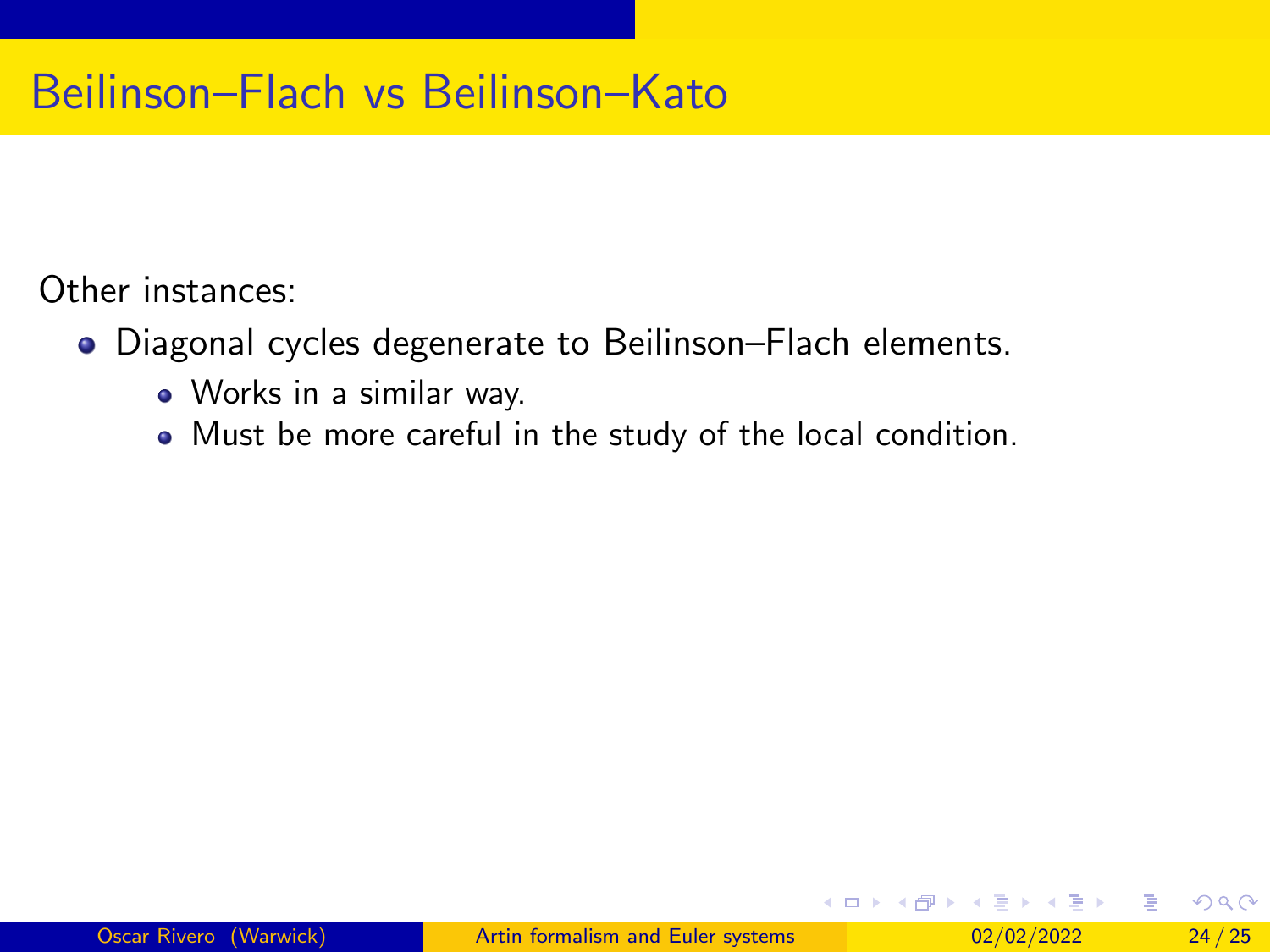Other instances:

- Diagonal cycles degenerate to Beilinson–Flach elements.
	- Works in a similar way.
	- Must be more careful in the study of the local condition.
- Heegner cycles degenerate to elliptic units.
	- **•** Anticyclotomic analogue.
	- Heenger points satisfy a rather strong local condition.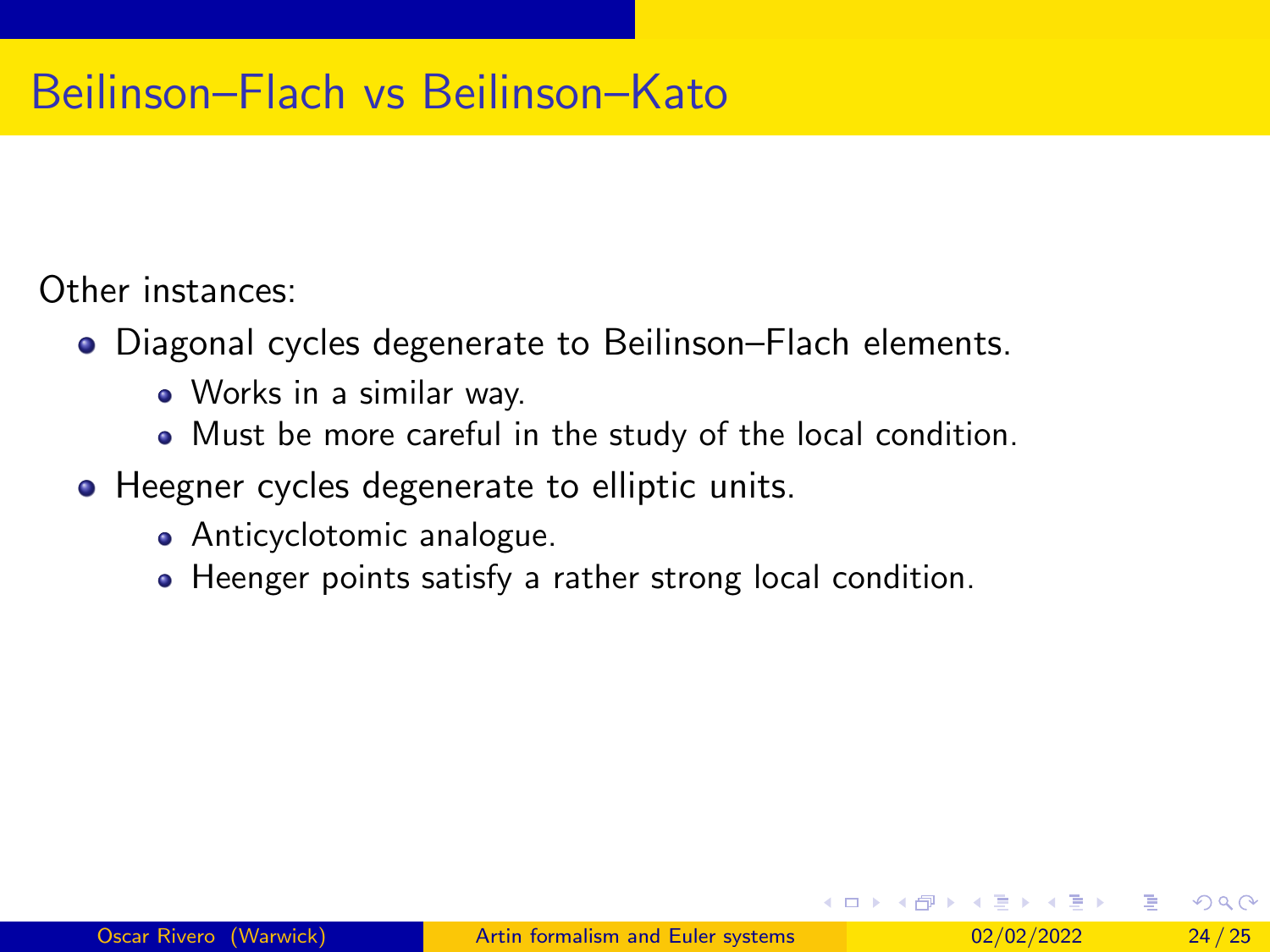Other instances:

- Diagonal cycles degenerate to Beilinson–Flach elements.
	- Works in a similar way.
	- Must be more careful in the study of the local condition.
- Heegner cycles degenerate to elliptic units.
	- Anticyclotomic analogue.
	- Heenger points satisfy a rather strong local condition.
- Beilinson–Kato classes degenerate to circular units (subtler).
	- We plan to explore this in the future.
	- No local conditions.